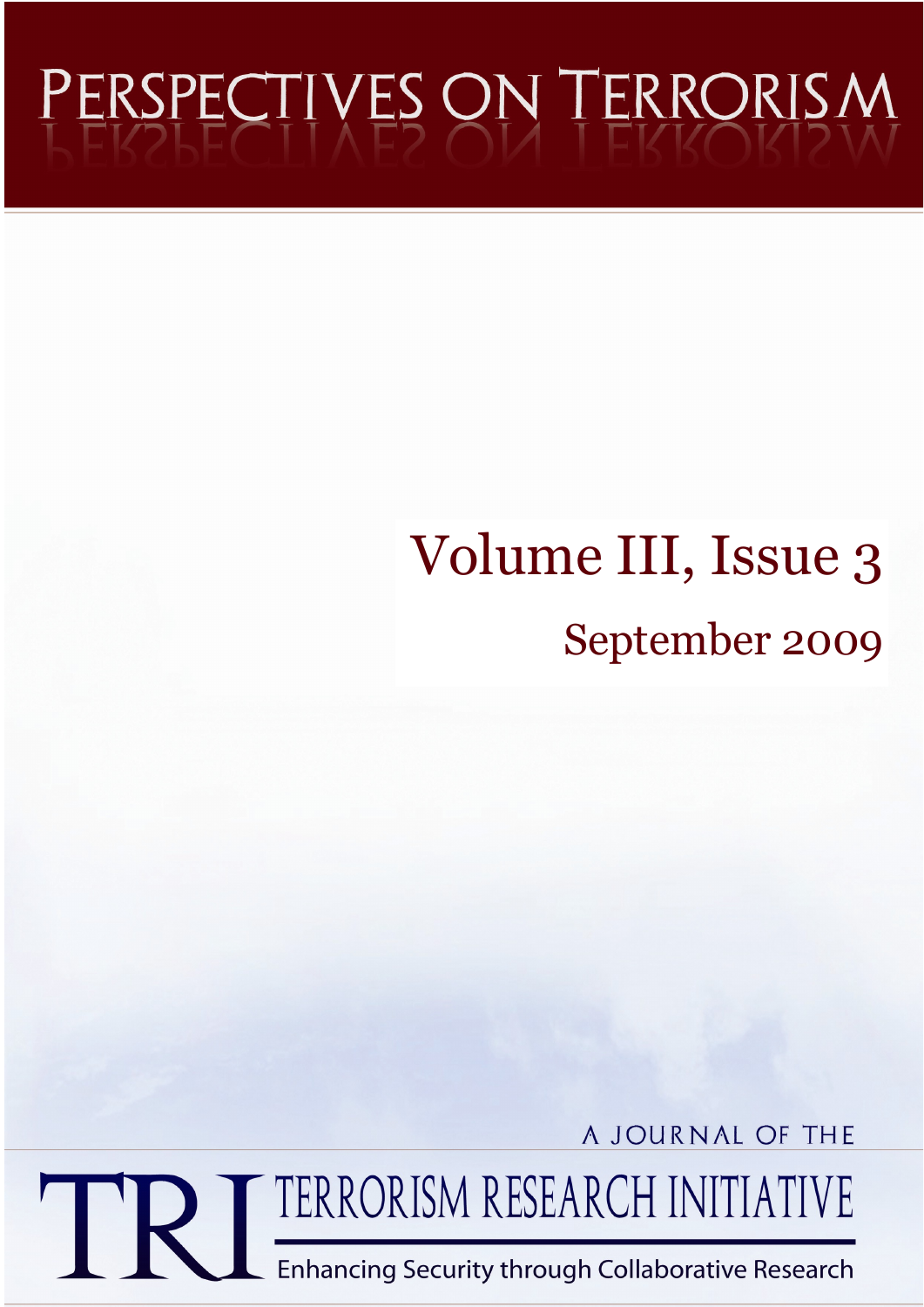# **Table of Contents:**

| <b>Revisiting the Contagion Hypothesis: Terrorism, News Coverage, and</b><br>by Brigitte L Nacos                                                                                                                                                                                 |
|----------------------------------------------------------------------------------------------------------------------------------------------------------------------------------------------------------------------------------------------------------------------------------|
| Foreign Fighters and Their Economic Impact: A Case Study of Syria and<br>by Matthew Levitt                                                                                                                                                                                       |
| Re-evaluating the Disengagement Process: the Case of Fatah25<br>by Gordon Clubb                                                                                                                                                                                                  |
| by Clark McCauley and Jennifer Stellar                                                                                                                                                                                                                                           |
| Peter Waldmann. Radikalisierung in der Diaspora. Wie Islamisten im Westen zu<br>Terroristen werden [Radicalization in the Diaspora. How Islamists become Terrorists<br>in the West] Hamburg, Murmann Verlag, 2009. 248 pp. ISBN 978-3-86774-052-4.<br>Reviewed by Alex P. Schmid |
| Monographs and Edited Volumes published in 2009, selected by Gillian Duncan<br>(CSTPV, University of St. Andrews)                                                                                                                                                                |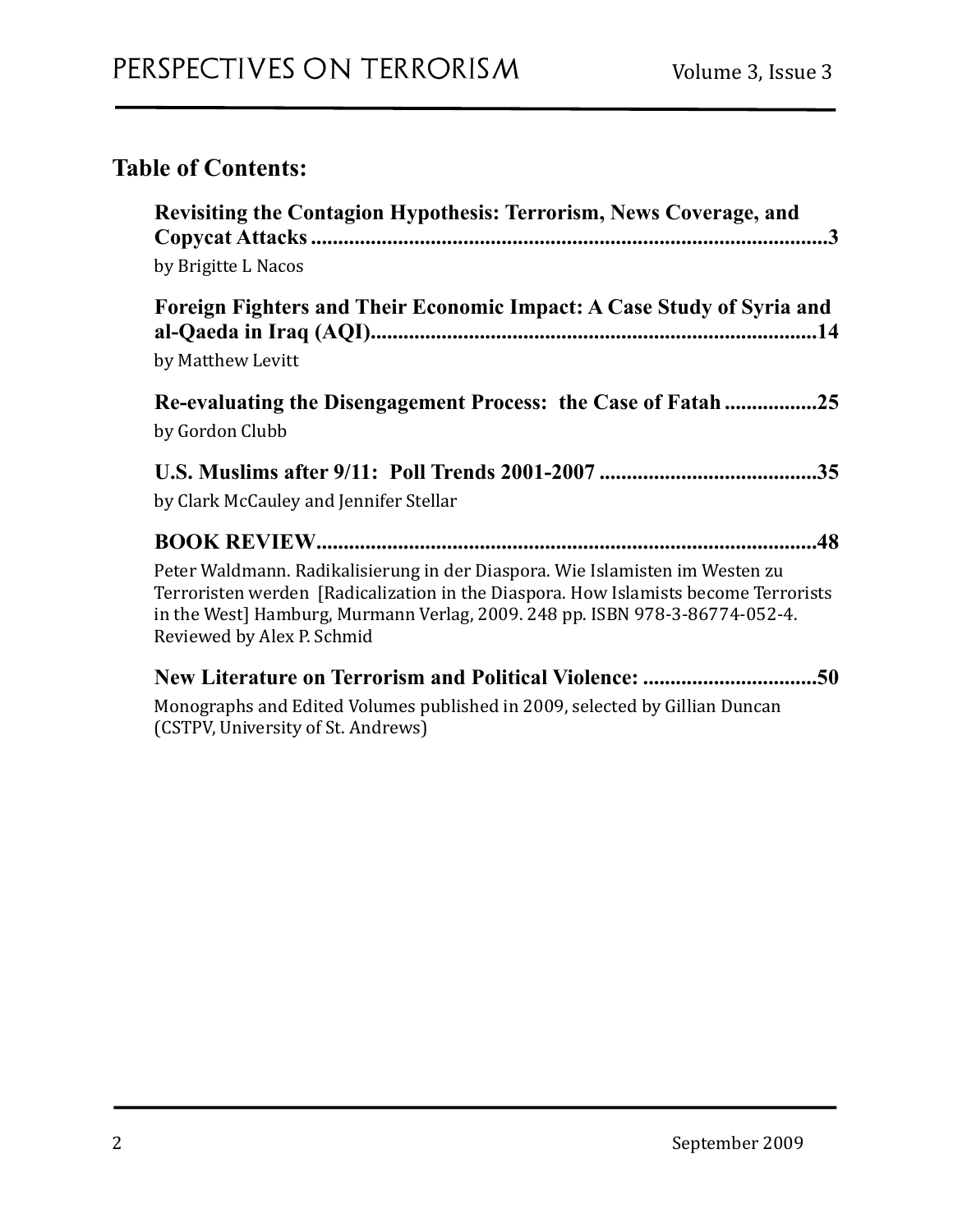# <span id="page-2-0"></span>**Revisiting the Contagion Hypothesis: Terrorism, News Coverage, and Copycat Attacks**

#### <span id="page-2-1"></span>**by Brigitte L Nacos**

#### *Abstract*

*Contagion refers here to a form of copycat crime, whereby violence-prone individuals and groups imitate forms of (political) violence attractive to them, based on examples usually popularized by mass media. In the late 1960s and early 1970s, for instance, Palestinian terrorists staged a number of spectacular hijackings of commercial airliners, exploited the often prolonged hostage situations to win massive news coverage for their political grievances, and appeared to inspire other groups to follow their example. Although terrorism scholars, government officials, and journalists have pondered the question of mass-mediated contagion for decades, they have arrived at different conclusions. Because of significant advances in communication and information technology, and changes in the global media landscape during the last decade or so, this article reconsiders arguments surrounding contagion theories and contends that various types of media are indeed important carriers of the virus of hate and political violence.* 

#### **Introduction**

On April 19th, 1995, Timothy McVeigh ignited a homemade truck bomb that destroyed the Alfred P. Murrah Federal Building in downtown Oklahoma City, killing 168 persons, injuring close to 700 more, and triggering massive news coverage at home and abroad. Five days later, the director of the California Forest Association, Gilbert Murray, was killed instantly when he opened a small package that had been mailed to his office. The enclosed message revealed that the sender was the mysterious person dubbed "Unabomber" by the FBI; he had killed already two other people and injured 23 via mail bombs since 1978. That same day, *The New York Times* received a letter from the Unabomber threatening another deadly parcel bomb mailing unless the newspaper published a 35,000 words manifesto he had written to explain his motives. It is difficult to imagine that there was no link between the non-stop coverage of the terrorist spectacular in Oklahoma City and the timing of the simultaneous mailings to Murray's office and the *Times*. My guess was then and is now that the Unabomber, Theodore Kaczynski, was miffed because of the relatively modest news coverage his mail bombs had received over the years compared to the tremendous attention the mass media paid to the Oklahoma City bombing. More importantly, whereas McVeigh's grievances and motives were prominently covered since he had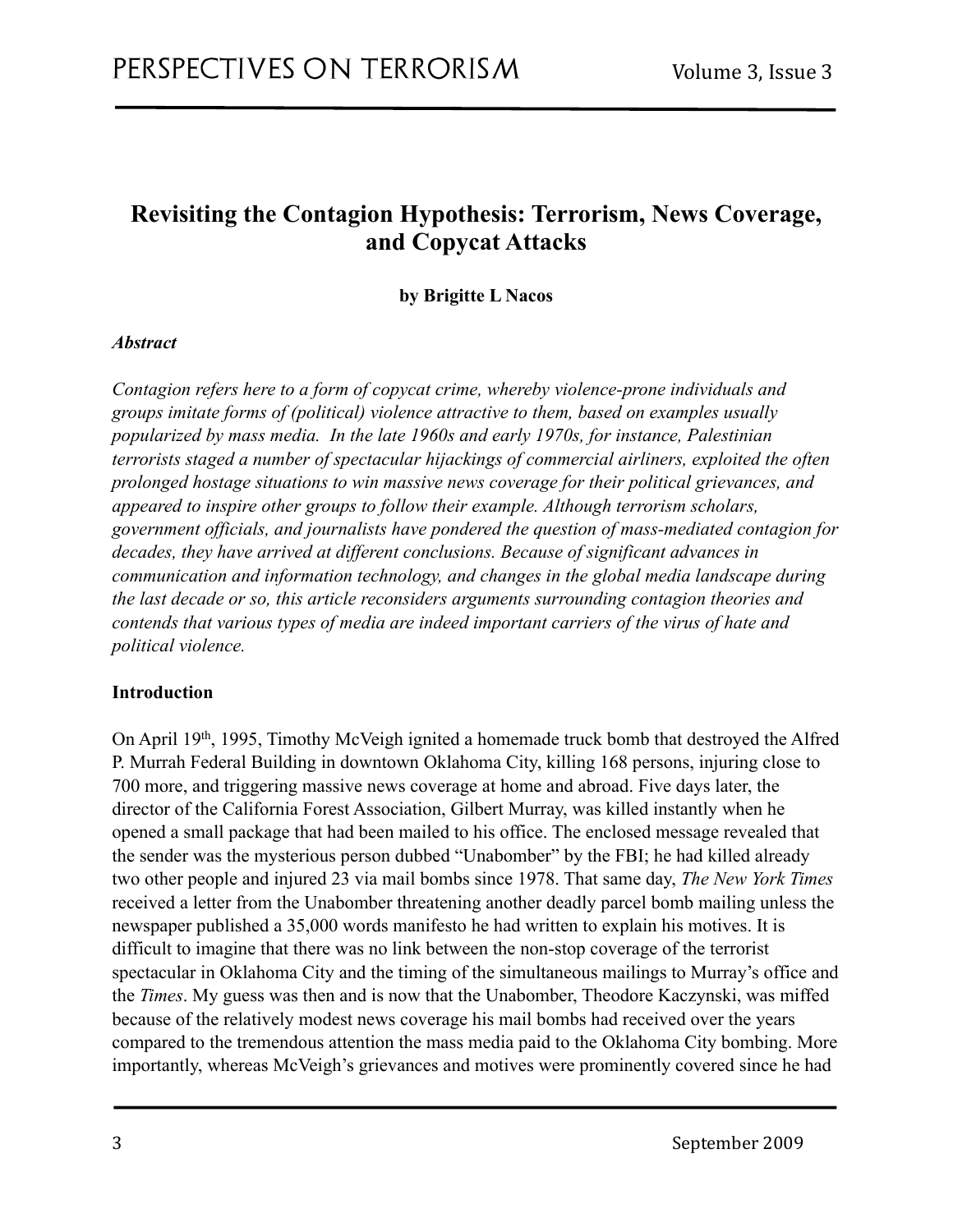intentionally posited clues in his car (i.e., Waco, Ruby Ridge), there had been no definitive news about the Unabomber's motives in the wake of his long mail bombing trail.

Thus, Kaczynski wasted no time to finally get his share of media attention and recognition of his cause by sending off another mail bomb and a threatening letter to the country's leading newspaper. By September 1995, when *The Washington Post* also published his full-length manifesto "Industrial Society and Its Future" - sharing the printing costs with *The New York Times* - the Unabomber had already overtaken McVeigh as terrorist newsmaker-in-chief, seeing finally his grievances widely publicized and discussed in the mass media. It can be plausibly argued that the deadly mail bomb, the letter to the *Times*, a follow-up threat to bomb the Los Angeles airport contained in a letter to the *San Francisco Chronicle* and a host of demands and threats communicated to several newspapers and magazines were indeed inspired by the high volume and nature of news coverage about the Oklahoma City bombing in order to get comparable coverage. However, it is, in this case, impossible to prove media-related contagion unless the imprisoned perpetrator, Kaczynski, himself were to confirm such a contagion effect. While this case speaks to the difficulty of finding conclusive evidence for *direct* media-induced contagion with respect to terrorist acts, it encourages the exploration of media coverage of terrorist incidents, methods, and, most importantly, ideologies as a vector of terrorist infection. In the following, I revisit the media contagion hypothesis as it relates to terrorism and, to a lesser extent, for comparative purposes, to violence-as-crime.

#### **Contagion Theories**

Contagion theories have been forwarded and rejected with respect to terrorism for several decades—often in the context of media effects. While some scholars deny such a cause-effect relationship,[1] the notion of mass-mediated contagion seems commonsensical and is indeed supported by anecdotal accounts as well as more systematic research.[2]

However, more than twenty years ago Robert G. Picard attacked the news-as-contagion theory as "backed by dubious science" and argued, "[t]he literature implicating the media as responsible for the contagion of terrorist violence has grown rapidly, but, under scrutiny, it appears to contain no credible supporting evidence and fails to establish a cause-effect relationship."[3] He cited the minimal press effect findings of social scientists in the 1940s and 1950s in support of his rejection of the media contagion theory.[4] What he failed to mention was that ample and far from "dubious" research conducted since the 1960s which found far stronger media effects on audiences (most notably with respect to agenda setting, framing, and priming) than the minimal effect school.

Writing with Northern Ireland and domestic UK terrorism in mind, Schlesinger, Murdock, and Elliott, too, rejected the idea that the media are spreading the virus of political violence, claiming that it ignored the intelligence and good judgment of news consumers and especially television audiences.[5]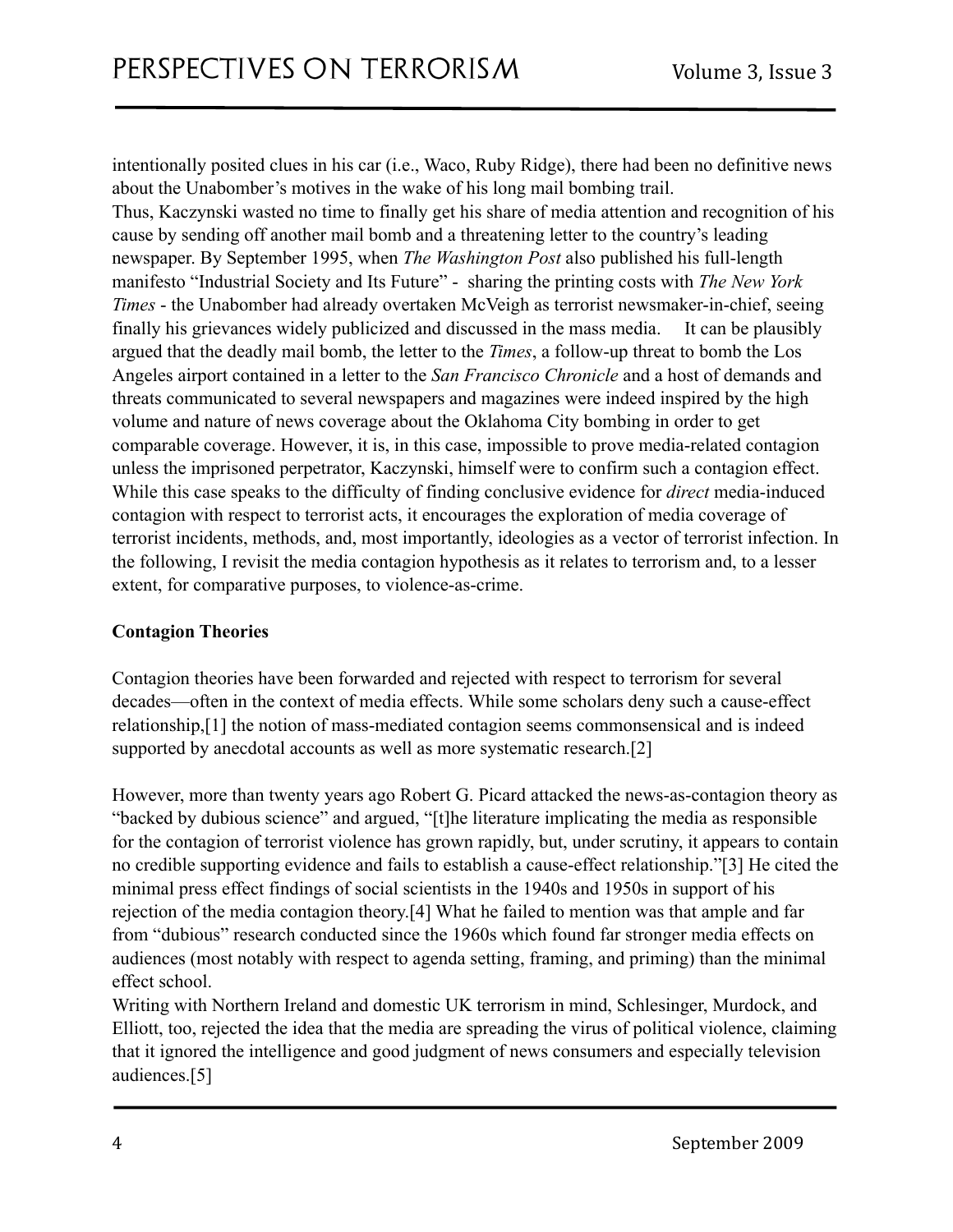However, based on their quantitative analysis of media reporting (or non-reporting) of terrorist incidents and subsequent terrorist strikes of the same type (i.e., hijackings, kidnappings), Gabriel Weimann and Conrad Winn concluded that their data "yielded considerable evidence of a contagion effect wrought by coverage." More specifically, these scholars found that "television coverage was associated with a shortened lag time to emulation in the case of kidnapping, attacks on installations, hijackings, bombings, and assassinations."[6]

Alex P. Schmid and Janny de Graaf concluded in their study *Violence as Communication* that "[t] he media can provide the potential terrorist with all the ingredients that are necessary to engage in this type of violence. They can reduce inhibitions against the use of violence, they can offer models and know-how to potential terrorists and they can motivate them in various ways."[7] Similarly, Brian Jenkins wrote, "Initial research tentatively suggests that heavy media coverage of hijackings, kidnappings and other hostile seizures carried out by terrorists increases the likelihood that similar incidents will occur in the period immediately following. A RAND analysis of embassy seizures during the 1970s showed them occurring in clusters, clearly suggesting a contagion effect."[8]

Assumptions or inferences about contagion in the area of violent crimes are often based on observations and statistical data in the context of particularly horrific incidents. For example, Berkowitz and Macaulay studied crime statistics in the aftermath of the assassination of President John F. Kennedy in 1963 and subsequent to two mass killings in 1966, when Richard Speck killed eight nurses in Chicago and Charles Whitman shot 45 persons from a tower at the University of Texas. The researchers found that "[s]tatistical and graphic data from 40 U.S. cities indicate" that those incidents "were followed by unusual increases in the number of violent crimes."[9] While the scholars characterized theses cases as "widely published crimes" and implied a relationship between heavy news coverage of the three incidents and subsequent jumps in the number of violent crimes, they did not argue that most such crimes are instigated by media reports."[10]

More recently, Loren Coleman explored the links between the Columbine school shooting in 1999 (when high school students Eric Harris and Dylan Klebold killed 12 and injured 23 fellow students) and some 400 similar incidents in the following years, including the Virginia Tech campus shooting in 2007, when student Seung-Hui Cho killed 32 people and wounded many others. In many of these cases the killers revealed the copy-cat nature of their violence by referring directly or indirectly to the Columbine massacre. In Coleman's words, "The copycat effect is what happens when the media makes an event into a 'hot death story" and then via behaviour contagion, more deaths, suicides, murders, and more occur in a regularly predictive cycle…."[11]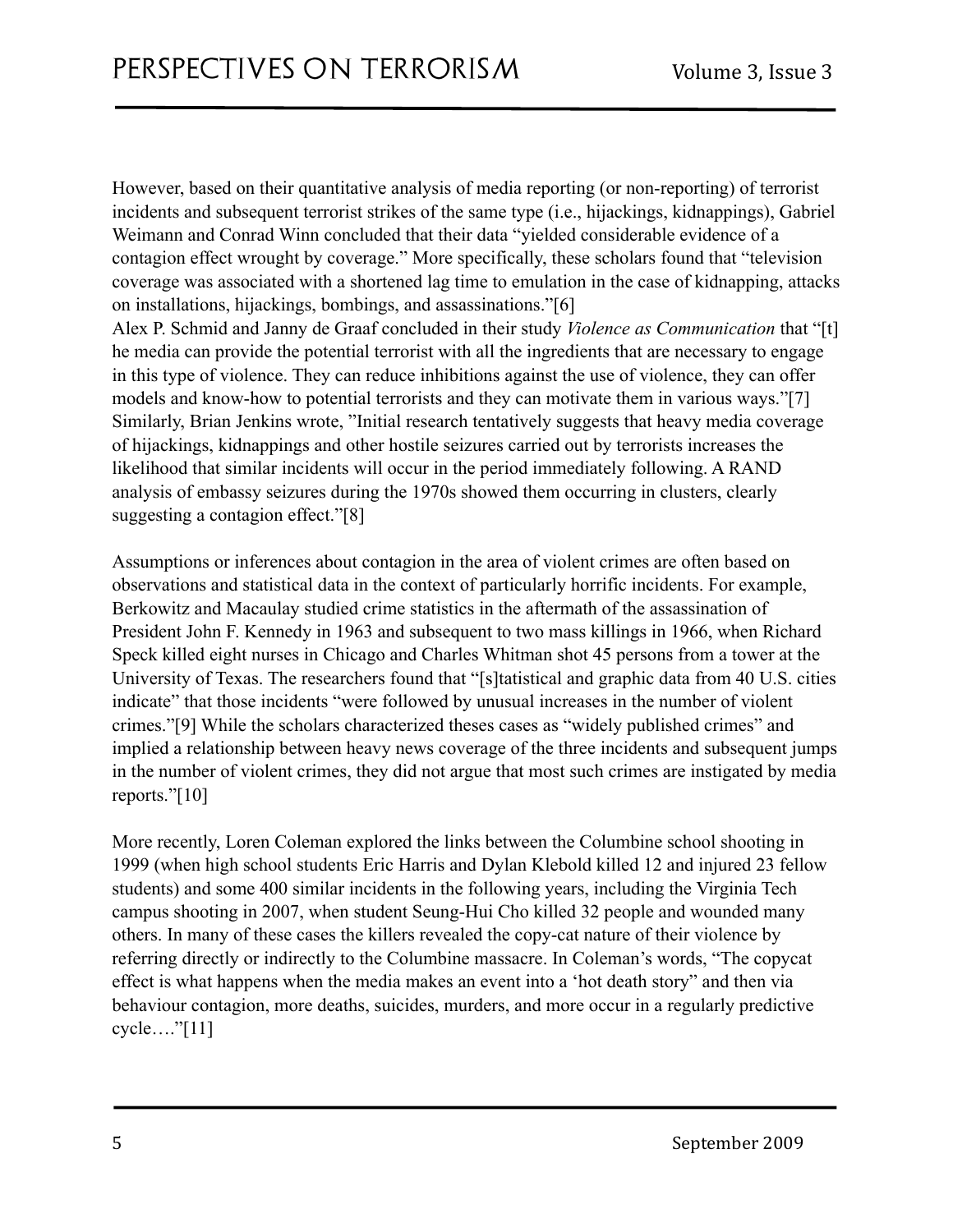But just as the media-terrorism connection is embraced or contested by communication-, media-, and terrorism- scholars, there is also disagreement about the impact of media reporting on violent crimes. In a comprehensive, recent review of the relevant literature, one expert in the field cautioned:

 "Despite the vast volume of published literature that has concluded that the causal link between media violence and antisocial behaviour is established, there have been more cautious and even dissenting voices that have challenged the strong effects position. Some writers have accepted that media violence can influence viewers, but not all the time and not always to the same degree in respect of different members of the audience."[12]

As for mass-mediated diffusion of terrorism, the strongest arguments against connections between media content and terrorist incidents are made by those who fear that the notion of the media as agent of terrorist contagion will strengthen the hands of governments in efforts to curb or alter terrorism-related content and thereby interfere with freedom of the press and freedom of expression. I share those concerns and oppose censorship categorically. Yet these concerns must not prevent us from considering possible connections between media content and terrorism contagion and search for mitigating factors without media restrictions from government or other outside bodies.

#### **Observations and Testimony**

What is perhaps the most-cited example for media-related contagion of violence or the threat thereof is the case of D.B. Cooper. In November 1971 he hijacked a commercial airliner on the flight from Portland to Seattle under the threat of detonating a bomb in his briefcase. After receiving a \$200,000 ransom and two parachutes at the Seattle-Tacoma Airport and ordering the crew to fly at the lowest possible altitude to Las Vegas, he jumped out of the plane - never to be seen again. In the wake of heavy media coverage and the release of songs and a motion picture devoted to his daredevil heist, Cooper became a cult hero. More importantly, he inspired a series of more than two dozen copycat hijackings by other criminals during which the hijackers also asked for ransom money and parachutes along the lines of Cooper's deed.[13]

As for political terrorism, some of the best evidence of contagious media content comes from the testimony of captured terrorists or ex-terrorists themselves. According to two scholars, "Horst Mahler, one of the founders of the German Red Army Faction [RAF], recalled years later how television newscasts had triggered the 'shock…[which led to] self-liberation…[and] the basis for RAF ideology. Several biographical studies of terrorists show that many were motivated by a desire to emulate the publicity achievements of precursors."[14] Another example is that of South Moluccan nationalists who hijacked trains in the Netherlands on two occasions in the 1970s to dramatize the Indonesian occupation of their fathers' homeland, the South Moluccas.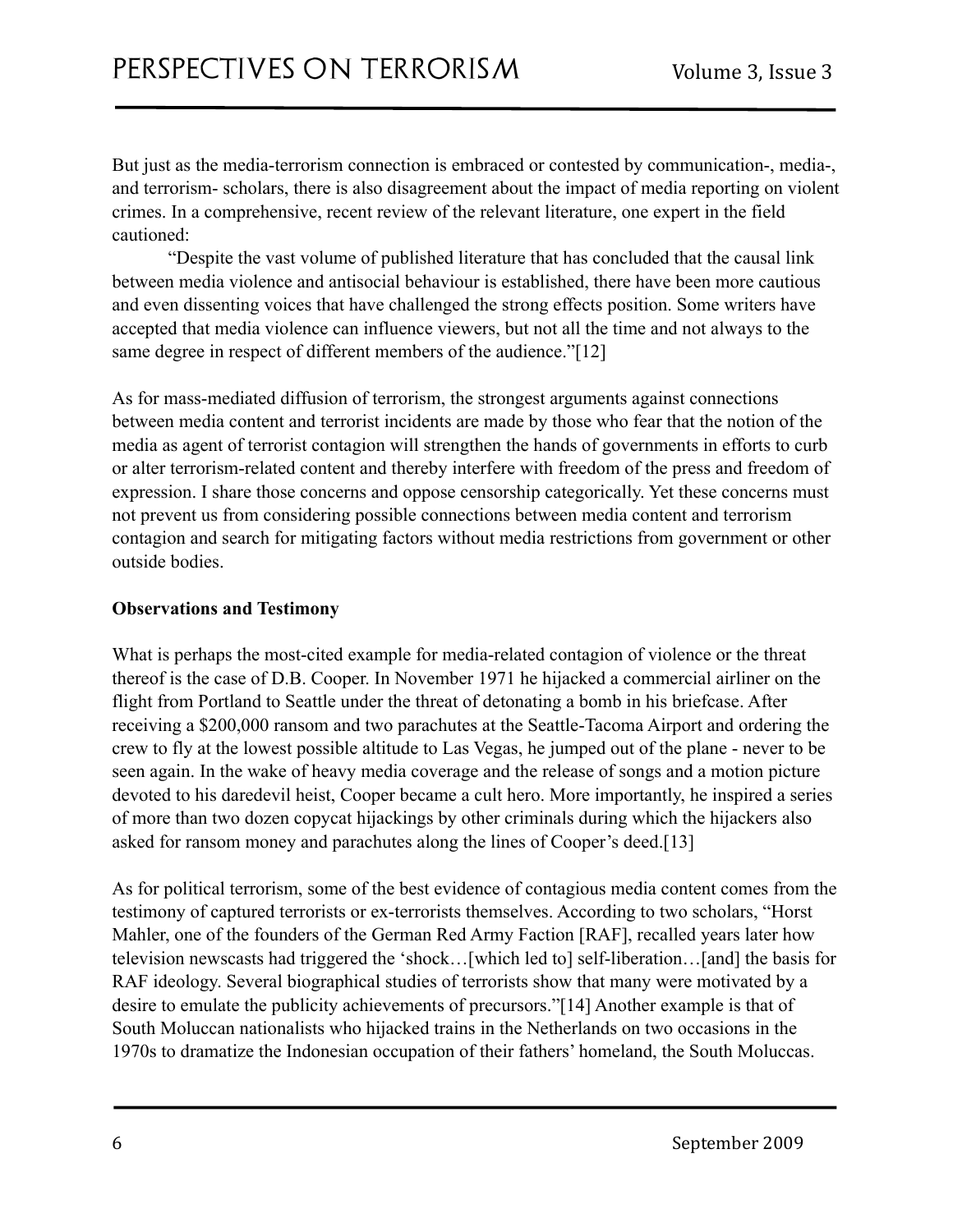They reportedly admitted after their arrest that their deeds were inspired by a similar attack plotted by Arab terrorists en route to Austria."[15]

#### **Copycatting Terrorist Methods/Tactics of Attack**

In the case of the South Moluccan train hijackers, media reports affected simply what method of attack the group would selected as most likely to succeed from what one would assume were several options the extremists considered. This appears to be a quite common media-related contagion effect that explains why particular *modes* of terrorist attacks tend to come in clusters or waves. Thus, beginning with the hijacking of commercial airliners by Palestinian terrorists in the late 1960s (who, in turn, were probably inspired by a wave of hijackings from and to Cuba), other Palestinian and non-Palestinian groups followed suit so that there was a cluster of hijackings with passengers held hostage. This method remained attractive into the 1970s and beyond. Yet as airlines and governments improved their security systems, the takeover of planes became more risky. While terrorists continued to hijack planes and in the case of the "Achille Lauro" even a cruise ship, it was no longer the preferred method of attack. Instead, terrorist groups embraced other means of attacking different targets and victims, e.g., embassy takeovers.

Based on incident data collected by the RAND Corporation, Brian Jenkins found that 43 successful embassy takeovers and five unsuccessful attempts occurred between 1971 and 1980 in 27 countries, targeting the embassies of many countries—albeit most of all those of the United States and Egypt. "Like many other tactics of terrorism, hostage-taking [in embassies] appears to be contagious," Jenkins concluded. "The incidents do not fall randomly throughout the decade, but occur in clusters."[16] It is plausible to argue that one event inspired the next, especially if successful. Presumably, terrorists learned about these takeovers, most of them successful, from media reports since these incidents took place in a host of different countries on different continents. By late 1979, when the Iran Hostage Crisis began, the "students" who took over the U.S. embassy in Teheran and the Iranian leaders who backed them must have known (via news accounts) about the prominent news coverage such incidents received. After all, of the embassy takeovers during the 1970s, more than half occurred in the last two years of the decade.

Or take as a more recent example the cluster of gruesome beheadings of American, British, Japanese, and South Korean hostages by ruthless terrorists in Iraq and other countries in the region, starting in the spring of 2004 with the killing of Nicholas Berg, a Philadelphia businessman. Emotionally wrenching videotapes that depicted the hostages begging for their lives were posted on the Internet by the killers and were subsequently reported on by traditional news organizations' in shocking detail. Consider, for example, the following description of an American civilian's decapitation by his terrorist kidnappers as published in a leading U.S. newspaper:

As the insurgent speaks, the gray-bearded man identified as Mr.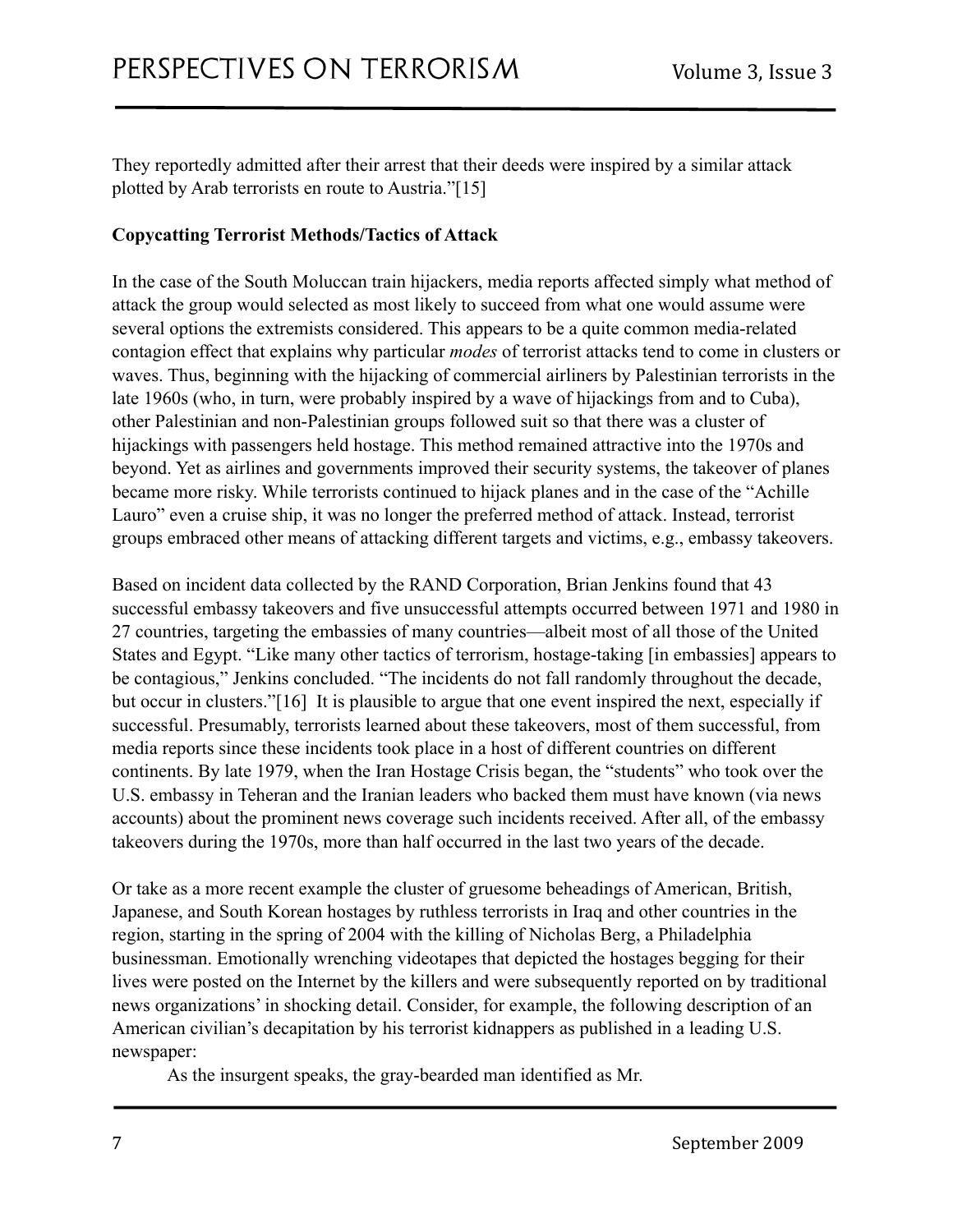Armstrong appears to be sobbing, a white blindfold wrapped around his eyes. He is wearing an orange jumpsuit. The masked man then pulls a knife, grabs his head and begins slicing through the neck. The killer places the head atop the body before the video cuts to a shot of him holding up the head and a third, more grainy shot showed the body from a different angle.[17]

It is likely that the global wave of shock and outrage ignited by Berg's beheading inspired the decapitation of other hostages as a novel method of spreading terror from the Middle East. Indeed, there were a number of cases in which terrorists beheaded their victims or threatened to do so outside the Middle East**.** In Haiti, for example, the bodies of three headless policemen were found; they were victims of local terrorists who called their action "Operation Baghdad"—a label that had no previous meaning in Haiti's civil strife, except for the cruel method of murder copied from in Iraq. In another case of imitation, the beheading of a Buddhist official in a village in Thailand was described as an act of revenge for violence against Muslim rioters. After the shooting of the critical Dutch filmmaker Theo van Gogh (his killer tried to cut his throat as well), self-proclaimed *jihadis* in the Netherlands threatened to decapitate other critics of Muslim extremists. All of these perpetrators had recognized the shock-value and media attractiveness of this particularly gruesome terrorist tactic first performed for public consumption in Iraq.

As one terrorism expert concluded in this context, "[t]here is no doubt that besides direct contacts between terrorist groups and/or individual terrorists, indirect observations of successful terrorist methods and strategies rely on *traditional news* reports and, more recently, *new media* outlets—especially Internet sites."[18] Examining the diffusion of suicide terrorism, Mia Bloom explained:

 We can discern the direct (patron-client) and indirect (through observation) influences of suicide terror. In some instances, insurgent factions have been physically trained by other organizations and taught how to best use horrifying tactics to devastating effect, who subsequently import the tactic far and wide…. On other occasions, factions observe the successful operations of groups from afar—because of the publicity and media attention engendered by spectacular bombings, and then tailored the techniques to suit local circumstances.[19]

While suicide terrorism spread inside and outside the Middle East well before 9/11, it became an even more popular weapon since 9/11. Examining possible reasons for the post-9/11 wave of suicide terrorism, Paul Marsen and Sharon Attia argued that the media cannot cause "suicide bombings any more than sex (as opposed to HIV) can cause AIDS", but they also suggested that media might be "a vector of transmission that can precipitate its spread."[20] Considering the publicity success of the 9/11 attacks from the perspective of Al Qaeda and the organization's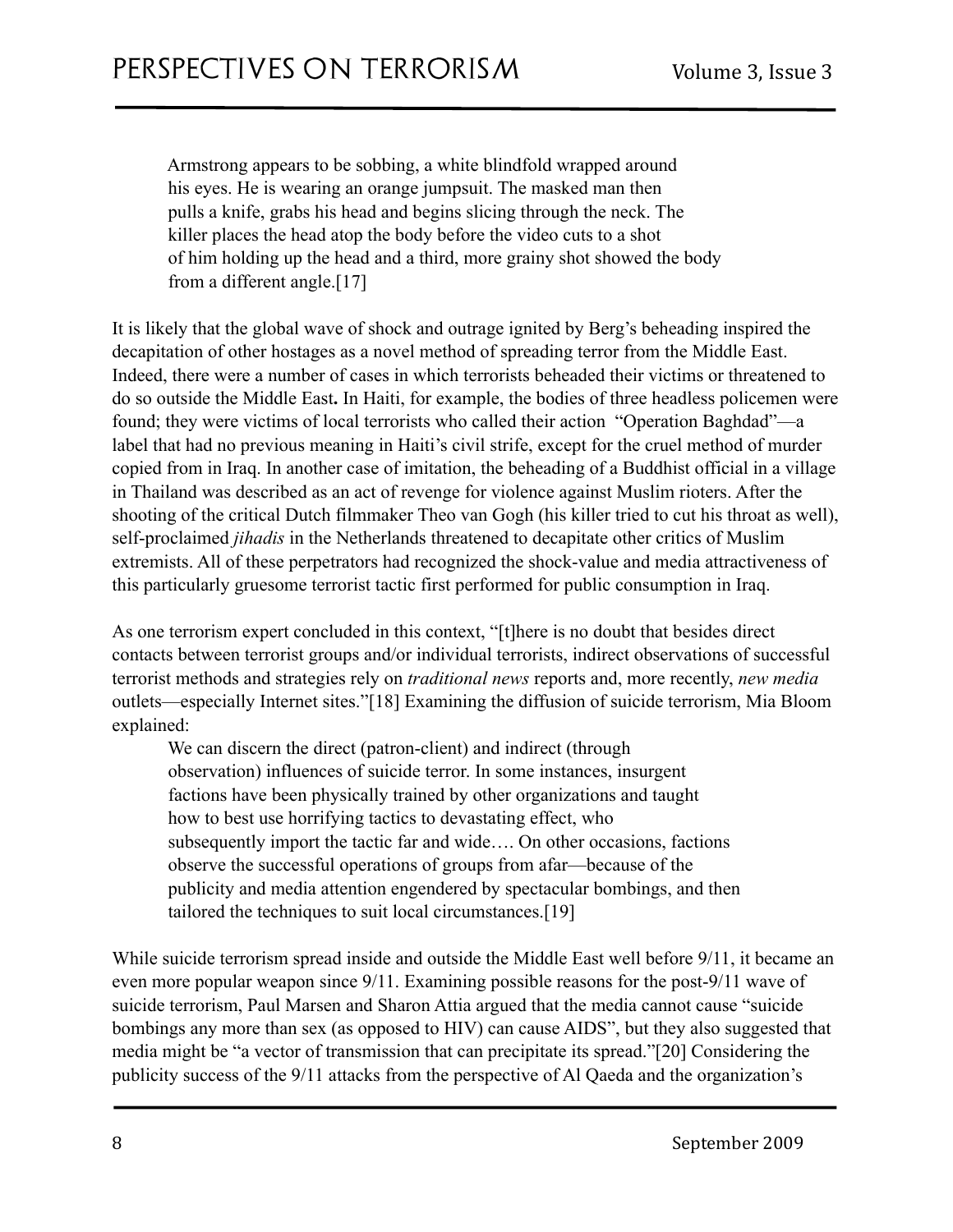supporters and sympathizers, in an article published in 2003 I pointed to the likelihood of spectacular homicide-suicide attacks becoming a most-attractive model for future acts of terrorism in one form or the other.[21] While nobody has repeated the flying-of-commercialairliners-into-buildings scenario on a similar scale so far, there have been many spectacular homicide-suicide attacks since 9/11 in different countries and continents.[22]

To summarize, besides personal contacts and cooperation between various groups, mass media reports are the most likely sources of information about the efficacy of terror methods and thus important factors in the diffusion of terrorist tactics. Interestingly, based on their analysis of terrorist incidents in the 1960s and 1970s around the globe, Midlarsky, Crenshaw and Yoshida concluded that some terrorist methods of attacks (hijackings, kidnappings, and bombings) were more contagious than others (assassinations, raids). These scholars recognized also that publicity provided by the news media was a factor in terrorists' decision to imitate terrorist methods deemed effective. As they put it, "Visible and unusual violence is in essence newsworthy and attracts international publicity necessary for cross-regional and cross-cultural spread."[23]

#### **Inspirational Contagion**

The adoption of effective terrorist tactics, however, does not cause terrorism per se because those tactics are imitated or adapted by organizations that already exist and have embraced terrorism. As one expert in the field put it:

 A particular terrorist technique is only of interest to a group that has already made the decision to adopt a terrorist strategy; a technique cannot on its own cause a resort to terrorism. Similarly, a radical group will normally enter into direct contact with an established terrorist group only once the decision to adopt a terrorist strategy has already been made.[24]

Inspirational contagion is more alarming for the targets of terrorism because it is the stuff that makes terrorists tick and leads to the formation of new organizations and cells. The abovementioned recollection of one of the Red Army Faction's founders, Horst Mahler, about the crucial role of televised terrorism news in formulating his group's ideology and the RAF's raison d'etre might not have been a surprise for Midlarsky, Crenshaw and Yoshida whose data analysis revealed the spread of terrorist thought from the Third World, and particularly from Latin-American and Palestinian terrorist leaders and groups, to Western Europe in the early 1970s. Noting that radicals in Germany and elsewhere in Western Europe received this sort of inspirational information from the mass media, the three scholars figured that "physical contacts [for example, between RAF and Palestinian groups] followed rather than preceded the decision to adopt terrorism."[25]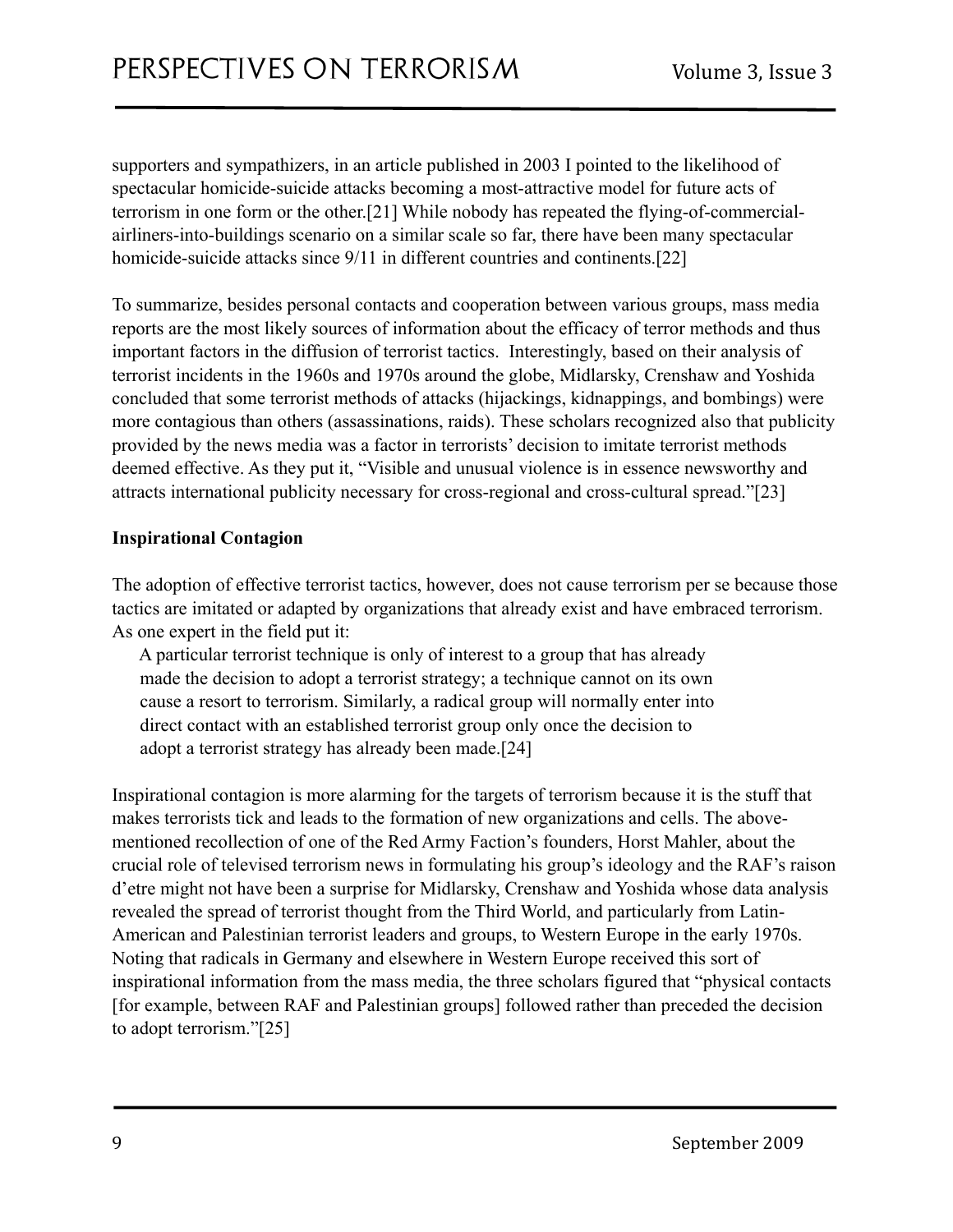Writing more than a quarter century later and considering David Rapoport's categorization of four global waves of terrorism, Mark Sedgwick suggested

 Contagion is possible at two levels, and can happen in two ways. On one level, a group might copy a particular terrorist technique, and on another level a group might copy a general terrorist strategy. Either of these might happen directly or indirectly. All these forms of contagion take place. The primary form, however, is the adoption of a general terrorist strategy without direct contact. All other forms of contagion are secondary to this.[26]

The most recent, most lethal, and geographically most diffused inspirational virus originated with Afghan *mujahideen* fighting Soviet occupiers in the 1980s and, most important, with the establishment of Al Qaeda and its rapidly expanding terrorism network. It is hardly surprising that contagion effects tend to be far stronger among those individuals and groups that share the cultural and religious background of organizations and leaders with inspirational ideologies. Whereas kinship and friendship brought the members of the Al Qaeda Central organization together,[27] the mighty 'Afghan wave'[28]that reached literally all continents in the post-9/11 years is now mostly driven by inspirational contagion.[29] As Marc Sageman noted:

 The Islamist terror networks of the twenty-first century are becoming more fluid, independent, and unpredictable entities than their more structured forebears, who carried out the atrocities of 9/11. The present threat has evolved from a structured group of al Qaeda masterminds, controlling vast resources and issuing commands, to a multitude of informal local groups trying to emulate their predecessors by conceiving and executing operations from the bottom up. These 'homegrown' wannabes form a scattered global network, a leaderless jihad.[30]

In the first decade of the new millennium the Internet has become the agent of virtual inspirational contagion spread by a multitude of extremist web sites with chat rooms and message boards that condition and inspire especially vulnerable young men and, increasingly, women within the Muslim world and in the diaspora to form or join autonomous groups or cells and plot terrorist strikes.[31]

But other kinds of ideologies of hate and terror are also disseminated via old and new media and communication technologies. There can be little doubt that the inspirational virus is particularly potent when diffused through media forms that are not subject to checks by the traditional media gatekeepers. It is for this reason that inspirational contagion spreads faster and further via books, CDs, and, of course, the Internet.

Timothy McVeigh was inspired by the extremist anti-government and White Supremacy doctrines of the militia movement, neo-Nazi groups, and Christian Identity cells as these were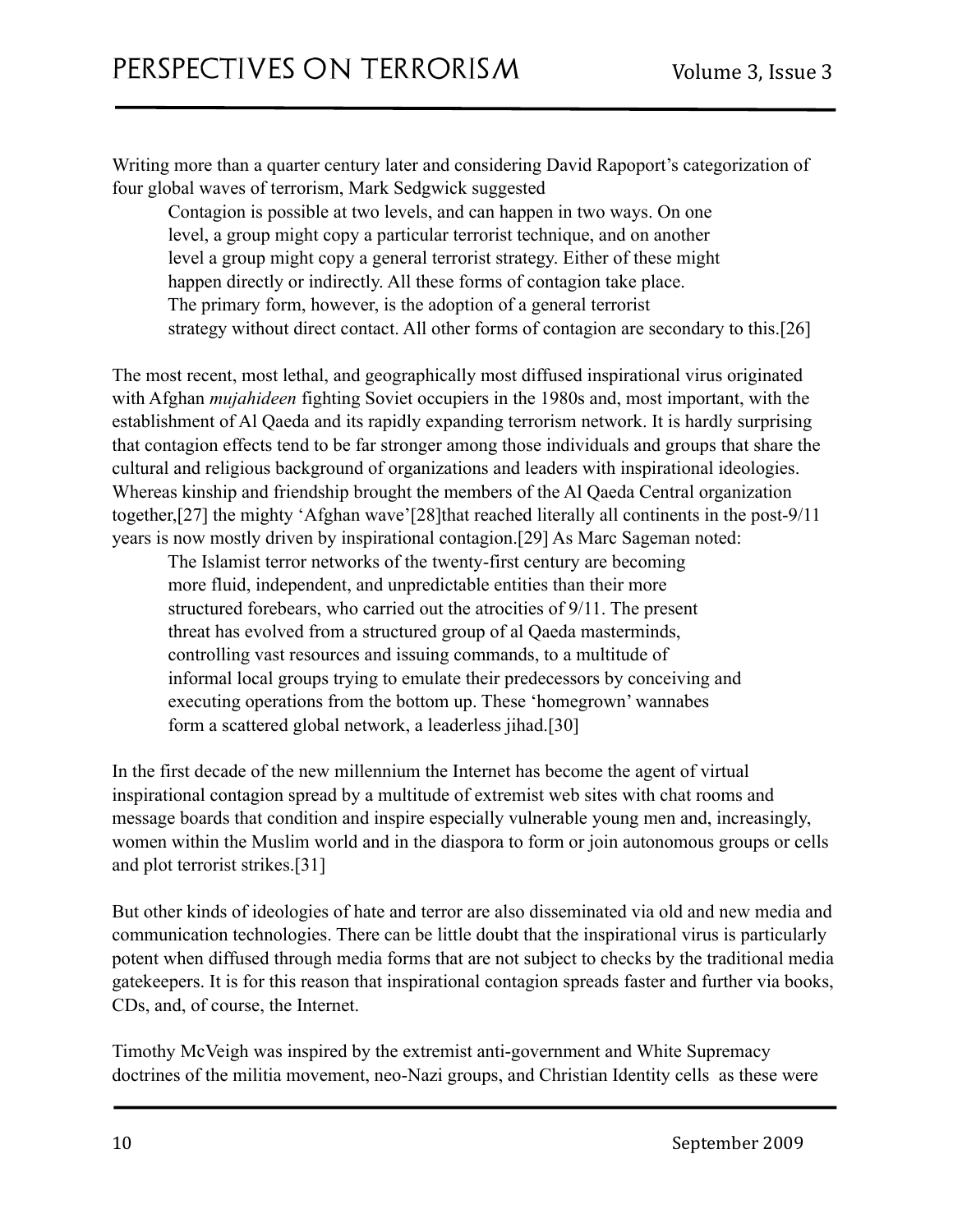synthesized by William Pierce, the founder of the neo-Nazi National Alliance. Using the pseudonym Andrew McDonald, Pierce published the novel *The Turner Diaries* that describes an all out race war—starting with the bombing of FBI headquarters in Washington. McVeigh and Pierce did not have any personal contact. Yet *The Turner Diaries* was the book that inspired McVeigh's extremist worldview and, at the same time, served him as a blueprint for the actual bombing plot. His accomplice Terry Nichols was inspired by another novel, "Hunter", authored by Pierce under the McDonald name that was just as racist and violent as *The Turner Diaries*.

Or take the extremist fringe in the anti-abortion movement that uses web sites to spread its hateful agenda in the name of God, displaying gruesome pictures of bloody fetuses of "butchered" children. They publicize the names and locations of abortion providers, celebrating the murderers of abortion providers as inspirational heroes and role models. They also cites from the bible to spread the word that God is on the side of those who serve as soldiers in the 'Baby Liberation Army'. After Dr. George Tiller, a physician who provided legal abortions in Wichita, Kansas, was shot in May 2009 during a Sunday morning service in his church by Scott Roeder, it was revealed that the killer had been a frequent visitor to several of the most notorious antiabortion websites. On one occasion, he had posted a message on a fake Tiller.com web site that labeled Dr. Tiller "the concentration camp Mengele of our day" who "needs to be stopped before he and those who protect him bring judgement upon our nation."[32] It is likely that he took this comparison from the Army of God's and/or similar web sites that vilified Tiller by comparing him to Dr. Josef Mengele, a Nazi physician in the Auschwitz concentration camp. Not surprisingly, *The Army of God* praised Roeder's killing of "Tiller the Killer" on its web site and demanded that Roeder must be found not guilty" since he "faced a terrible evil…"[33]

In conclusion, when it comes to international and domestic terrorism, various kinds of media figure quite prominently in both tactical and inspirational contagion. While the Internet has moved center-stage in this respect during the last decade, the targets of terrorism have not been able to effectively counter the mass-mediated virus of this form of political violence. Recognizing this, U.S. Secretary of Defense Robert Gates said,

 [P]ublic relations was invented in the United States, yet we are miserable at communicating to the rest of the world what we are about as a society and a culture, about freedom and democracy, about our policies and our goals. It is just plain embarrassing that al-Qaeda is better at communicating its message on the internet than America. As one foreign diplomat asked a couple of years ago, "How has one man in a cave managed to out-communicate the world's greatest communication society?"

Speed, agility, and cultural relevance are not terms that come readily to mind when discussing U.S. strategic communications.[34]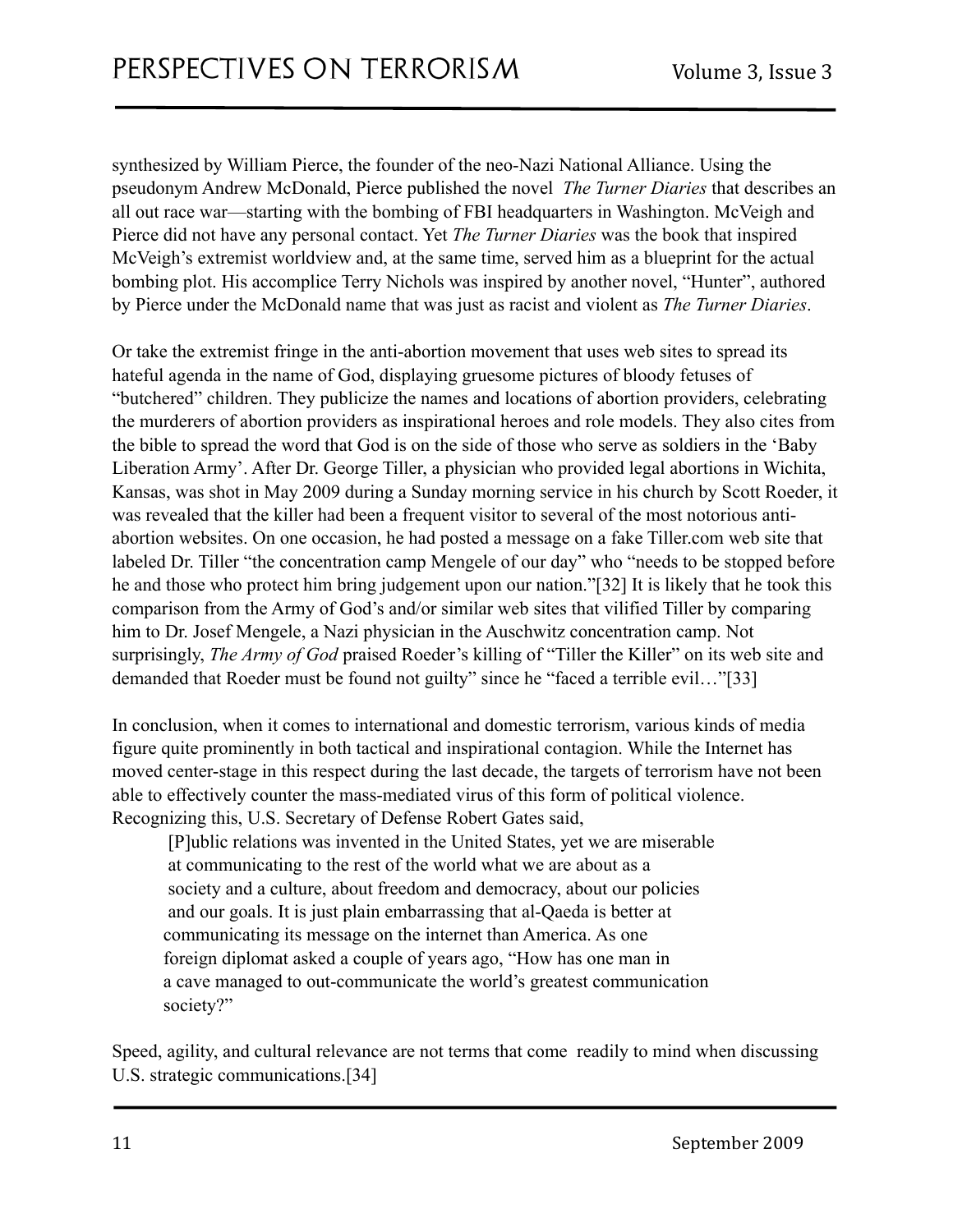*About the Author:* **Brigitte L. Nacos** *is a journalist and adjunct professor of political science at Columbia University. Besides other books and articles, she authored 'Terrorism and Counterterrorism: Understanding Threats and Responses in the Post-9/11 World'; 'Mass-Mediated Terrorism: The Central Role of the Media in Terrorism and Counterterrorism'; and 'Fueling Our Fears: Stereotyping, Media Coverage and Public Opinion of Muslim Americans'.* 

#### **Notes**

[1] Robert G. Picard, "News Coverage as the Contagion of Terrorism: Dangerous Charges Backed by Dubious Science." Paper presented at the Annual Meeting of the Association for Education in Journalism and Mass Communication at Norman, OK, August1986; Philip Schlesinger, Graham Murdock, and Philip Elliott, *Televising Terrorism: Political Violence in Popular Culture.* New York: Charles Scribner's Sons. 1984. [2] Alex P. Schmid and Janny de Graaf. *Violence and Communication: Insurgent Terrorism and the Western News Media*. London: Sage, 1982; Gabriel Weimann and Conrad Winn. *The Theater of Terror: Mass Media and International Terrorism.* New York:Longman, 1994.

#### [3] Picard, op. cit.,, p. 1.

[4] Robert G. Picard, "News Coverage as the Contagion of Terrorism: Dangerous Charges Backed By Dubious Science." In A. Odasuo Alali and Kenoye Kelvin Eke (Eds). *Media Coverage of Terrorism: Methods of Diffusion*. Newbury Park: Sage Publications. 1991, pp. 55-56.

[5] Schlesinger, Murdock, and Elliott, op. cit.

[6] Weimann and Winn, op cit., p. 277.

[7] Schmid and De Graaf, op. cit. p. 142.

[8] Brian Jenkins, "The Psychological Implications of Media-Covered Terrorism." Paper issued by the Rand Corporation. St. Monica,RAND, June 1981, p. 6.

[9] Leonard Berkowitz and Jacqueline Macaulay, "The Contagion of Criminal Violence." *Sociometry*, 34 (2) (Jun. 1971), p. 238.

[10] Ibid, pp. 241, 260.

[11] Loren Coleman, "The Copycat Effect," *blogspot*. com, April 19, 2007, p. 1.

[12] Barrie Gunter, "Media Violence: Is There a Case for Causality?" American Behavioral Scientist 51 (8), (April 2008), p. 1063.

[13]For a detailed description of the subsequent 26 incidents and the one that inspired D.B. Cooper himself, see A. P. Schmid & J. de Graaf, op. cit., 1982, pp. 133-136.

[14] G. Weimann and C. Winn, op. cit., pp. 217, 218.

[15] Alex P. Schmid and Janny de Graaf, "Insurgent Terrorism and the Western News Media: An Exploratory Analysis with a Dutch Case Study." Leiden, Center for the Study of Social Conflicts, November 1980.

[16] Jenkins, op. cit., p. 7.

[17] Neil MacFarquhar, 'Acting on Threat, Saudi Group Kills Captive American.' *New York Times,* 19 June 2004, p. 1.

[18]M ark Sedgwick. 'Inspiration and the Origins of Global Waves of Terrorism.' *Studies in Conflict & Terrorism,* 30 (2) (February 2007), p. 102. [19] Mia Bloom, *Dying to Kill: The Allure of Suicide Terror.* New York: Columbia University Press, 2005, p. 122.

[20] Paul Marsden and Sharon Attia, "A deadly contagion?" *The Psychologist,* 18 (3), March 2005, p. 153. .

[21] Brigitte L. Nacos, "The Calculus behind 9-11: A Model for Future Terrorism? *Studies in Conflict & Terrorism,* Vol. 26, No. 1, January/ February 2003.

[22] However, the idea of imitating the 9/11 attacks has been discussed among terrorists. Thus, the Colombian FARC wanted to fly a plane into the presidential palace during President Alvaro Uribe's inauguration but was unable to find a pilot willing to dye for the cause—even though the organization offered to give the suicide pilot's family a \$2 million reward. – Incidentally, there was what looked very much like a copycat suicide with a small plane taking place in Milan, Italy, when the pilot, crashed his plane in the Pirelli Tower on 18 April 2002.

[23] Manus I. Midlarsky, Martha Crenshaw and Fumihiko Yoshida, "Why Violence Spreads: The Contagion of International Terrorism." *International Studies Quarterly Vol.* 24, No. 2, June 1980*, p. 279.*

[24] Sedgwick, op. cit., p.102.

[25] Midlarsky, Crenshaw and Yoshida, op. cit., p. 282.

[26] Sedgwick,op. cit., p. 102.

[27] Marc Sageman, *Understanding Terror Networks*. Philadelphia: University of Pennsylvania Press, 2004.

[28] Mark Sedgwick. 'Inspiration and the Origins of Global Waves of Terrorism.' *Studies in Conflict & Terrorism,* Vol. 30, No. 2, February 2007, pp. 106-107.

[29] Sedgwick, op. cit., pp. 106-7.

[30] Mark Sageman, *Leaderless Jihad*. Philadelphia: University of Pennsylvania Press, 2008, p. vii.

[31] For the importance of the Internet in the spread of inspirational terrorism, see Gabriel Weimann, *Terror on the Internet: The New Arena, the New Challenges*. Washington, D.C.: United States Institute of Peace, 2006; Brigitte L. Nacos, *Terrorism and Counterterrorism: Understanding Threats and Responses in the Post-9/11 World*. 3rd Edition. New York: Longman Pearson, 2010, chapter 15; and M. Sageman, *Leaderless Resistance*, op. cit., chapter 6.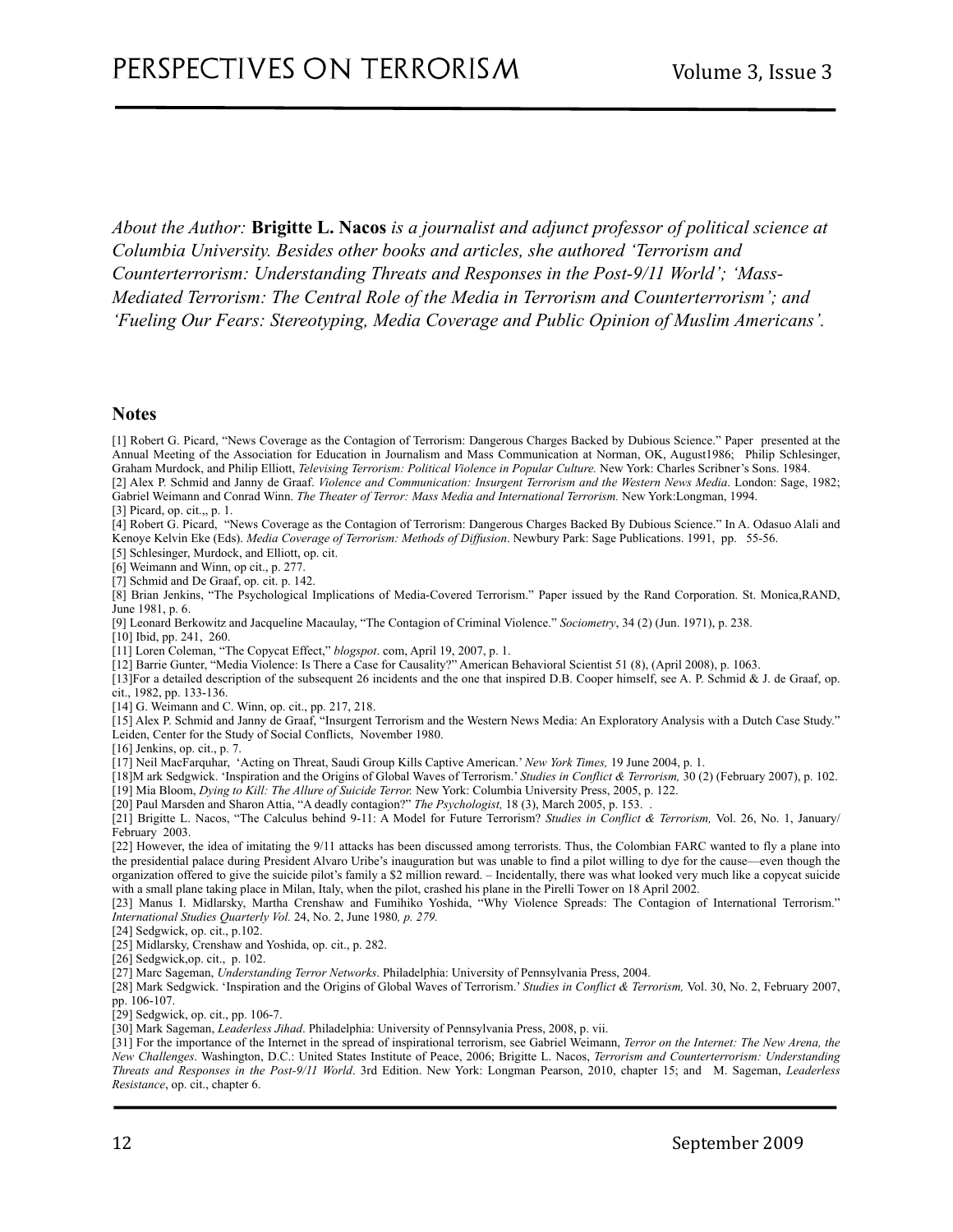[32] "The Suspect at a Glance." *The Washington Post*, June 2, 2009, available at [http://www.washingtonpost.com/wp-dyn/content/article/](http://www.washingtonpost.com/wp-dyn/content/article/2009/06/01/AR2009060103675_pf.html) [2009/06/01/AR2009060103675\\_pf.html](http://www.washingtonpost.com/wp-dyn/content/article/2009/06/01/AR2009060103675_pf.html), accessed August 20, 2009.

[33] From the web site of *The Army of God.* <http://www.armyofgod.com/MikeBrayScottScoutandBooRadley.html>, accessed August 14, 2009. [34] The remarks were made during the Landon Lecture at Kansas State University, Nov. 26, 2007. The transcript of the speech is available at http://www.defenselink.mil/speeches/speech.aspx?speechid=1199, accessed September 1, 2008.

#### **References**

Berkowitz, Leonard and Jacqueline Macaulay. "The Contagion of Criminal Violence." *Sociometry*, Vol. 34, No. 2 (Jun. 1971), pp.238-260. Bloom, Mia. *Dying to Kill: The Allure of Suicide Terror.* New York: Columbia University Press, 2005.

Coleman, Loren. "The Copycat Effect," *blogspot*. com, April 19, 2007.

Gunter, Barrie, 'Media Violence: Is There a Case for Causality?' *American Behavioral Scientist, Vol.* 51 , No. 8, (April 2008), pp. 1061-1122. Jenkins, Brian, 'The Psychological Implications of Media-Covered Terrorism'. Paper issued by the Rand Corporation, June 1981.

MacFarquhar, Neil, 'Acting on Threat, Saudi Group Kills Captive American.' *New York Times,* 19 June 2004, p. 1.

Marsden, Paul and Sharon Attia, "A deadly contagion?" *The Psychologist* , Vol. 18, No. 3, March 2005, pp.152-155.

 Midlarsky, Manus I., Martha Crenshaw and Fumihiko Yoshida, "Why Violence Spreads: The Contagion of International Terrorism." *International Studies Quarterly*, Vol. 24, No. 2, June 1980, pp. 262-298.

 Nacos, Brigitte L. "The Calculus behind 9-11: A Model for Future Terrorism? *Studies in Conflict & Terrorism,* Vol. 26, No. 1, January/February 2003, pp. 1-16.

Nacos, Brigitte L. Terrorism and Counterterrorism: Understanding Threats and Responses in the Post-9/11 World. 3rd Edition. New York: Longman Pearson, 2010.

 Picard, Robert G. 'News Coverage as the Contagion of Terrorism: Dangerous Charges Backed by Dubious Science.' Paper presented at the Annual Meeting of the Association for Education in Journalism and Mass Communication at Norman, OK, August 30, 1986.

Picard, Robert G. "News Coverage as the Contagion of Terrorism: Dangerous Charges Backed By Dubious Science." In A. Odasuo Alali and Kenoye Kelvin Eke, Eds. *Media Coverage of Terrorism: Methods of Diffusion*. Newbury Park: Sage Publications. 1991.

Rapoport, David C. "The Four Waves of Modern Terrorism*." In Attacking Terrorism: Elements of a Grand Strategy*, Audrey Cronin and James Ludes (Eds). Washington, DC.: Georgetown University Press, 2004.

Reuter, Christoph. *My Life is a Weapon: A Modern History of Suicide Bombing*. Princeton: Princeton University Press, 2004.

Sageman, Marc. Understanding Terror Networks. Philadelphia: University of Pennsylvania Press, 2004.

Sageman, Marc. Leaderless Jihad. Philadelphia: University of Pennsylvania Press, 2008.

Schlesinger, Philip, Graham Murdock, and Philip Elliott. 1984. *Televising Terrorism: Political Violence in Popular Culture.* New York: Charles Scribner's Sons.

Schmid, Alex P. and Janny de Graaf, "Insurgent Terrorism and the Western News Media: An Exploratory Analysis with a Dutch Case Study." Center for the Study of Social Conflicts, Dutch State University, Leiden, The Netherlands, November 1980.

Schmid, Alex P. and Janny de Graaf. Violence and Communication: Insurgent Terrorism and the Western News Media. London: Sage, 1982. Sedgwick, Mark. 'Inspiration and the Origins of Global Waves of Terrorism'. *Studies in Conflict & Terrorism. Vol.* 30, No. 2 (February 2007),

pp. 97-112.

Weiman, Gabriel. *Terror on the Internet: The New Arena, the New Challenges*. Washington, D.C.: United States Institute of Peace, 2006. Weiman, Gabriel and Conrad Winn. *The Theater of Terror: Mass Media and International Terrorism.* New York: Longman, 1994.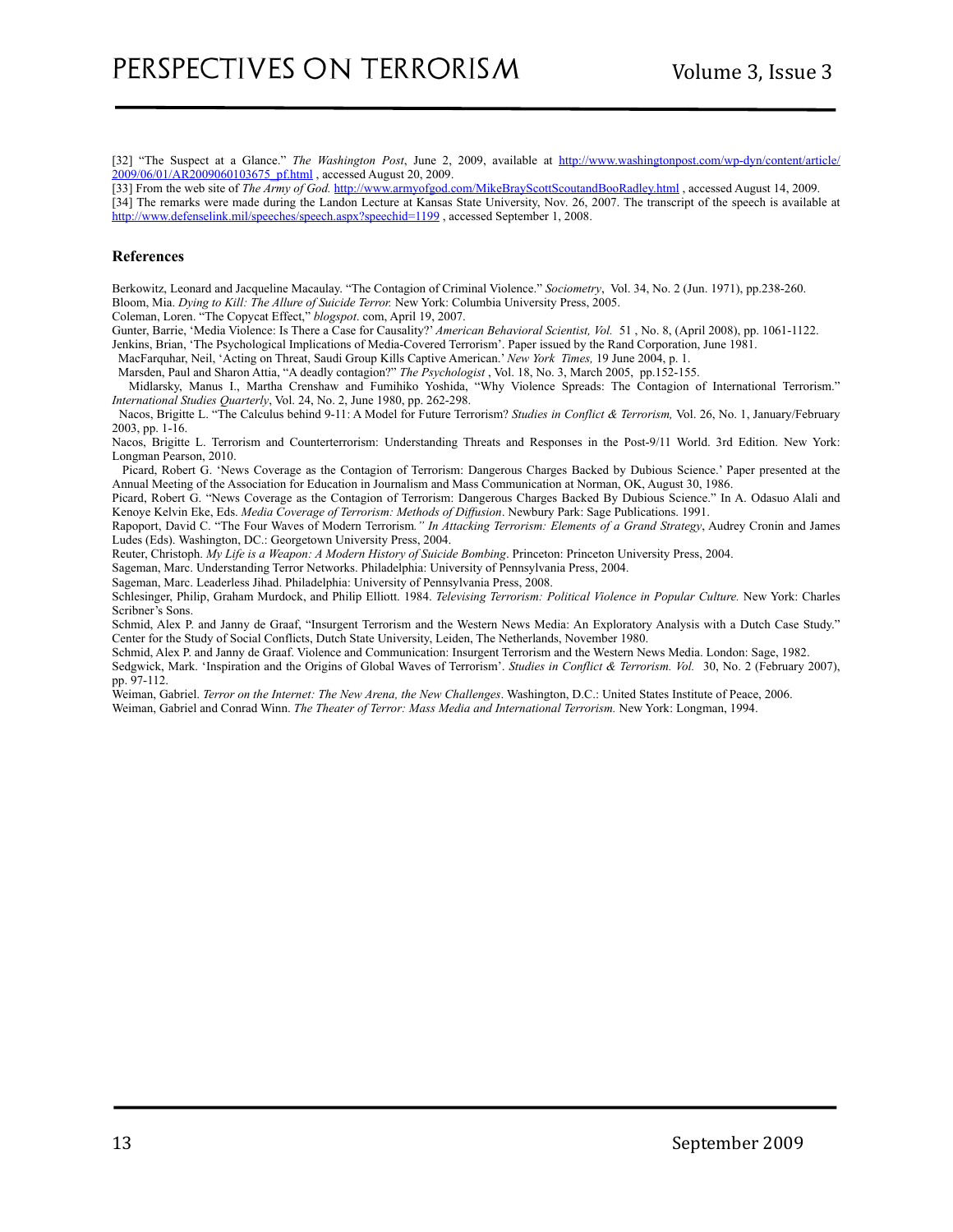# <span id="page-13-0"></span>**Foreign Fighters and Their Economic Impact: A Case Study of Syria and al-Qaeda in Iraq (AQI)**

<span id="page-13-1"></span>**by Matthew Levitt** 

 $[1]$ 

#### *Abstract*

*Over the past several years, terrorist and insurgent groups have established sophisticated networks in Syria to facilitate the movement of foreign fighters into Iraq. These networks are worth closer scrutiny since foreign fighters, facilitated through Syria, have been responsible for some of the most spectacular attacks on Iraqis and coalition forces. Given the priority that Iraq and Syria both play in the Obama administration's efforts to stabilize the Middle East, as well as the wealth of information now available on Syrian-based foreign fighter facilitation networks, this article provides a case study of Syria, foreign fighters in the Iraqi insurgency, and their economic impact. Foreign fighters' use of third party countries for training, fundraising, and transit is not merely an operational phenomenon; it is an economic one as well. There are direct and indirect economic consequences – both positive and negative – that result from the existence and operation of foreign fighter networks in a country like Syria. These consequences impact Syria and its government, various elements of the Syrian populace, Iraq as the foreign fighters' destination, and other countries in the region. Developing realistic strategies to contend with foreign fighter networks that operate in third party countries is contingent upon first developing a holistic understanding of the phenomenon, including its economic impact.* 

#### **Introduction**

In late August 2009, a string of truck bombs and other attacks rocked Iraq and led Iraq and Syria to withdraw ambassadors from Damascus and Baghdad after Iraqi officials publicly and angrily accused Syria of hosting foreign fighter networks that were plotting and facilitating attacks in Iraq, which included the two purported masterminds of these most recent attacks. Days later, Iraqi officials aired a supposed confession by a suspected al-Qaeda militant from Saudi Arabia who claimed he not only entered Iraq from Syria but also admitted that he was first trained in an al-Qaeda training camp there which was led by a Syrian intelligence officer. [2]Whether the details of his confession ultimately ring true or not, the long established Syrian "rat routes" through which foreign fighters, as well as funds and supplies are moved into Iraq, are real. They are also part of a larger economic phenomenon.

Running an insurgency is an expensive endeavor. Financing and resourcing insurgent activities, from procuring weapons and executing attacks to buying the support of local populations and bribing corrupt officials - all this requires extensive fundraising and facilitation networks that often involve group members, criminal syndicates, corrupt officials, and independent operators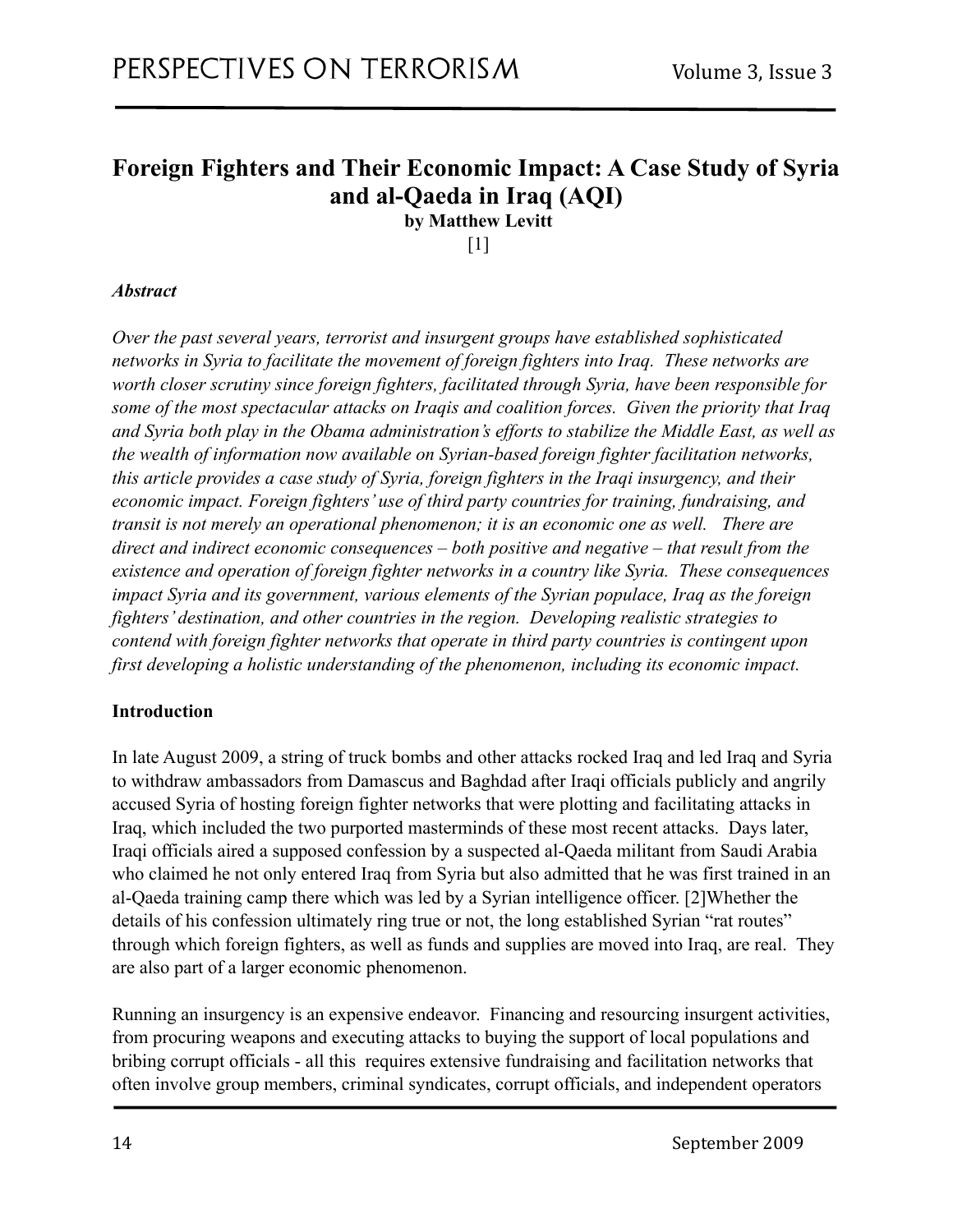such as local smugglers. Along these lines, a report of the Financial Action Task Force (FATF), an international body focused on anti-money laundering and combating terrorism financing, found that while financing any singular attack may be relatively inexpensive compared to the damage incurred, "maintaining a terrorist network, or a specific cell, to provide for recruitment, planning, and procurement between attacks represents a significant drain on resources. A significant infrastructure is required to sustain international terrorist networks and promote their goals over time." Creating and maintaining such support and facilitation networks, FATF concluded, requires significant funds. [3]

FATF's findings are certainly applicable to Syria, where terrorist and insurgent groups have established sophisticated networks to facilitate the movement of foreign fighters into Iraq. These networks are worth closer scrutiny since foreign fighters, facilitated through Syria, have been responsible for some of the most spectacular attacks on Iraqis and coalition forces. Given the priority that Iraq and Syria both play in the Obama administration's efforts to stabilize the Middle East, as well as the wealth of information now available on Syrian-based foreign fighter facilitation networks, this article provides a case study of Syria, foreign fighters in the Iraqi insurgency, and their economic impact.

Foreign fighters' use of third party countries for training, fundraising, and transit is not merely an operational phenomenon; it is an economic one as well. There are direct and indirect economic consequences – both positive and negative – that result from the existence and operation of foreign fighter networks in a country like Syria. These consequences impact on Syria and its government, on various elements of the Syrian populace, as well as on Iraq as the foreign fighters' destination, and other countries in the region. Developing realistic strategies to contend with foreign fighter networks that operate in third party countries is contingent upon first developing a holistic understanding of the phenomenon, including its economic impact.

#### **Benefits of Foreign Fighter Networks**

#### *Benefits to the Insurgent Group (AQI)*

The benefits of facilitation networks for terrorist and insurgent groups are clear: without such support networks such groups cannot function. They are essential elements of any groups' efforts to finance and resource their expensive activities. It is not the cost of any individual attack, but rather the larger infrastructure costs that drive up insurgent expenses. A Senior Intelligence Officer from the US Defense Intelligence Agency explained in 2005:

We believe terrorist and insurgent expenses are moderate and pose little significant restraints to armed groups in Iraq. In particular, arms and munitions costs are minimal leaving us to judge that the bulk of the money likely goes toward international and local travel, food and lodging of fighters and families of dead fighters, bribery and pay-offs of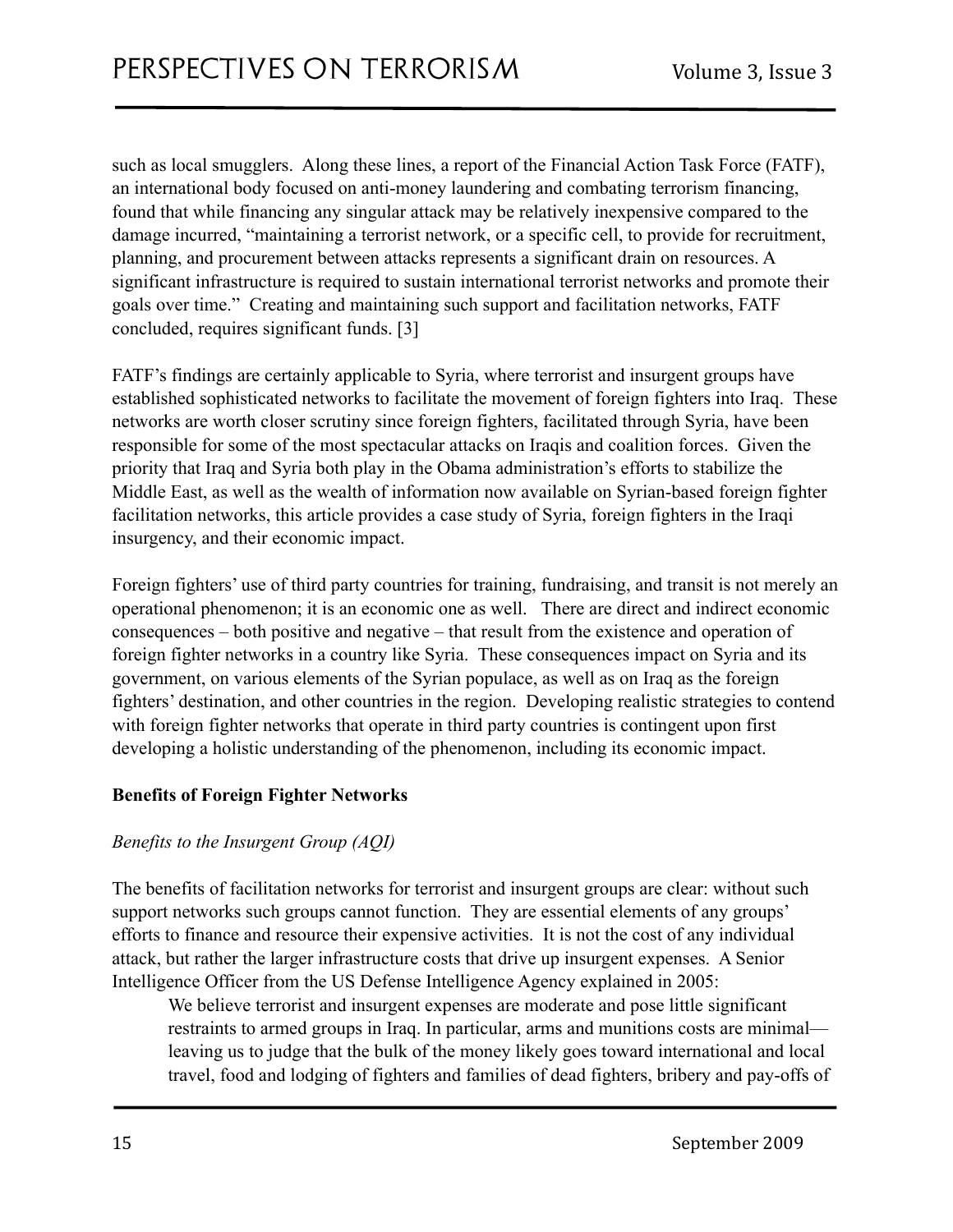governmental officials, families and clans; and possibly into the personal coffers of critical middle-men and prominent terrorist or insurgent leaders. [4]

Documents seized in a September 2007 raid on a suspected AQI safe house in Sinjar in Western Iraq revealed that in the 2006-2007 timeframe, the group was heavily dependent on donations, much of which came from AQI leaders, foreign fighters, as well as local Iraqis. [5] Among the foreign fighters who contributed to AQI, Saudi fighters were the most prolific, contributing significantly larger amounts than the other foreign fighters, with an average contribution of \$1.088. Additionally, of the twenty-three fighters who contributed more than \$1.000, twenty-two were Saudi.

A review of these AQI records seized in Iraq, conducted by the Combating Terrorism Center at West Point, found that a robust facilitation network in Syria has helped foreign fighters travel into Iraq. According to these seized documents, AQI has relied on at least 95 different Syrian "coordinators" to provide such services. Illustrating a sense of how well-organized this system was, the coordinators appeared to specialize in working with prospective foreign fighters and suicide bombers from specific locations.

In February of 2008, the Treasury Department underscored the findings in the Sinjar documents, designating four members of a key terrorist facilitation and finance network operating out of Syria for supporting AQI. Treasury reported that the "Abu Ghadiyah" network, named for its leader, controlled the flow of much of the money, weapons, personnel, and other material through Syria into Iraq for AQI. According to the Treasury Department, the network "obtained false passports for foreign terrorists, provided passports, weapons, guides, safe houses, and allowances to foreign terrorists in Syria and those preparing to cross the border into Iraq.". [6] Indeed, Abu Ghadiyah reportedly received several hundred-thousand dollars from his cousin, another member of the network, with which he supported insurgent activity targeting the U.S. military while also facilitating the travel of AQI foreign fighters.

Abu Ghadiyah's network - and others like it - pump money into the local economy through the purchase of food and provisions of housing for fighters moving through safe houses. Such networks additionally provide business opportunities for the local, smuggling-based economy and offer bribes to local officials. The Abu Ghadiyah network reportedly maintained safe houses in Damascus and Latakiya as well, investing in local economies in other parts of the country far from the Iraqi border. [7]

While AQI and its foreign fighter networks have not enjoyed state sponsorship in the classical sense, it has benefited from relationships with governments like Iran and Syria. Indeed, while active state sponsorship is becoming increasingly rare, sometimes the greatest contribution a state can make to a terrorist or insurgent group is choosing not to act. As Daniel Byman from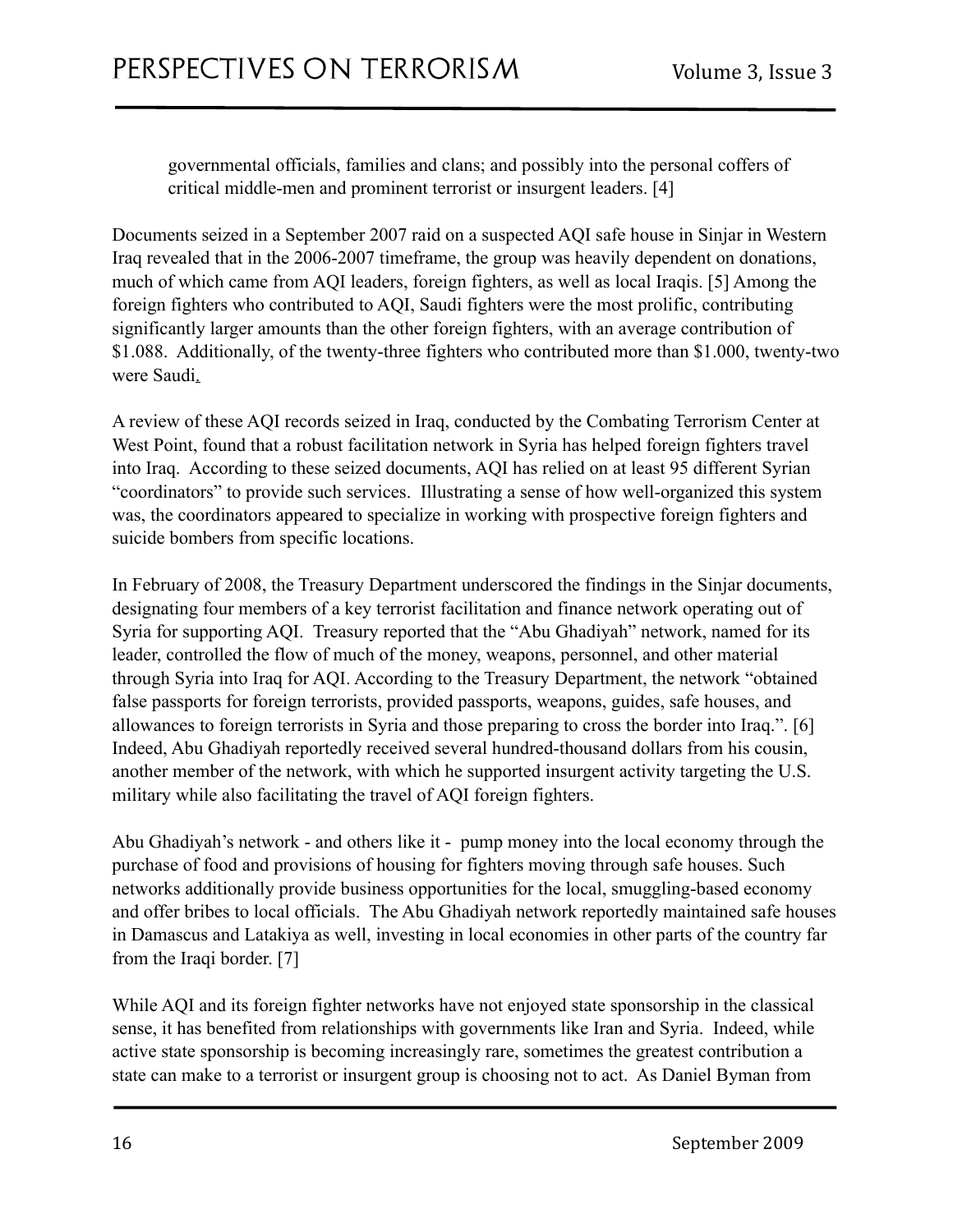Georgetown University has noted, "A border not policed, a blind eye turned to fundraising, or even the toleration of recruitment all help terrorists build their organizations, conduct operations and survive." [8]

While this has generally also been true of Syria, in some cases, Syrian support has been more active. Consider the case of Fawzi al-Rawi where the extent of the Syrian government's role is noteworthy. In late 2007, the US Treasury Department designated al-Rawi – a leader of the Iraqi wing of the Syrian Ba'ath Party – for providing financial and material support to Abu Musab al-Zarqawi's AQI. Al-Rawi was appointed to his position by Syrian President Bashar al-Asad in 2003. According to the US Treasury, the Iraqi wing of the Syrian Ba'ath Party "has since provided significant funding to Iraqi insurgents and al-Rawi's direction." The US Treasury noted that al-Rawi "is supported financially by the Syrian Government, and has close ties to Syrian intelligence." [9] With the authorization of the Syrian regime, al-Rawi twice met with a former commander of Saddam Hussein's *Army of Muhammad* in 2004 and assured this commander that his group would receive material aid from Syria. In 2005, al-Rawi "facilitated the provision of \$300,000 to members of AQI," as well as providing AQI vehicle-borne improvised explosive devices, rifles, and suicide bombers, according to the US Treasury Department. In meetings with senior AQI representatives in September 2005, al-Rawi and AQI leaders discussed operational issues, including conducting attacks against the U.S. Embassy and concentrating attacks on the international zone.

#### *Benefits to the Host Country (Syria)*

As an extension of its foreign policy, Syria's tolerance of foreign fighter support networks – and certainly its more active support for Iraqi insurgents – was intended to further Syrian interests in Iraq and deliver other non-economic benefits as well. According to a US Department of Defense March 2007 report to the American Congress entitled "Measuring Stability and Security in Iraq," Syria has supported insurgents in Iraq for political purposes. Specifically, the report stated: "Damascus also recognizes that Islamist extremists and elements of the former Iraqi regime share Syria's desire to undermine Coalition efforts in Iraq." [10]

Another benefit to the Syrian regime is the very significant boost to local businesses along the border with Iraq – mostly illicit, such as the smuggling of goods and persons – which benefited the Syrian regime indirectly by generating jobs and income and freeing the central government from having to invest in remote areas during difficult economic times. While supporting such networks incurs high political costs for the Syrian regime, in the immediate term following the fall of the Saddam regime it may have brought significant dividends. According to Iraqi bank records, for example, Saddam himself withdrew over a billion U.S. dollars from Iraqi banks which were then smuggled out of the country in cash. A study published in 2006 found that "In Syria the money was managed by Saddam's half-brother, Sabawi Ibrahim al-Hassan al-Tikriti,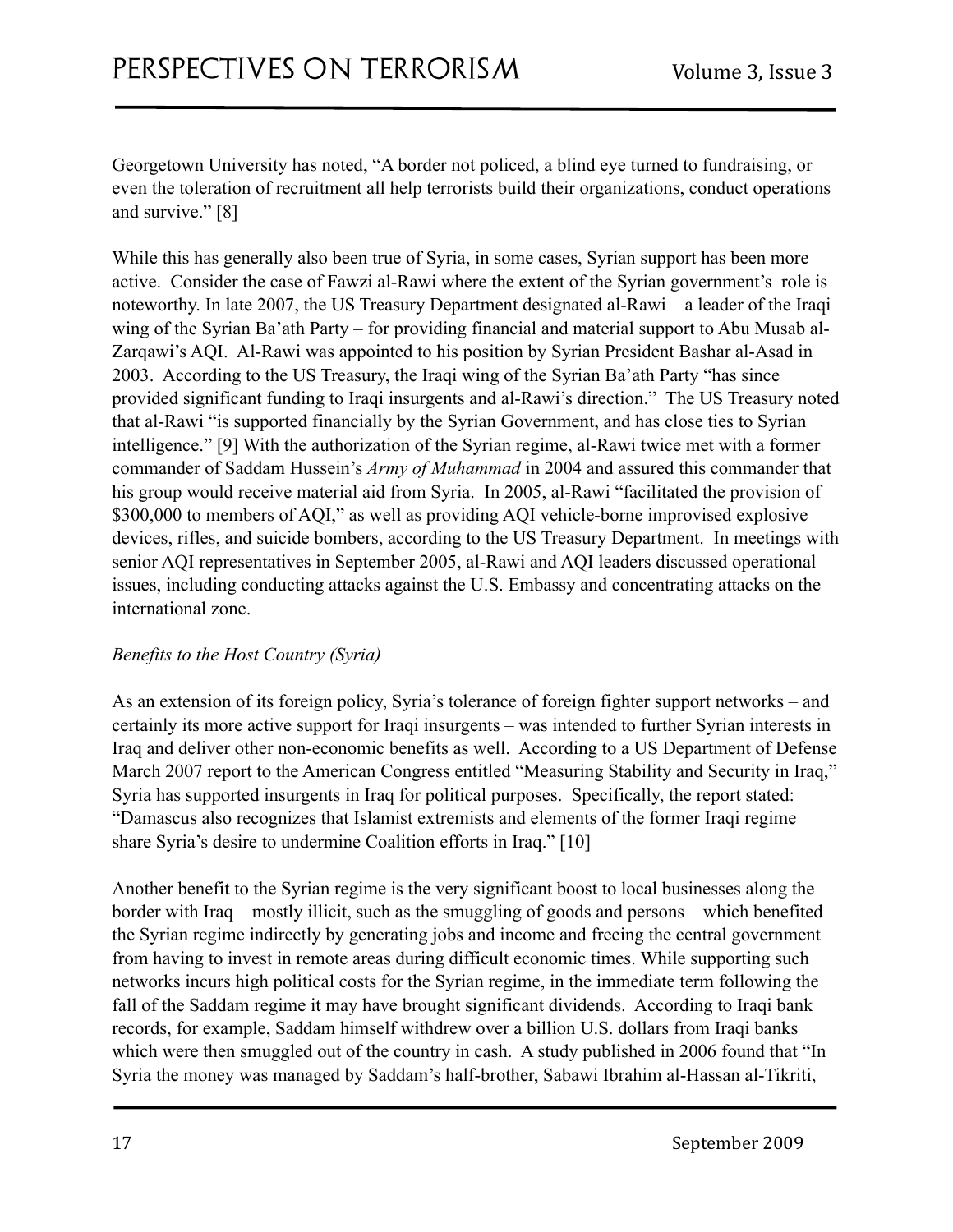the former head of the feared Mukhabarat" who was considered at the time by the United States "to be the chief financial facilitator of the insurgency in Syria." [11]

Syrian authorities have periodically cracked down on smugglers and tightened control of the borders, but to little effect. For example, the Syrian government constructed a four foot "sand berm" along the border and laid out fallen electricity poles in order to flip smugglers' vehicles. According to U.S. intelligence officer Major Adam Boyd,

> "For every example of cooperation from Syria, there are an equal number of incidents that are not helpful…We just captured someone who was trying to escape into Syria and found out that he's been arrested last November on the Syrian side after they caught him with a bunch of fake passports. But he bribed his way out and managed to get back in. But, again, I don't know I necessarily attribute that to the government as to an individual Syrian border patrol unit." [12]

One reason for the lack of success was the traditionally distant relationship – geographically and otherwise – between the local tribal leadership along the Syrian-Iraqi border and the national leadership back in Damascus. This helps explain the complicated relationship between security forces and smugglers along the border. Whatever jobs and income these illicit networks provide are jobs and income the national government cannot provide. As one study from Westpoint put it, this buffer "saves the government in Damascus from having to invest scarce resources in a region seen as remote from the regime's heartland." [13]

#### *Benefits to the Local Population*

Smuggling is indeed a lucrative business, and the foreign fighters pipeline in Syria is believed to have benefitted the local populations on both sides of the Syrian-Iraqi border in the form of jobs, increased cash flow into the local economy, purchase of supplies, staples, and rents. One assessment of the Sinjar documents, assuming all thirty-nine Syrian smuggling contacts in the Sinjar records received an equal share of the cut from foreign fighters, concludes that each Syrian would earn more than \$3,000 in the course of a year. [14] 53 of the 93 Syrian Coordinators, identified by name in the Sinjar records, were paid by the fighters they transported into Iraq.

The region of Deir ez-Zour is one of Syria's poorest provinces. In an area that lacks other significant industry, smuggling is not only well-ingrained in society, but also has become a mainstay of the economy. However one assesses the annual income of a smuggler of foreign fighters or the amounts of bribes paid to local officials, intelligence officers, border officials, and tribal leaders, the amounts are significant enough to conclude that a trickle down effect exists in which the local population benefits from the existence of these smuggling routes.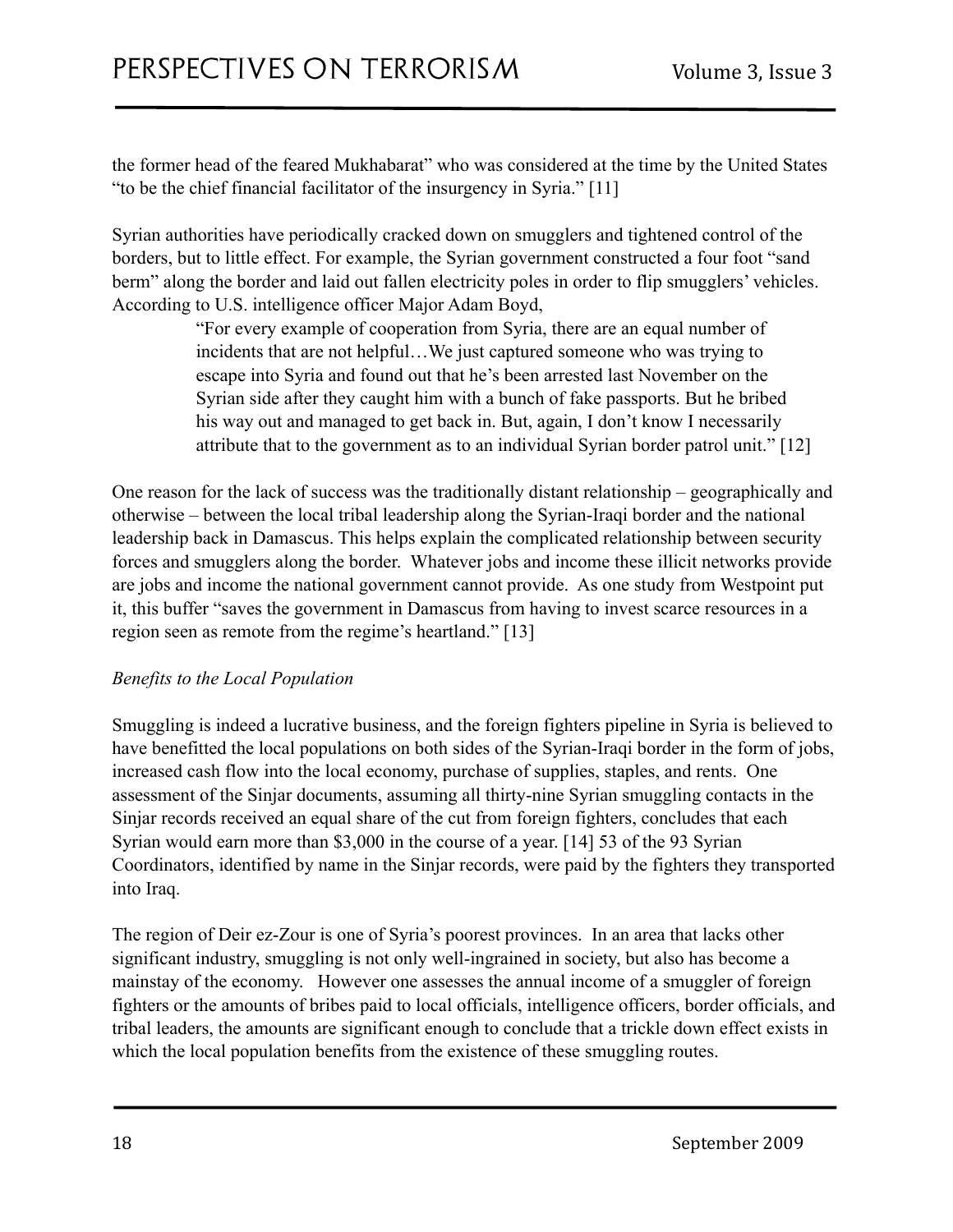In Iraq, AQI has to some extent filled an economic vacuum created by sectarian tensions. The political fight over control of Mosul and the Nineveh province, between the Sunnis and the Kurds, has prevented the local population from being integrated into the Iraqi economy or the Kurdish regional economy. AQI, therefore, has been able to build a base in the Nineveh province, and fill the void—thereby economically assisting the Iraqis living in these border cities. [15]

#### **Costs of Foreign Fighter Networks**

#### *Costs to the Insurgent Group (AQI)*

While smuggling and facilitation coordinators like Abu Ghadiyah have played an important role for AQI, they also pose difficulties for the group since many of these coordinators were motivated more by money than by loyalty. According to the Sinjar records, AQI experienced difficulties in funding stemming from financial disputes with Syrian coordinators. In 2006, "Shahin the administrator" reported that there was a shortage of funds in 2006 "[because] the money didn't arrive with the suicide brothers, and the coordinating brothers in Syria kept the money." [16]Indeed, Abu Ghadiyah himself is reported to have used AQI funds for his personal use. [17]

AQI managers should not be surprised by such skimming of funds; it is a phenomenon with a long track record within al-Qaeda-affiliated groups. Employing facilitators who may lack ideological commitment can translate into both financial losses and poor operational security. Jamal Al-Fadl, one of al Qaeda's first operatives, began embezzling funds from the group during its years in Sudan, based on his displeasure with his low salary, stealing approximately \$100,000 in all. [18]

In addition to coordinators who were not ideologically motivated, overzealous foreign fighters also pose a problem to AQI. Inexperienced foreign fighters often arrive in Iraq without sufficient training. In addition, they are often unaware of the political climate in Iraq—including knowledge about the presence of a large Shi'a community. This has contributed to a lack of integration of foreign fighters into AQI's local community. According to a document captured in 2008, these problems even led AQI to reject at one moment in time foreign fighters coming into Iraq. [19]

One of the largest costs insurgent groups incur stems from the obligation to assume some financial responsibility for the families of foreign fighters. Materials found among the Sinjar documents, for example, reveal that "the majority of the permanent manpower appears to have families requiring support." [20] In other words, while foreign fighters provide a variety of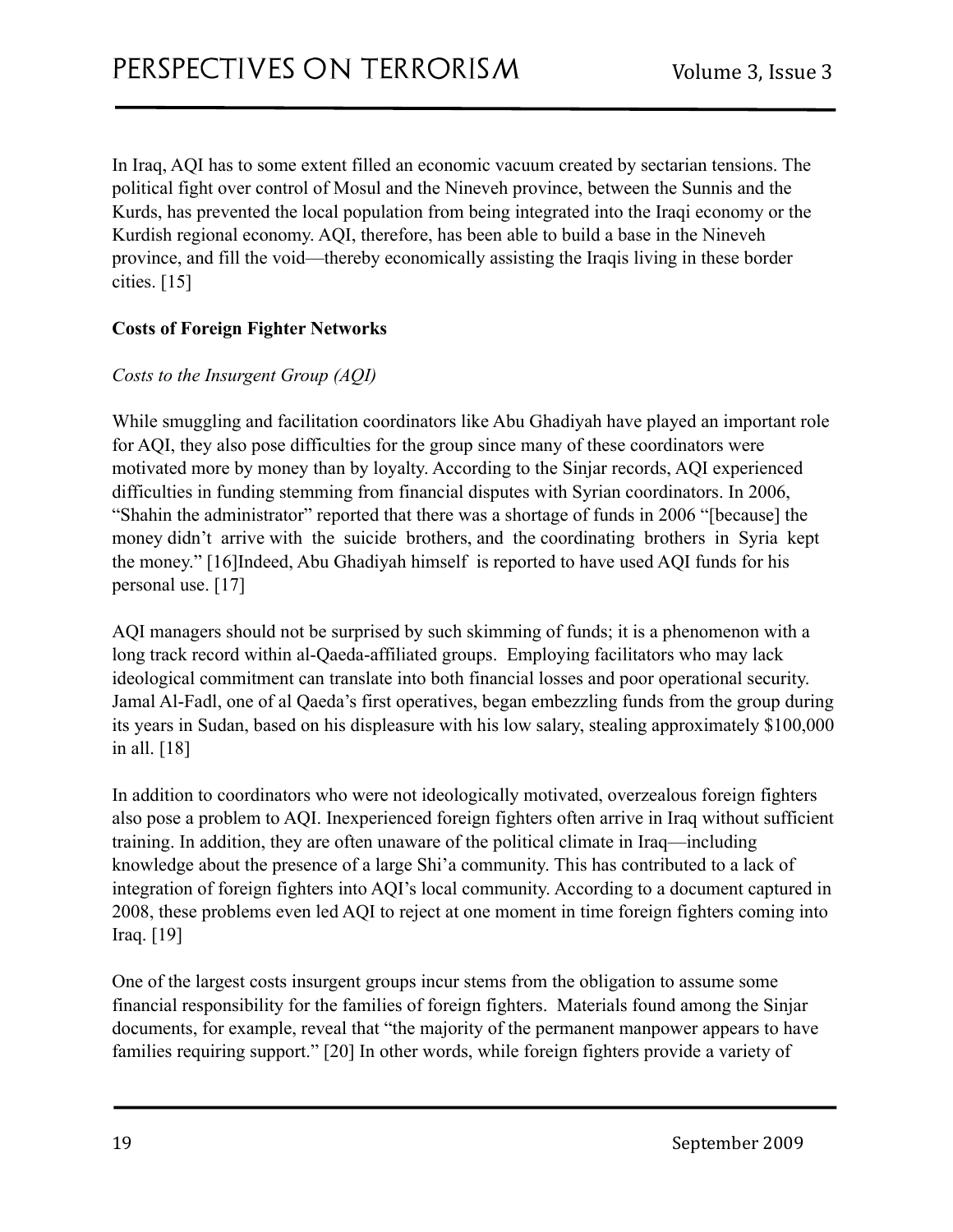tangible benefits to the insurgency, the financial support required for their families is a significant cost.

Finally, insurgents by definition seek to discredit the government they are fighting and also create dependencies on the part of local populations through their low-intensity conflict warfare targeting local political and economic interests. Later, they may seek to control territory. Note, for example, that the Abu Ghadiyah network "planned to use rockets to attack multiple Coalition forces outposts and Iraqi police stations, in an attempt to facilitate an AQI takeover in Western Iraq," according to information released by the US Treasury Department. [21] In the end, insurgents have to assume a level of financial responsibility for the local economy and also build grassroots support among local populations. This too increases the costs of the insurgency. [22]

#### *Costs to the Host Country (Syria)*

Countries that host networks that facilitate the presence or transport of foreign fighters risk incurring both political and economic consequences. Ultimately, violent extremists tolerated and supported by the host country may turn against it and pose a threat within the country and/or to the regime itself. For example, in October 2007, Sheikh Abdel-Aziz Al-Asheikh, the Grand Mufti of Saudi Arabia, announced a *fatwa* instructing Saudis not to leave the Kingdom to participate in *jihad* – a statement directed primarily at those considering going to Iraq, often passing through Syria. Al-Asheikh said that he decided to speak up, "after it was clear that over several years Saudis have been leaving for jihad" and that "our youth…became tools carrying out heinous acts." In the same way, the 2006 attack on the U.S. Embassy in Damascus reportedly had a similar effect on the Syrian regime. The four men who attacked the Embassy with grenades and small-arms fire killed one security guard and wounded others. Three of the gunmen were killed in the firefight and the fourth was seriously wounded. This attack, according to one US official, served as a "wake-up call" for the Syrian government that fighters from Iraq were returning to Syria and could pose a security threat at home. [23]

In addition to the security threat posed by foreign fighters, Syria has also experienced sanctions for its support of foreign fighters. Syria is the longest-standing member of the US State Department's list of state sponsors of terrorism, having been so designated in 1979. As a result, Syria has long been subject to a series of sanctions, including several trade-related restrictions, such as bans on arms sales and control over exports of dual-use items, as well as prohibitions on receiving financial aid. [24] According to the 2008 State Department Country Report released on April 30, 2009, "despite acknowledged reductions in foreign fighter flows [from Syria], the scope and impact of the problem remained significant." [25]

In 2003, Congress passed the Syrian Accountability and Lebanese Sovereignty Restoration Act which cites, among other issues, the fact that Syria allows terrorist groups to operate within its territory and permits the flow of goods and fighters into Iraq, as reasons for sanctioning the regime. The American President also issued several executive orders directed at Syria. These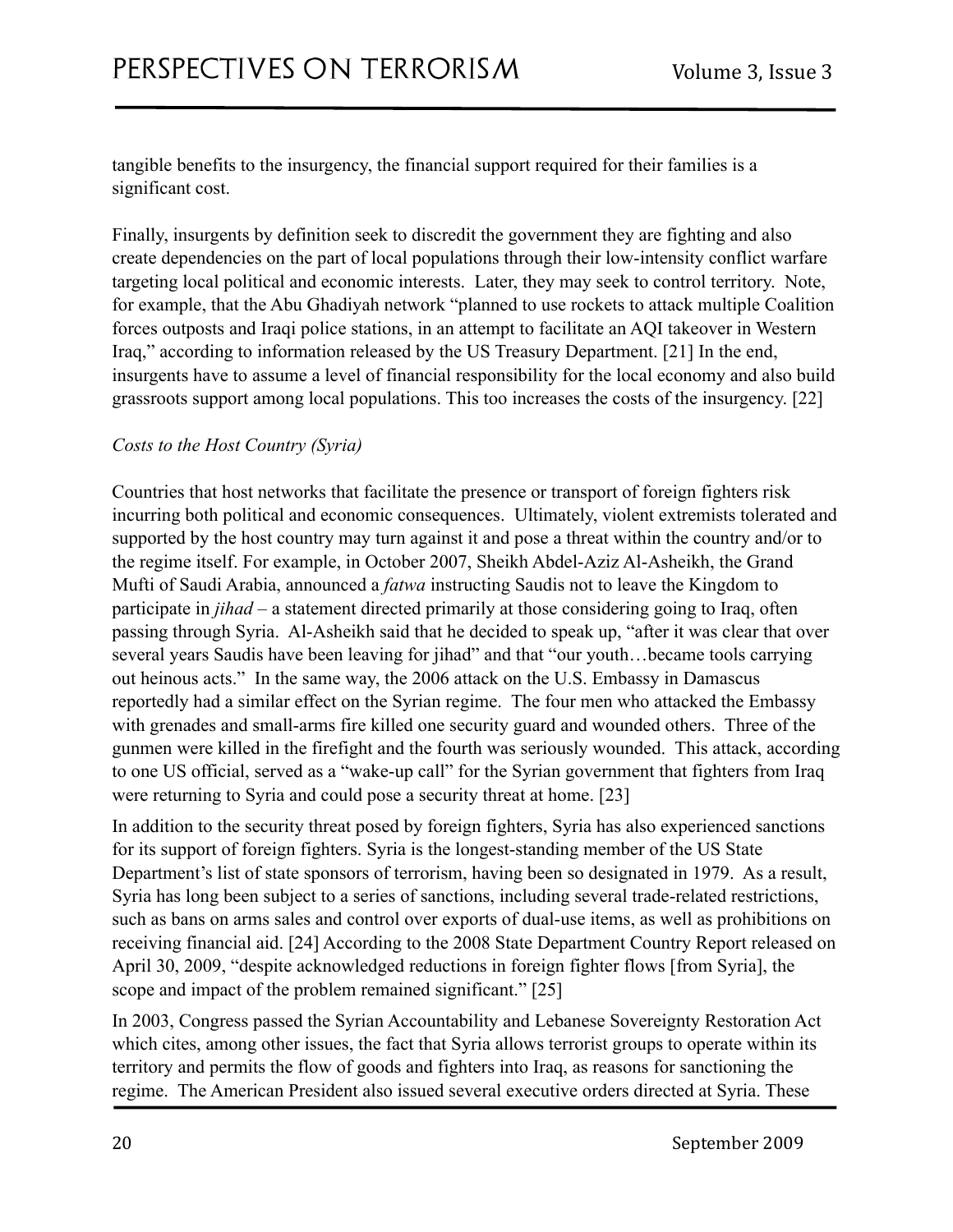target the Syrian elite involved in corruption. [26] actors involved in interfering in the internal affairs of Lebanon, [27] and former Iraqi regime elements supporting the insurgency—some of whom were in Syria. [28] A number of top Syrian officials have been designated by the US Administration. In 2006, for example, the US Treasury blacklisted the Commercial Bank of Syria—the major player in the Syrian financial sector.

There is evidence that the Syrian Accountability Act and successive targeted financial sanctions have dissuaded American as well as some foreign businesses from investing in Syria. According to one report, General Electric, the French power company Alstom, and Japan's Mitsubishi company all declined to bid on a Syrian government contract for the construction of power plants. [29] Turkcell withdrew its bid to purchase Syriatel in August 2008 after the United States had sanctioned Syriatel's primary stakeholder, Rami Makluf. [30] As Syria's energy production levels decline, sanctions have prevented major Western energy companies from making new investments there, although other foreign companies have stepped in and took business from U.S. firms.

While the Syrian economy achieved a five percent average annual economic growth rate during the past five years, this was primarily a result of high oil prices and investments from the Gulf. Recent downturns in key sectors of the Syrian economy could enhance the possible impact of sanctions. A three-year drought has crippled Syrian agriculture (which accounts for twenty-three percent of the GDP) and oil production revenues have decreased thirty percent in the past five years. These economic woes, coupled with the lack of foreign direct investments in Syria due to US sanctions, will further damage the Syrian economy. [31]

#### *Costs to the Local Population*

Within the territory targeted by insurgents - in this case Iraq - the local population suffers the immediate consequences of both full-scale warfare and low-intensity attacks targeting the local infrastructure and economy. Often, insurgents seek to gain control of territory and destroy the existing socio-economic infrastructure with the aim of replacing it with their own "socioeconomic infrastructure, an economic system created exclusively to feed the armed struggle." [32] According to one military expert,

> State sponsors or groups which set up foreign fighter training facilities in these countries will have an initially positive effect on the local economy because the initial phase is like a courtship which usually starts with the building of schools, mosques, or possibly localized heath care, then as the infrastructure matures, the benefits for the local populace begin to recede as the true focus of the group's presence becomes apparent. [33]

In terms of cost to the local Iraqi population, it is worth noting that *Transparency International* ranked Iraq as the most corrupt country in the Middle East and listed it on place 129 out of a total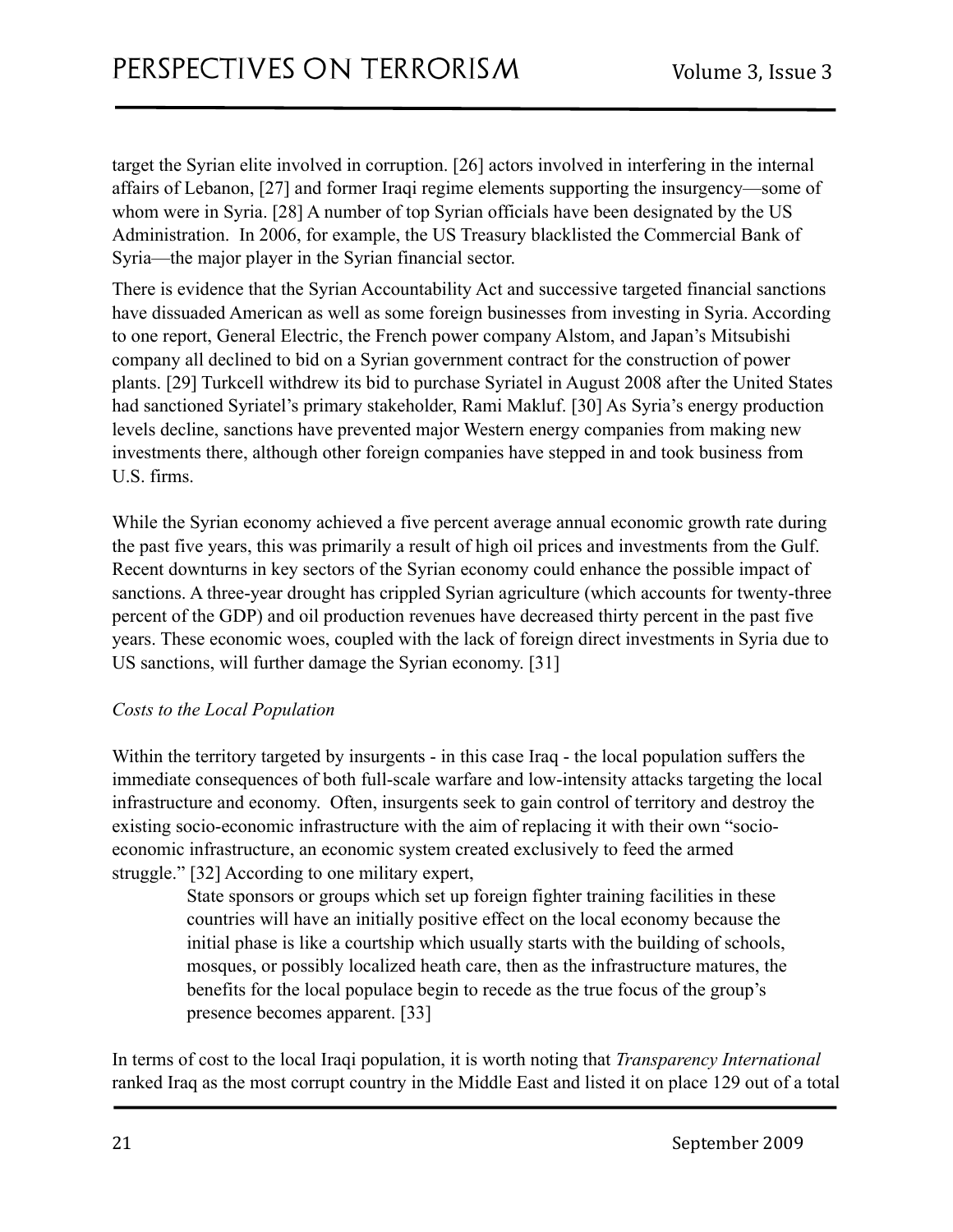of 145 countries ranked. [34] In addition to corruption, criminal networks have taken over smuggling routes that were previously linked to local tribes. This is true when it comes to smuggling oil siphoned from pipelines, which cuts into local tribes' traditional streams of revenue. [35] This smuggling amounted to a significant sum of money, considering that that Baghdadi oil ministry estimated in 2005 that approximately ten to thirty percent of imported fuel was ultimately smuggled out of Iraq. [36] In 2008, the Iraq Study Group found that corruption is "debilitating." The report cited expert estimates that "150,000 to 200,000—and perhaps as many as 500,000—barrels of oil per day are being stolen." The consequence for local populations is clear: "Controlled prices for refined products result in shortages within Iraq, which drive consumers to the thriving black market…corruption is more responsible than insurgents for the breakdowns in the oil sector." [37]

Inevitably, pressure on the Syrian regime to crack down on longstanding smuggling networks that prop up the local border economy will come face-to-face with the reality that the central government lacks the will and possibly the means to step in and fill this economic gap.

#### **The Way Forward**

AQI and other insurgents in Iraq have been so successful in Iraq because their facilitation networks have successfully raised and transferred funds, recruited and transported fighters, and procured and moved weapons and goods – mostly through Syria. Shutting down these networks and starving the insurgency of its supply of material, funds, and manpower is a critical component of any successful counter-insurgency campaign. Yet convincing and enabling Syria to take the necessary steps to shut down the smuggling pipelines will require something more than just economic sanctions.

The various ways in which foreign fighter and other smuggling networks impact host countries and local populations, however, suggest that there are several steps that could be taken – and some to be avoided – to successfully separate insurgents from their suppliers and supply routes. It should be stated from the outset that, given the relatively strong return on minimal financial investment, Syrian support for insurgents and terrorists will remain an attractive option for the regime in Damascus so long as it continues to be a viable and productive means of furthering the regime's domestic and foreign policy goals. Given the financial interests of local and national officials, cracking down on established smuggling networks (and thereby threatening the regular payments that supplement officials' income) is no easy task. A multi-faceted approach to the foreign fighter facilitation network problem is therefore required, including:

• A plan to backfill the local economies with jobs and services to replace the losses sure to follow the shuttering of the smuggling economy;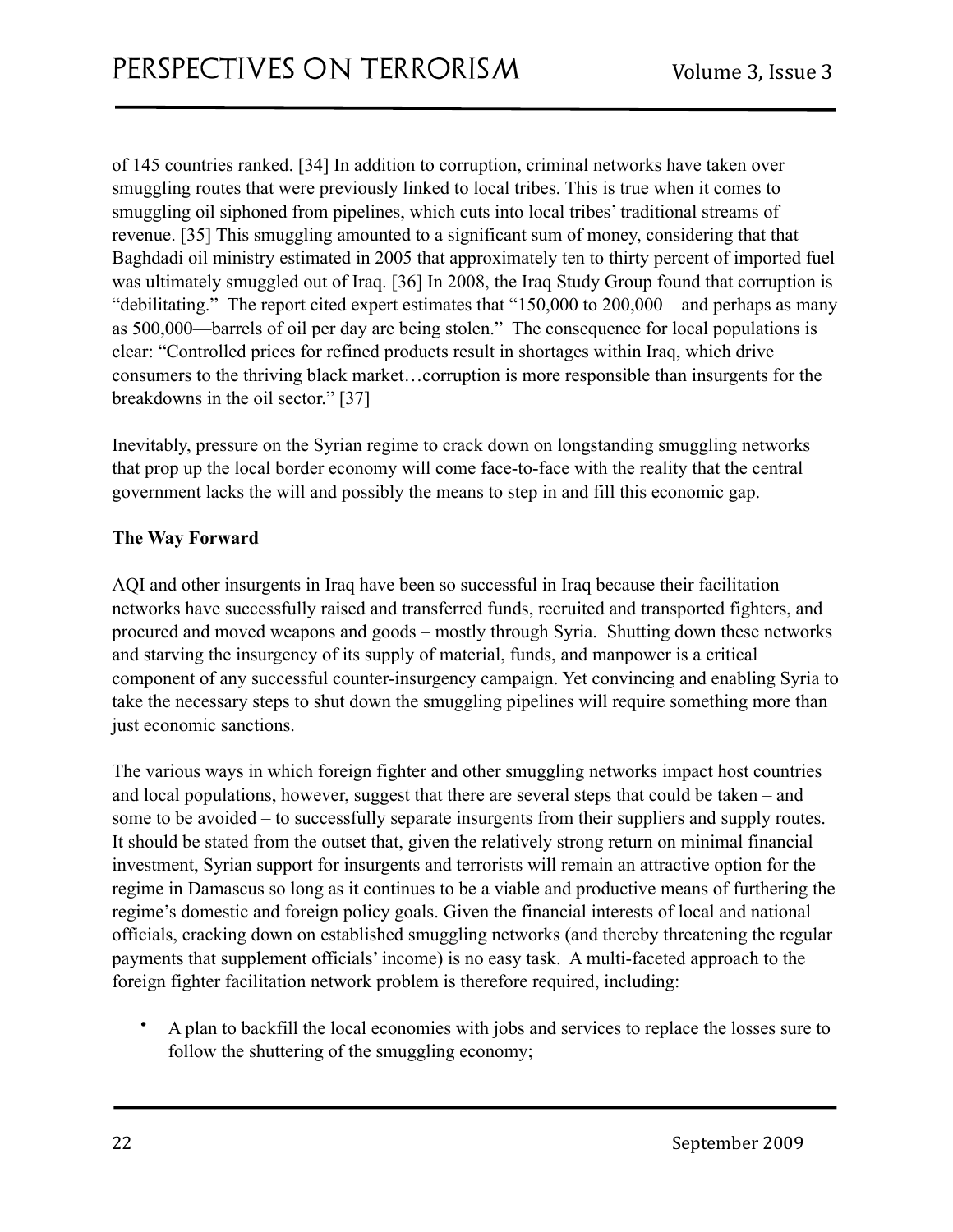- An anti-corruption and civil society campaign aimed at breaking the traditional and deeply ingrained culture of bribing people in positions of authority as the cost of doing business;
- Robust efforts to secure political stability in Iraq generally and specifically in areas controlled or largely influenced by insurgents;
- Diplomatic efforts to address the underlying policy concerns that have led Syria to support insurgents and terrorists as a means of furthering domestic and foreign policy;
- Finally, all efforts on the Syrian side of the border will have to be replicated by concurrent and parallel efforts on the Iraqi side of the border.

At the end of the day, however, political and diplomatic efforts may fall short, in which case targeted financial sanctions – focused on illicit activity, authority figures engaged in criminal or other activity threatening regional security, and corruption – present an attractive second option. Combined with regional diplomacy employing a variety of countries' efforts to cajole Damascus when possible and sanction the regime when necessary, sanctions can at least increase the costs to the regime of its continued belligerent behaviour. Sanctions alone, however, will never solve national security problems, but when used in tandem with other elements of national power in an integrated, strategic approach, they can be very effective.

Were the shadow economy of smuggling enterprises to contract, the most critical and timesensitive issue would be to successfully jumpstart legitimate economic growth in its place. In the words of General Sir Frank Kitson, "The first thing that must be apparent when contemplating the sort of action which a government facing insurgency should take, is that there can be no such thing as a purely military solution because insurgency is not primarily a military activity." [38]

*About the Author: Matthew Levitt is Senior Fellow and Director of the Stein Program on Counterterrorism and Intelligence at The Washington Institute for Near Policy. He is also Adjunct Professor at Johns Hopkins University's School of Advanced International Studies (SAIS). This text, first delivered at a July 2009 conference sponsored by the Foreign Policy Research Institute on "Foreign Fighters and their Economic Impact," draws on the interviews and research for a study co-authored with Michael Jacobson entitled "'he Money Trail: Finding, Following and Freezing Terrorist Finances' (Washington, DC: The Washington Institute for Near East Policy, 2008). It also draws on the Sinjar documents made public by the Combating Terrorism Center at West Point, where the author is an Adjunct Fellow.*

#### **Notes**

<sup>[1]</sup> Dr. Julie Lascar, a research intern at The Washington Institute, was an invaluable partner providing research support and editing drafts of this article. Special thanks go to several experts and practitioners who reviewed earlier drafts of this paper. [2] Muhanad Muhammed, 'Iraq al Qaeda Militant Says Syria Trained Him', *Reuters*, August 30, 2009.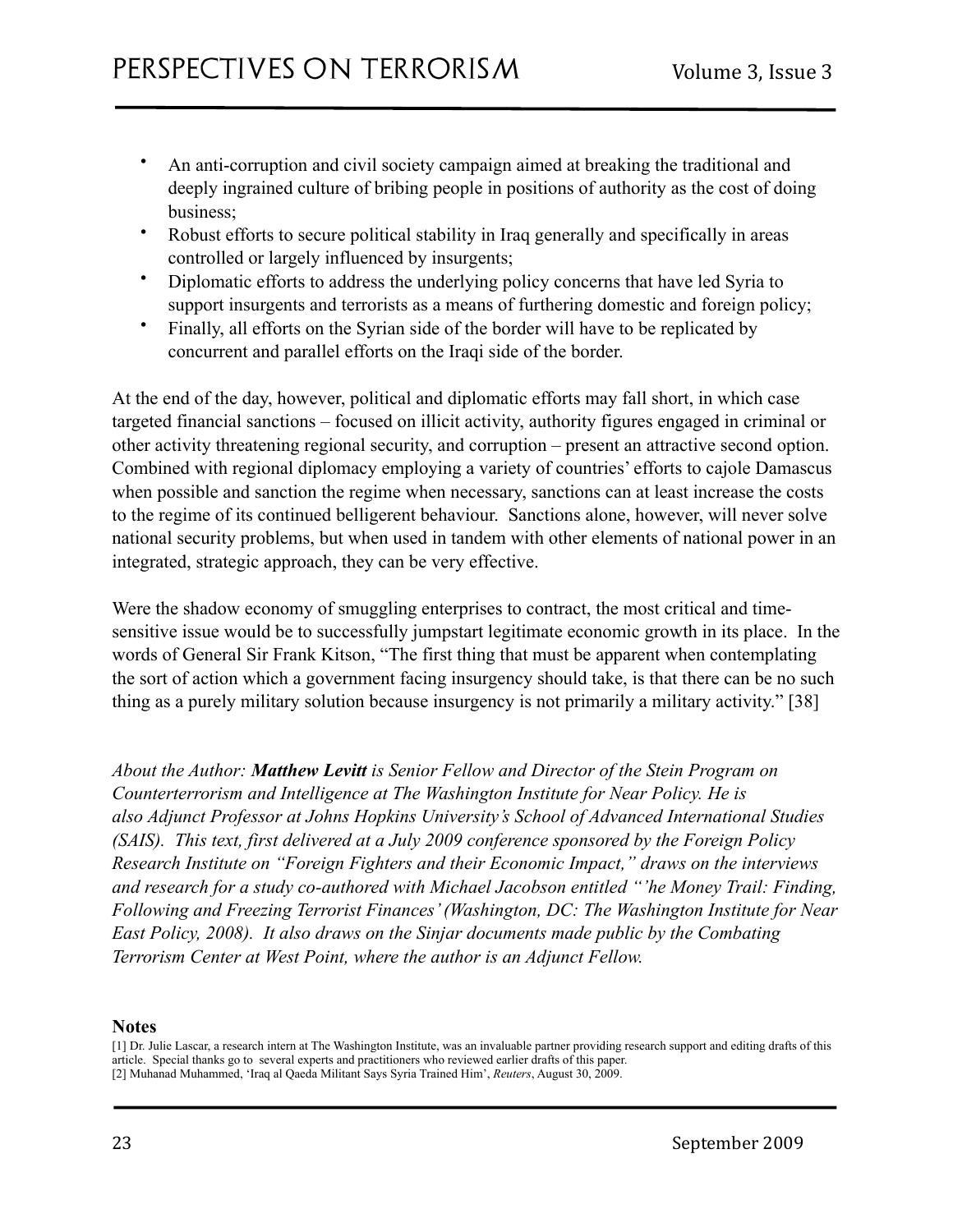[3] 'Terrorism Financing,' Financial Action Task Force, February 28, 2008, available online at [http://www.fatf-gafi.org/dataoecd/](http://www.fatf-gafi.org/dataoecd/28/43/40285899.pdf) [28/43/40285899.pdf](http://www.fatf-gafi.org/dataoecd/28/43/40285899.pdf)

[4] Caleb Temple. Testimony before the US House of Representatives Armed Services Subcommittee on Terrorism, Unconventional Threats, and Capabilities, July 28, 2005.

[5] Bombers, Bank Accounts, and Bleedout: Al-Qai'da's Road in and out of Iraq. Harmony Project. Westpoint, Combating Terrorism Center ,p. 68.

[6] Ibid., p. 70.

[7] Robert H. Reid, 'U.S. Raid into Syria Casts Light on Smugglers,' *Associated Press*, October 29, 2008.

[8] Daniel Byman, 'Passive Sponsors of Terrorism,' *Survival*, vol. 47, No. 4, Winter 2006-2006, pp. 117-144.

[9] U.S. Treasury, Press Release. 'Treasury Designates Individuals with Ties to Al Qaida, Former Regime,' 6 December, 2007; available online at <http://www.ustreas.gov/press/releases/hp721.htm>.

[10] Testimony of David Schenker, Gates v. Syria, U.S. District Court for the District of Columbia, *Civil Action,* No. 06-1500 (RMC), September 2008

[11] Richard H. Shultz Jr. and Andrea J. Dew, *Insurgents, Terrorists and Militias: The Warriors of Contemporary Combat*. New York: Columbia University Press, 2006, p. 240.

[12] Phil Sands, 'Syria Stops Insurgents on Iraq Border,' *The National,* November 2, 2008.

[13] Bombers, Bank Accounts, and Bleedout, op. cit., p. 88.

[14] Clint Watts. 'Countering Terrorism from the Second Foreign Fighter Glut,' *Small Wars Journal* (2009), p. 8.

[15] 'Dysfunction and Decline: Lessons Learned from Inside Al Qa'ida in Iraq,' Harmony Project. Westpoint, Combating Terrorism Center , p. 24

[16] Bombers, Bank Accounts, and Bleedout, op. cit., pp. 53-54.

[17] United States Department of Treasury, 'Treasury Designates Members of Abu Ghadiyah's Network; Facilitates flow of terrorists, weapons, and money from Syria to al Qaida in Iraq,' February 28, 2008, available online at [http://www.ustreas.gov/press/releases/hp845.htm.](http://www.ustreas.gov/press/releases/hp845.htm)

[18] Fadl testimony in US v. Usama Bin Ladin et al, February 7, 2001.

[19] 'Dysfunction and Decline: Lessons Learned from Inside al-Qa'ida in Iraq' Westpoint, Combating Terrorism Center, pp. 16-17.

[20] Bombers, Bank Accounts, and Bleedout, op.cit., p. 93.

[21] United States Department of Treasury, 'Treasury Designates Members of Abu Ghadiyah's Network; Facilitates flow of terrorists, weapons, and money from Syria to al Qaida in Iraq,' February 28, 2008; op. cit.

[22] For more on this, see R.T Naylor, 'The Insurgent Economy: Black Market Operations of Guerrilla Organizations,' *Crime, Law and Social Change*, 2004.

[23] Author interview with U.S. Government subject matter expert, Washington, DC, February 28, 2008.

[24] State Department Website, available online at<http://www.state.gov/s/ct/c14151.htm>.

[25] 'State Sponsors of Terrorism,' Country Reports on Terrorism 2008. Office of Coordinator for Counterterrorism, US State Department, April

30, 2008. Available Online at <http://www.state.gov/s/ct/rls/crt/2008/122436.htm>

[26] Press Release on the designation of Rami Makhluf, February 21, 2008 available online at [http://www.treas.gov/press/releases/hp834.htm.](http://www.treas.gov/press/releases/hp834.htm)

[27] Press Release on the designation of Asif Shawkat, January 18, 2006, available online at <http://www.treas.gov/press/releases/js3080.htm>.

[28] Testimony of Treasury acting Assistant Secretary Daniel Glaser, July 28, 2005, available online at [http://www.treas.gov/press/releases/](http://www.treas.gov/press/releases/js2658.htm)

[js2658.htm.](http://www.treas.gov/press/releases/js2658.htm)

[29] Hugh Naylor. 'Tired of Energy Ills, Syrians Doubt the West is to Blame,' *New York Times*, August 15, 2007.

[30] 'Rami Makhluf Designated for Benefiting from Syrian Corruption'; February 21, 2008, available online at [http://www.treas.gov/press/](http://www.treas.gov/press/releases/hp834.htm) [releases/hp834.htm;](http://www.treas.gov/press/releases/hp834.htm) Ercan Ersoy, 'Turkcell Continues Talks on Syriatel Stake,' *Reuters*, April 14, 2008.

[31] Andrew Tabler, 'Global Economic Crisis Boosts Utility of U.S. Sanctions on Syria,' Washington Institute for Near East Policy, February 26, 2009.

[32] Loretta Napoleoni, 'Money and Terrorism,' *Strategic Insights,* Vol.3, Issue 4 (April 2004).

[33] Author interview with Department of Defense subject matter expert, June 12, 2009.

[34] R. Looney, 'Economic Consequences of Conflict: The Rise of Iraq's Informal Economy,' *J. of Economic Issues* (2006). p. 8.

[35] Author interview with US Government subject matter expert, Washington, DC, February 28, 2008.

[36] Burns, John F and Kurt Semple, 'U.S. Finds Iraq Insurgency Has Funds to Sustain Itself,' *The New York Times*, February 26, 2006, at :[http://](http://www.nytimes.com/2006/11/26/world/middleeast/26insurgency.html?_r=2&pagewanted=print&oref=slogin&oref=slogin) [www.nytimes.com/2006/11/26/world/middleeast/26insurgency.html?\\_r=2&pagewanted=print&oref=slogin&oref=slogin](http://www.nytimes.com/2006/11/26/world/middleeast/26insurgency.html?_r=2&pagewanted=print&oref=slogin&oref=slogin).

[37] Chester Oehme III, 'Terrorists, Insurgents, and Criminals—Growing Nexus?' *Studies in Conflict and Terrorism,* Vol .31, 2008. p 86.

[38] Quoted in Bruce Hoffman. *Insurgency and Counterinsurgency in Iraq.* Santa Monica: RAND, 2004, p 39. Originally quoted in DGD&D

18/34/56 Army Code No 71596 (Pts 1 & 2), *Army Field Manual, vol. V, Operations Other Than War,* "Section B: Counter Insurgency Operations,

Part 2 The Conduct of Counter Insurgency Operations," (London: Prepared under the direction of the Chief of the General Staff, 1995), p. 3-1.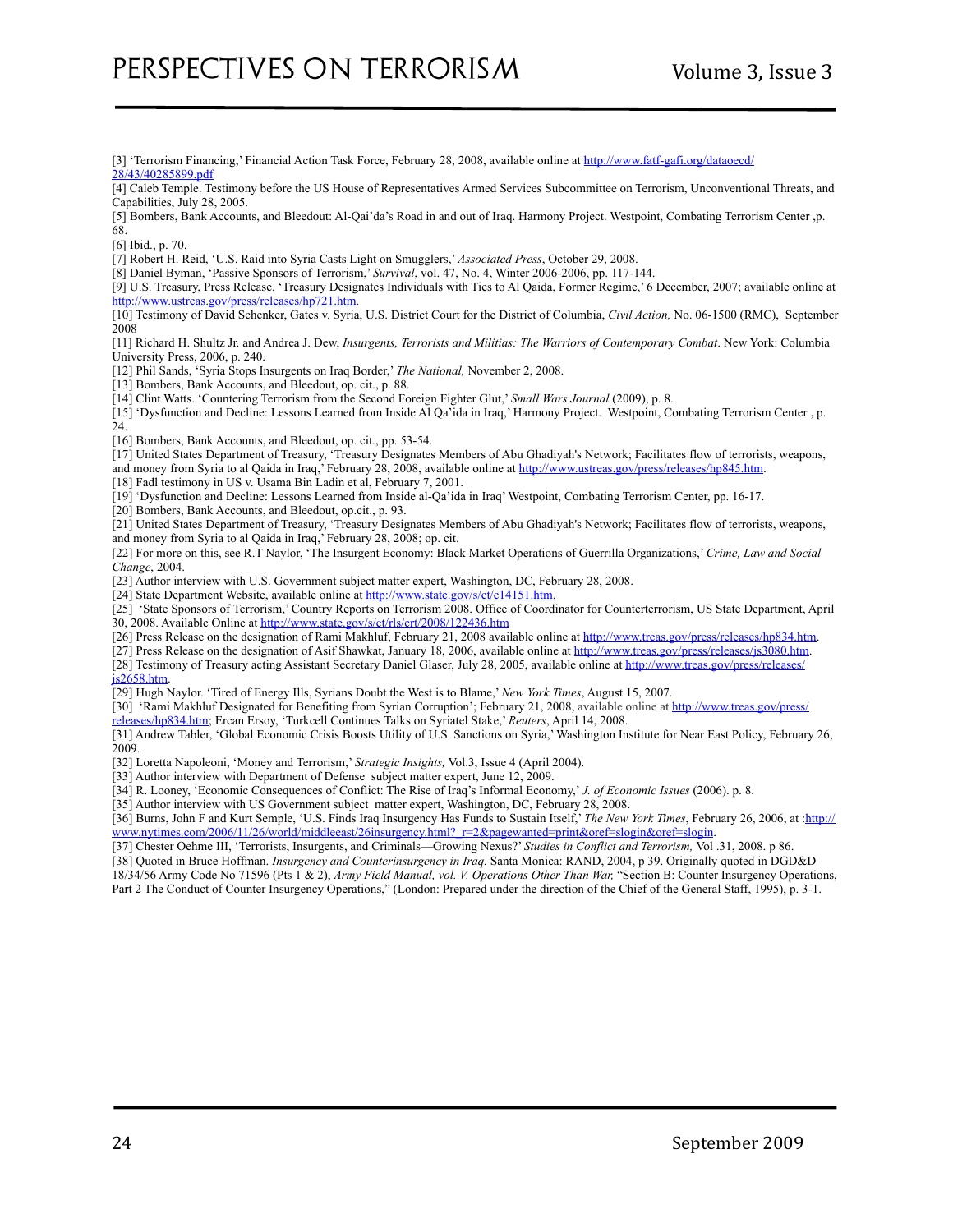# <span id="page-24-0"></span>**Re-evaluating the Disengagement Process: the Case of Fatah**

<span id="page-24-1"></span>**by Gordon Clubb**

#### *Abstract*

*Recently, a number of studies have looked at the disengagement/de-radicalisation of terrorist groups and individuals. This article critically assesses part of this literature in relation to the process of voluntary collective disengagement, using the case of the Palestinian Fatah organization as an example. It questions the specific focus of most de-radicalisation studies upon solely ending the use of the terrorist tactic, arguing that the disengagement process should be studied in conjunction with groups ceasing to use other forms of political violence as well. Although the article favours an objective definition of terrorism, it also recognises the salience of the term's normative power and argues that both perspectives can play a role in the disengagement process. This process can be divided into a number of stages: (i) declarative disengagement, (ii) behavioural disengagement, (iii) organisational disengagement, and (iv) deradicalisation. Fatah's disengagement process demonstrates that the process can be conditional, reversible, and selective. Consequently, a number of problems arise in terms of defining when an organisation has actually ceased to use terrorism and other forms of political violence. The article argues that Fatah represents a case of mixed disengagement; it was selective, conditional and mostly only behavioural. However, despite the disengagement process only being partially successful during the Oslo period - and reversed considerably during the al-Aqsa Intifada - it has had some lasting effects on the organisation, making it less likely to re-engage in terrorism.*

#### **What makes Terrorism so Special?**

Groups like Fatah and Hamas use a wide range of more or less violent tactics which raises the question: why should the focus be only on 'ending terrorism'? A number of scholars argue that terrorism should be seen as a subset of political violence [1]. Therefore it would make sense to focus on how groups disengage from political violence. The reason for focusing on terrorism largely depends on its definition. Definitions of terrorism generally fall under objectivist and subjectivist approaches [2]. Yet studying 'how terrorism ends' necessitates the adoption of an objective definition of terrorism 'as a particular kind of political behaviour' [3] – otherwise measuring whether terrorism ended or not becomes impossible.

One argument for singling out acts of terrorism is that these tend to produce a disproportional impact; therefore there are real benefits in focusing on bringing at least this form of political violence to a halt. Hamas's use of suicide bombings during the Oslo Peace Process (OPP) had a profound impact upon the Israeli population as well as Fatah's disengagement from the peace process. The benefit of a narrow focus on terrorism is that it can be more easily measured; it is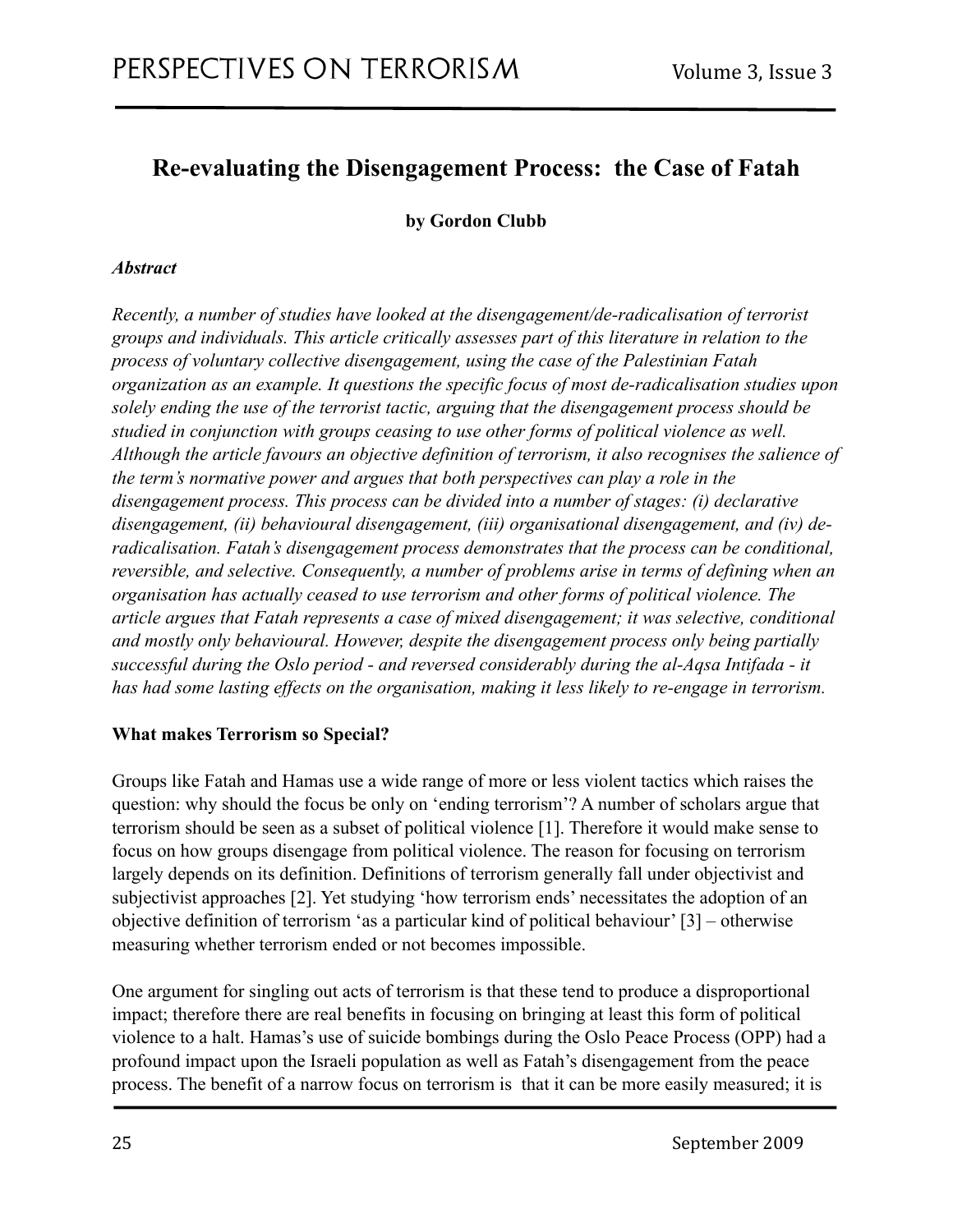possible to trace a decline in the use of suicide terrorism. Although the use of the concept of the 'disengagement process' favours an objectivist definition of terrorism, it would be unfair to dismiss the normative value of the terrorism label (with its stigma) completely. Targeting civilians is widely seen as illegitimate or immoral [4]. However, it is a fact that in some social contexts processes are enacted which aim to legitimise it and it becomes accepted by some sectors of society (e.g. in the form of support for martyrdom operations/suicide bombings). It is well-known that certain reactions of audiences which are significant for terrorists can place normative constraints on a terrorist group. For example, Hamas was constrained in launching suicide bombings when the Palestinian population perceived such actions as less legitimate. When this perception was reversed, there was a considerable increase in suicide bombings. Perceptions regarding the degree of (il-)legitimacy of various forms of political violence among constituencies is crucial for the freedom of operation of a militant group engaged in various forms of armed struggle. A case in point is the decline of support amongst Arab states for the Palestinian armed struggle (terroristic or not); it had a great impact on the PLO. Delegitimisation of terrorism is a crucial element in the de-radicalisation of violent groups. Opinion polls, interviews and discourse analysis can help us tracing changes amongst various significant audiences regarding the perceived legitimacy of various tactics of political violence, including the perpetrators own perception how far they can go in a given political constellation.

#### **Stages of the Disengagement Process**

There are a number of studies that have tried to explain the process by which terrorist groups reach and conclude - successfully or not - the final stage in their life cycle or at least came to end the use of terrorist tactics (such as hijackings, kidnapping, bombing of civilian targets) as a form of waging political conflict. This article adopts the term 'disengagement' to describe the overall process. It uses the term 'de-radicalisation' to describe one part of the disengagement process. The different parts of the disengagement process are an adaptation of the terminology proposed by Omar Ashour (2009) and John Horgan (2008). This article focuses on when organisations voluntarily [5] decide to disengage from terrorism (and to some extent: other forms of political violence). It aims to pull together various ideas recently proposed by terrorism analysts to conceptualize various stages of the disengagement process [6].

The disengagement process can be divided into the four following categories; declarative, behavioural and organisational disengagement and de-radicalisation:

- (i) The first stage is *declarative disengagement*; this is a commitment (usually by the leadership) to implicitly/explicitly [7] stop using terrorism/political violence.
- (ii) The implementation of this declaration depends upon a number of organisational factors. Its successful implementation is referred to as *behavioural disengagement.* Behavioural disengagement simply means that the number of attacks, terrorist or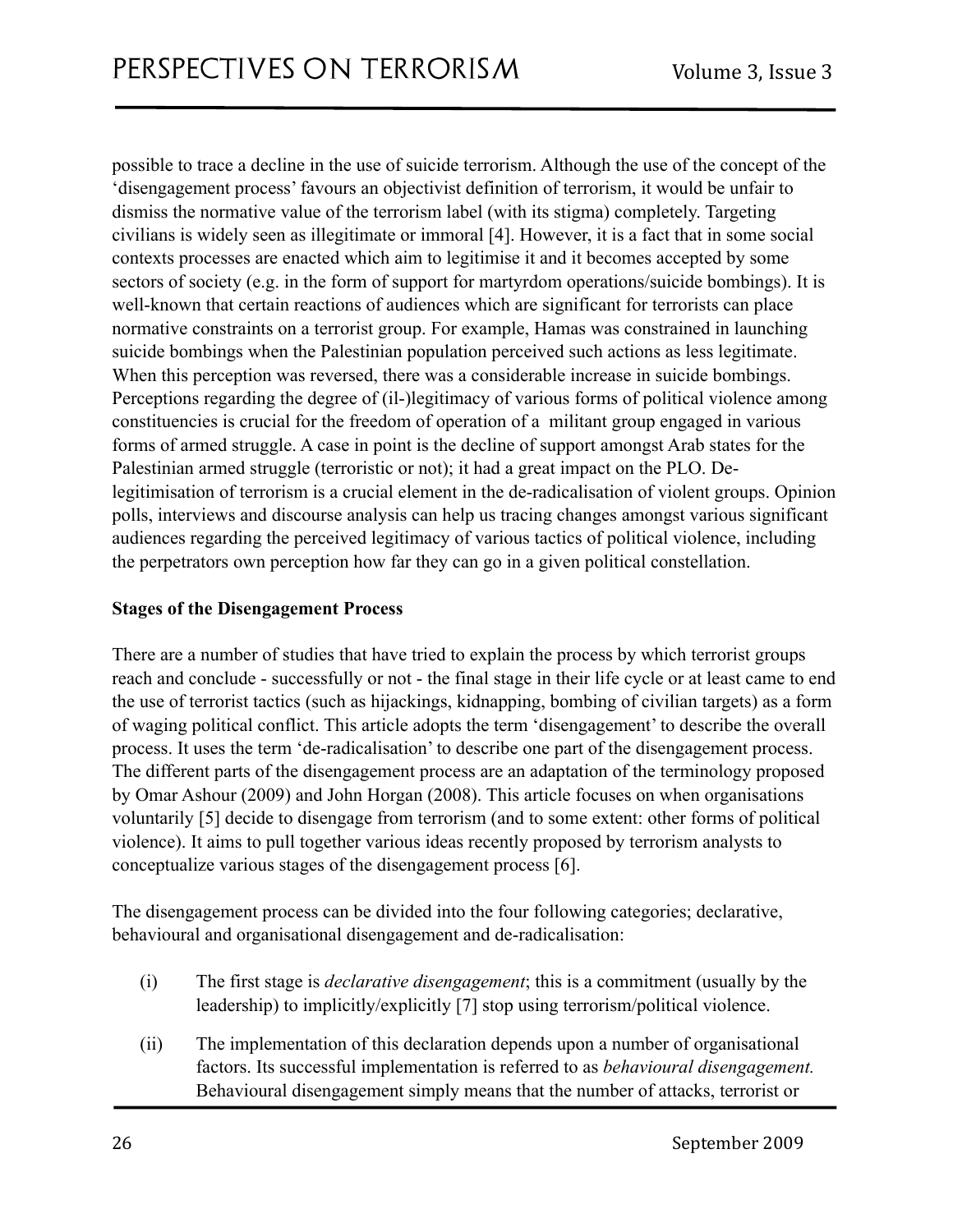otherwise, cease. This can be measured. The disengagement can result in a short-term cease-fire or a longer commitment to cease (terrorist) violence.

- (iii) Following behavioural disengagement there is usually the challenge of *organisational disengagement* which refers to the dismantlement of armed units. This includes demobilising the group's members without damaging organisational splits, mutiny or internal violence [8].
- (iv) *De-radicalisation* refers to a change in discourse and involves the group denouncing and de-legitimising the use of terrorism (and sometimes other forms of political violence as well).

*Comprehensive disengagement* is the term we use when a group 'abandons terrorism and other forms of political violence) behaviourally, de-legitimise(s) it ideologically and act(s) on that by dismantling its armed units organisationally' [9]. The overall disengagement process is not linear; different types of disengagement can occur in different orders. However, one stage might be more important than the other and it might also lead to progression towards other stages of disengagement.

The stages of the disengagement process sketched above are based on Ashour's work. Yet two elements have been added: the process can be *selective* and *conditional*. Firstly, s*elective disengagement* refers to delineating the range of licit targets (e.g. when the PLO renounced 'terrorism', but only against non-Israeli targets) and/or limiting types of violence, perhaps once again to certain targets (e.g. opposing suicide bombings against targets inside Israel). This relates to the extent of disengagement: does it mean the group has to oppose all forms of political violence in all contexts, only terrorism in all contexts, or terrorism and/or other forms of political violence in certain areas of operation? Secondly, *conditional disengagement* refers to a situation when the disengagement process is dependent upon receiving something in return. It can make the process reversible; the ladder of escalation can be climbed up or down - re-engagement and re-radicalization remain an option. For example, an organisation's commitment to disengagement might be linked to gains resulting from a peace process as was the case with Fatah. It is through incentives such as those a peace process can offer that the disengagement process can be jumpstarted and, later perhaps, be brought to a successful conclusion.

The temporary and bi-directional nature of the process means that there are some problems in determining when a terrorist group ceases to exist. Jones and Libicki define the end of a terrorist group on the basis of 'the earliest evidence that the group no longer existed or that the group no longer used terrorism to achieve its goals' [10]. However, whereas their study lists the PLO still as an active terrorist group, other authors (e.g. Cronin) hold that the PLO *as a terrorist organisation* came to an end in 1993. Having a specific date when a terrorist group or campaign 'ended' can only work retrospectively; at best it might be an interim assessment. Some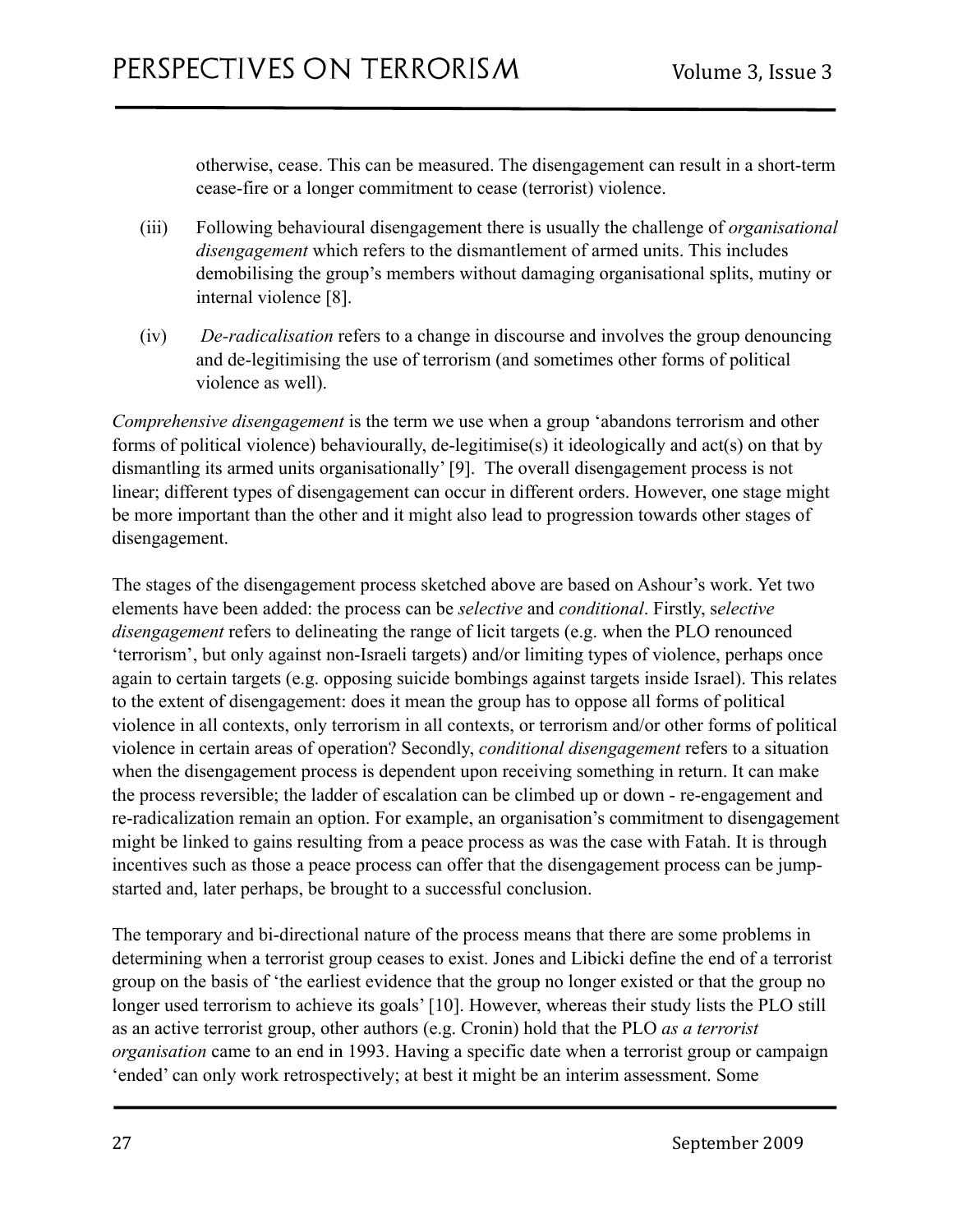'organisations undoubtedly continue to exist despite apparent passivity' (e.g. the official IRA before being overtaken by the Provisional IRA in the late 1960s) and it 'is hard to predict when terrorism is likely to be reactivated' [11]. It is not difficult to imagine a data-set of 'how terrorist groups end' becoming quickly obsolete as some groups desisting from acts of terrorism, re-start their use of terrorist tactics and halt it once more. The judgement whether a group has actually stopped using terrorism as a tactic is often in the eye of the beholder. Firstly, there is the problem of defining what counts as terrorism. Secondly, there is the problem of determining whether and which action is attributable to the main group or originating from a splinter group. Thirdly, political expediency and power-relations also affect the decision when a terrorist group has ended its use of indiscriminate violence against civilians. For example, for a while, the United States turned a blind eye to acts of terrorism attributed to the PLO to maintain the momentum of the peace process during the pre-Oslo period. Later, from the al-Aqsa Intifada onwards, the links between Fatah and the al-Aqsa Martyrs Brigade have been played down, arguably for similar political reasons.

Some of these attribution problems are inherent to the study of clandestine groups. Nevertheless, the proposed conceptualization of the disengagement process might provide benchmarks to measure if a group has stopped using terrorism. It seems likely that once a group has comprehensively disengaged, it is less likely that the process will be reversed than in cases of mere behavioural disengagement. In essence, there needs to be some durability for the concept of a 'disengagement process' to be applicable. Voluntary disengagement appears to involve also organisational transformation: the (former) terrorist organisation might become part of the political system as a legal party. Alternatively, it might become a social movement, a criminal group or, as we will see, become integrated into the (proto-) state's security forces.

In the following, we will assess the utility of the conceptual distinctions introduced here by looking at their explanatory power with regard to Fatah's disengagement process.

#### **Fatah's Disengagement Process**

With the signing of the Oslo Peace Accord in 1993, Yasser Arafat had started the first stage, declarative disengagement. This phase is transitional and progress to the next phase depends primarily on the leadership's ability to enforce its decision throughout the organisation. The Oslo Accord provided Arafat with the incentives and resources to implement Fatah's disengagement. Behavioural disengagement was linked closely to a form of organisational disengagement. In 1994 the first contingent of PLO forces were deployed in parts of the West Bank and Gaza (WBG). In the end, some 80 per cent of PLO cadres would be incorporated into the new public sector [12]. The Oslo Peace Process (OPP) stipulated that the Palestinian Authority (PA) should establish a 'strong police force', recruited both locally and from abroad. This instrument allowed Arafat to bolster consensus regarding his leadership and authority to make decisions [13]. Arafat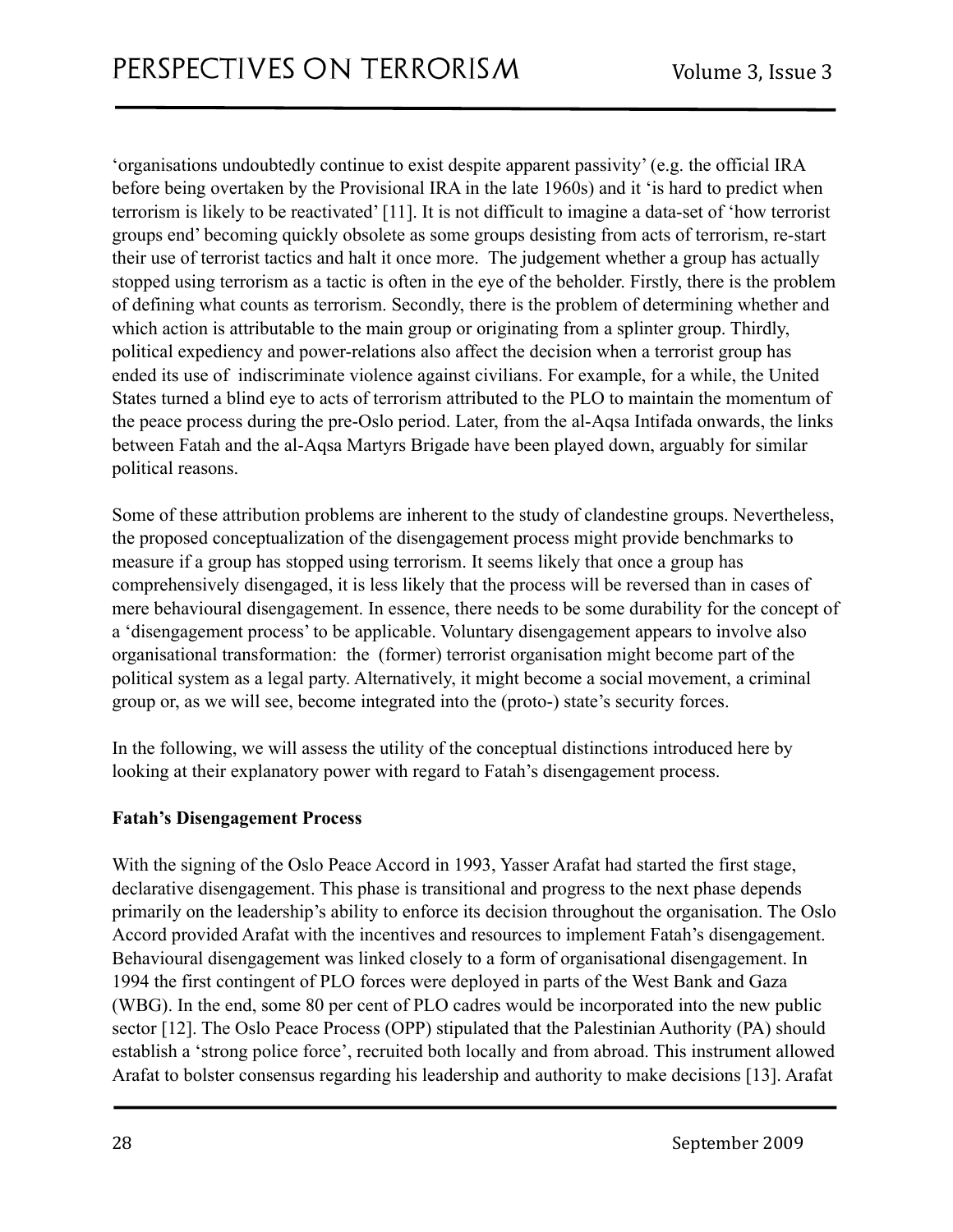was able to bring Fatah activists from the WBG into the new security apparatus, including local militias 'loosely allied' to Fatah. The incorporation of the *Black Panthers* and the *Fatah Hawks* into the PA contributed significantly to the subordination of local resistance. Thereby it weakened a potential source of opposition to the OPP, giving autonomous activists a stake in the process through the prestige associated with their new positions and the material incentive of receiving regular salaries [14].

Arafat's control over the public sector's purse strings, which included the security sector, gave 'him an impressive network of about 350,000 dependants throughout the territories' [15]. The PA offered Arafat the opportunity to create a patronage system that provided strong incentives to former militants to support the OPP and the PA in general. These incentives were concrete and material and differed from the situation of the early 1960's and the years thereafter when it had become clear that revolutionary zeal alone was not enough to maintain members' commitment to the organisation. Thus, the OPP provided direct incentives to initiate and implement the disengagement process. The establishment of the PA facilitated the organisational disengagement of Fatah forces which, in turn, enabled Fatah to behaviourally disengage.

However, Fatah did not organisationally disengage completely; although the vast majority of its forces were incorporated into the PA structures, there were still some operationally active armed Fatah groups. For example, Arafat publicly reactivated the Fatah Hawks in 1994 with the aim of confronting the Islamists [16]. In the same way, the al-Aqsa Intifada demonstrated that even if members of an armed group joined the PA's security sector, it was possible for members to leave and take up arms again, sometimes even against their former employers [17]. Therefore, for organisational disengagement to be successful it has to be total; there can not be exceptions. The state structures that are absorbing them must be able to retain them, whether through stable structures or by virtue of being efficiently ran (i.e. limiting corruption and nepotism). Two interrelated factors prevented complete organisational disengagement; 1) competition between Fatah - PA and the armed groups opposed to the OPP, and 2) the inability of the PA to successfully retain the support from the population.

The challenge posed by groups such as Hamas led Arafat to use Fatah militants against the Islamists. A factor that constrained the PA in fully confronting the Islamists was public support for the much less corrupt Hamas organization. There was also an important part of the Palestinian population that had always rejected the peace process; it became a majority by the time of the al-Aqsa Intifada [18]. The Islamists gained (and lost) from this fluctuating public opposition to the OPP. This forced Fatah activists to compete. Eventually it led to the splintering of Fatah into armed militias after the OPP collapsed in 2000. Possibly the main factor was the PA's dependency on the success of the OPP for its legitimacy. However, internal competition also played a role in undermining the success of the peace process. Another factor was the incompetence of the PA itself; its corruption and nepotism drove away members (e.g. Zacharia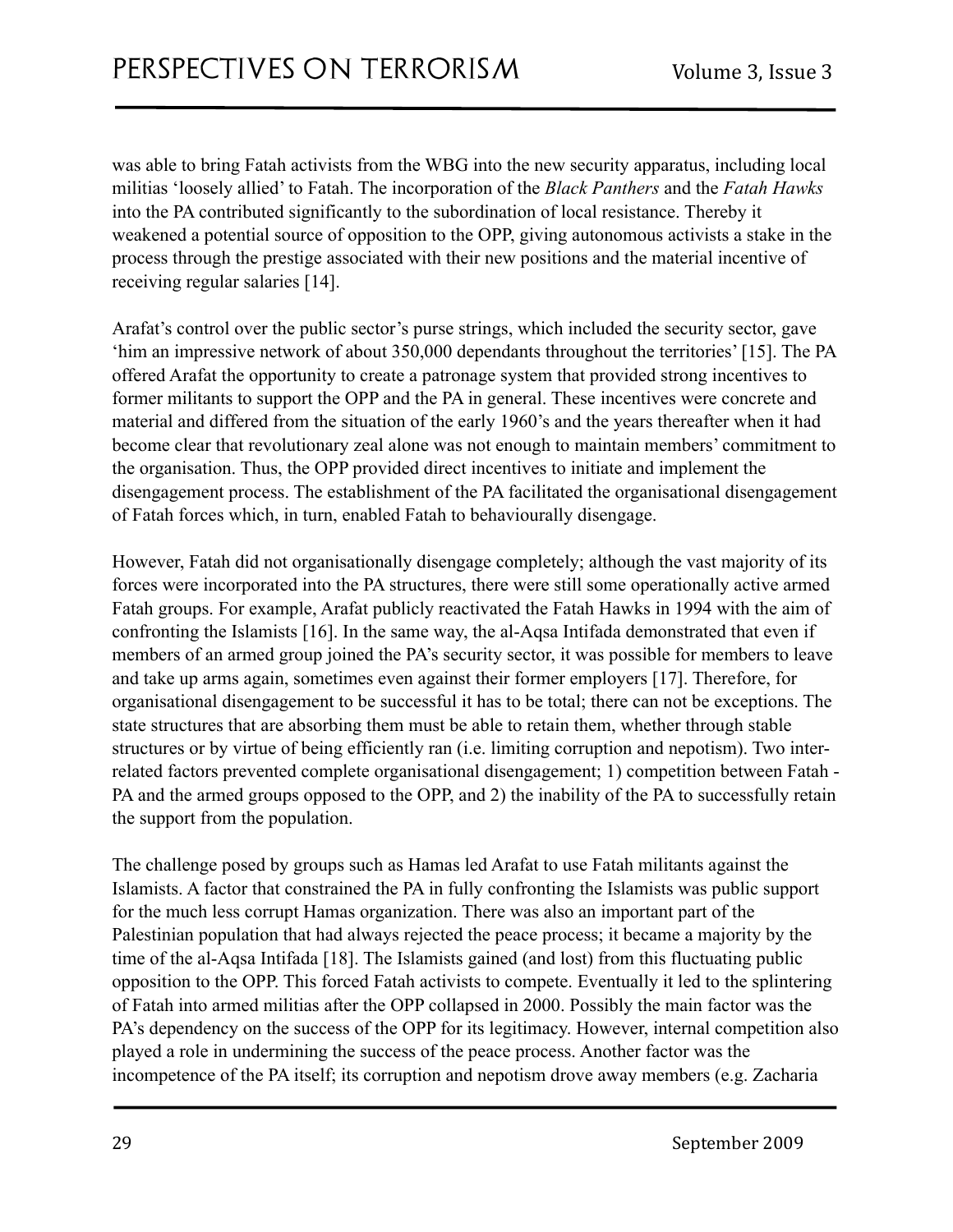Zubeidi) and helped create internal strife as well as public disillusionment [19]. In addition, the consolidation of Arafat's role in the PA sidelined the Fatah movement, creating disgruntled Fatah activists on the ground [20].

Fatah and its affiliated organisations did, by and large, behaviourally disengage from terrorism against Israel throughout the Oslo period. According to the University of Maryland's Global Terrorism Database, there were only 14 incidents of terrorism in the WBG attributed to the PLO, the Black Panthers or Fatah Hawks. No incidents in Israel were attributed to these groups during this period. There was one incident whereby Israeli troops and PA armed police exchanged fire: that was on the occasion of a PA-controlled protest in 1996 against Netanyahu's policies regarding Jerusalem's holy sites [21]. Overall, the vast majority of these incidents, however, targeted Palestinians - such as collaborators or Hamas members although a couple of incidents attributed to the PLO were directed against Israeli targets [22]. However, Israeli secret forces also killed, possibly 'in error' [23], Fatah Hawk members in March 1994. Although Fatah forces were involved in various forms of political violence against Palestinians, this can be partly attributed to the blurred distinction between the role of the PA and the Fatah militias mentioned above. Partly it can be attributed to conflict between the factions. In short, during the OPP it is possible to say that Fatah reached the level of behavioural disengagement. Yet this was only with regard to Israel; Fatah was still active in limited forms of violent confrontations with rival Palestinian factions. However, these confrontations were relatively small-scale.

Overall, Fatah, its affiliates and the PA forces were not engaged in fighting with Israeli targets but fought groups such as Hamas, Islamic Jihad, and some leftist groups. The OPP made the Fatah leadership within the PA responsible for preventing such attacks; it was claimed that the PA was not adhering to the terms of the agreement. In addition, there was Israeli criticism of Palestinian rhetoric which, in Israeli perceptions, still appeared to encourage violence. Most of these criticisms concern statements made by notable Fatah/PA figures that a) did not recognise Israel, b) called for the liberation of historic Palestine, c) called for the use of violent tactics to end the occupation, claiming that the option of armed struggle was still available, d) were anti-Semitic/de-humanised Israelis, and e) glorified/praised Hamas' suicide bombings [24]. Thus, despite Fatah having behaviourally disengaged from terrorism (against Israel) and partially disengaged organisationally, it was accused of holding on to radical views; it had not reached the stage of de-radicalisation by de-legitimising terrorist violence. To a large extent this was true. In 1996, when the peace process was faltering, some Fatah cadres called for a return to the armed struggle at a Fatah meeting.

However, this was 'not the majority view' [25]. In 1995 and 1997, between 39 and 43 per cent of Palestinians believed that armed resistance was legitimate; 32 per cent even supported suicide bombing operations [26]. Marwan Barghouti, a rising leader in Fatah, cited such public support for armed struggle as limiting the ability of Fatah to organise more demonstrations in opposition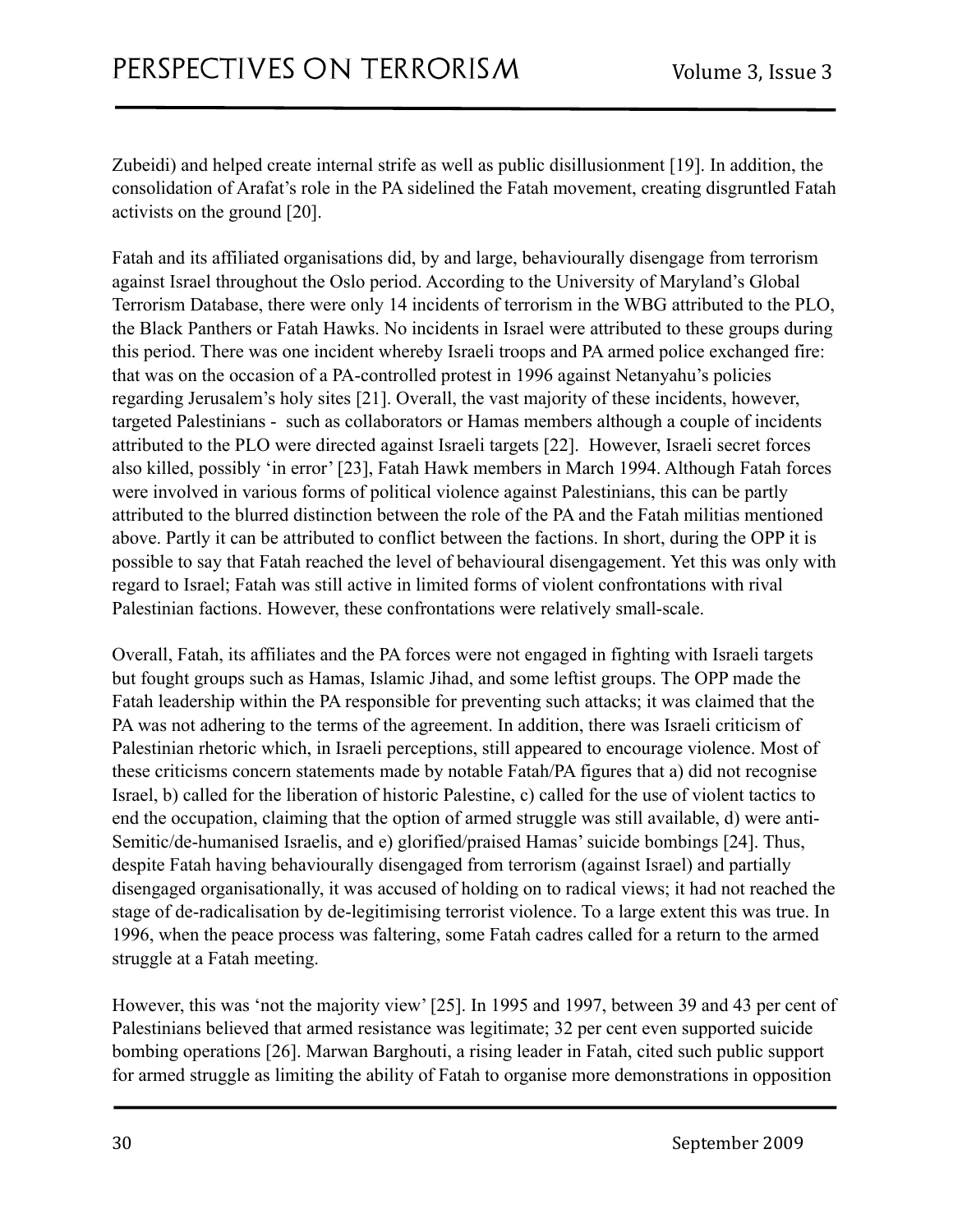to attacks on Israeli civilians. Barghouti also stated that as 'Fatah is committed to the OPP... we are opposed to all armed attacks. But the important point is to convince Hamas not to perpetrate terror attacks inside Israel'. This reiterates the unsigned agreement between Fatah and Hamas to calm tensions between the factions. Implicitly, this allowed Hamas to operate against Israeli targets inside the occupied territories, but not in areas under the PA or in Israel itself [27]. In essence, Fatah had i) felt that renewing armed struggle was an option for the future if the peace process failed and ii) opposed Islamist attacks inside Israel and supported the PA in acting against these operations. Yet iii) it did not support the PA in any crackdown upon other groups involved in armed struggle in the occupied territories, either because a) they themselves supported the principle of armed struggle or b) they knew the 'Palestinian street' would have reacted negatively. De-legitimisation was limited to attacks within Israel and even that was conditional upon progress in the peace process. 'Armed struggle' within the occupied territories was still a catch-all term which encompassed attacks on civilians (unarmed settlers) as well as Israeli soldiers. Therefore, 'de-radicalisation' was non-existent within Fatah during the OPP; the policy of selective disengagement had now been changed to a prohibition of attacks 'on Israeli civilians inside Israel'. Yet the crossing of this 'red line' itself was conditional on the state of the peace process. In retrospect, it was probably too much to expect that Fatah, an organisation that has been involved in armed struggle for forty years, and the Palestinian people, whose identity was largely forged in the shadow of displacement and resistance [28], to de-legitimise all forms of violence against Israelis - soldiers and civilians - while at the same time seeing Israeli settlements increasing and occupation policies being tightened.

Israel's expectation regarding the disengagement process was one of de-radicalisation, including behavioural and organisational disengagement. It was also to be unconditional [29] - not just for Fatah but for every Palestinian group carrying arms. For most Israelis, progress in the peace process was conditional upon comprehensive disengagement [30] or, at the very least, full behavioural disengagement. The actual disengagement process that Fatah was engaged in was selective – a mixture of behavioural disengagement with organisational disengagement, conditional on progress in the peace process. De-radicalisation was either non-existent or very limited. It mirrored the other aspects of disengagement and was never clear-cut and comprehensive. The perceived failure of the Palestinians and their leaders to unconditionally delegitimise all forms of violence led the Israeli public to believe Arafat was not truly committed to peaceful co-existence under a two-state solution, but remained intent on a phased program of destroying Israel [31]. However, the entire disengagement process was closely linked to progress in the peace process. The main underlying assumption had been that the Palestinians would substitute the armed struggle for a diplomatic approach based on negotiations that would ultimately lead to a resolution of the conflict.

It was inevitable that Fatah's disengagement would be conditional, especially after they lost their main trump card (recognising Israel) as a condition to enter negotiations. Fatah was actually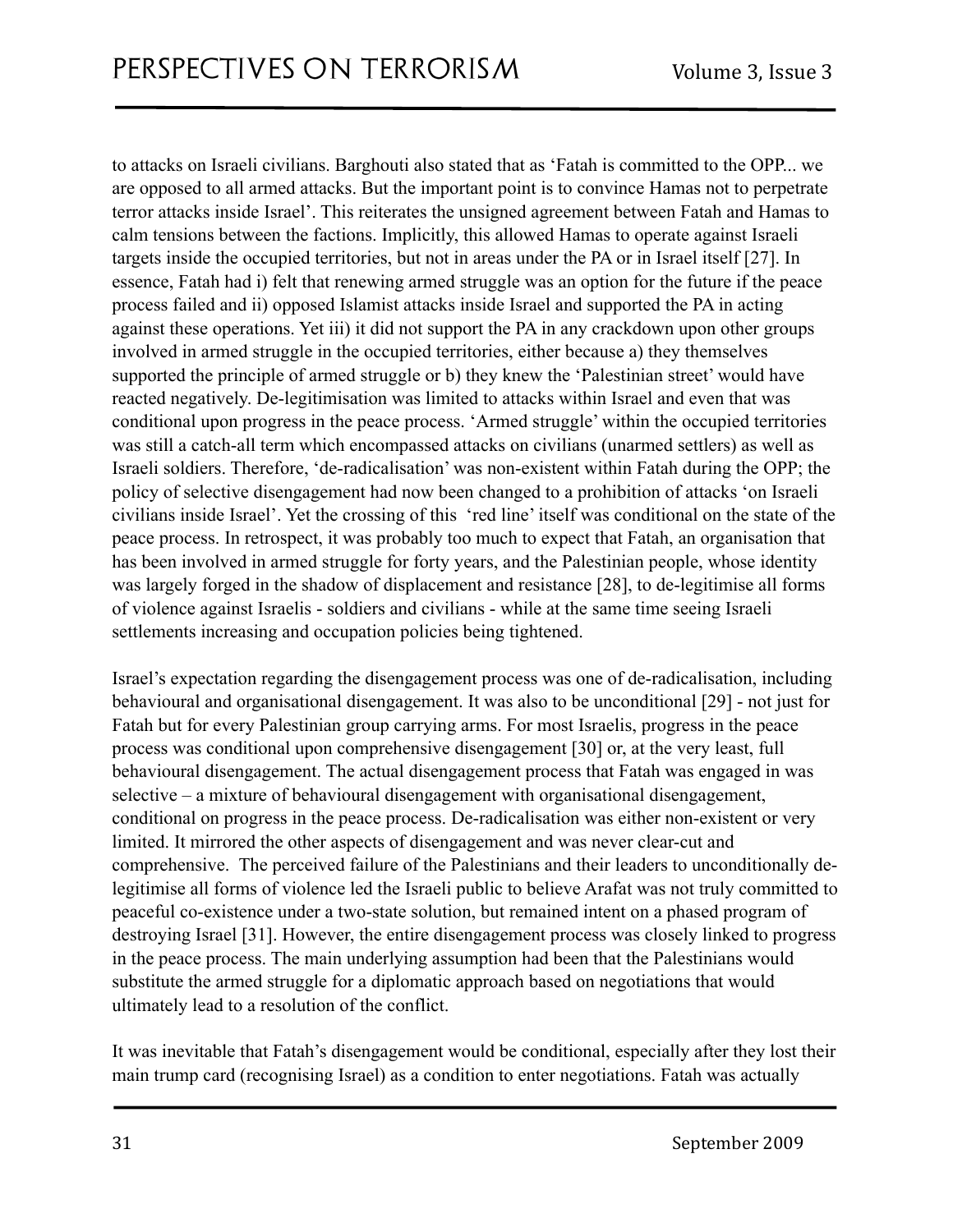quite successful in behavioural and organisational disengagement, and the only exception were the Fatah Hawks which were used to control non-conforming Palestinians. Yet this was a choice of Arafat - he could have re-integrated them too. Arafat was successful in co-opting Fatah into the PA. This allowed him to successfully disengage Fatah behaviourally from the armed struggle, even though some Fatah members supported a renewed taking up of arms. Fatah did try to delegitimise violence against civilians in Israel as these attacks had the most devastating effect on Israel's perception about the utility of the peace process. However, Fatah did not de-legitimise other forms of violence. In the end, Fatah was responsive to the Islamist attacks against Israelis and how the Palestinian population judged these. Yet these attacks highlighted for Israel Fatah's inability to de-legitimise them. However, the failure to de-legitimise all violence would not have been such a problem if there had been behavioural disengagement amongst all Palestinian factions, which, as the OPP stipulated, was the responsibility of the PA to bring about.

#### **Conclusion**

The 'disengagement process' conceptualization introduced here appears to be a useful tool for analysing the different stages a terrorist organisation can pass through. While, ideally, the goal is comprehensive disengagement, mixed forms of disengagement can definitely be valuable and contribute to success as long as the incentives that initiated the process can be maintained and promises made related to them fulfilled. The conditionality and reversibility of the disengagement process do not undermine the utility of the disengagement process concept; rather they are key parts of it. If the leadership of a group is to decide to halt the use of terrorism, it will need to gain control of alternative resources and action strategies as only these allow it to pursue the same, or more limited goals, without the use of terrorist tactics. Incentives, however, have to be distributed amongst the members of the group. Replacement incentives will have to be in some ways similar to the ones that led members to join the group in the first place. In the case of Fatah-PLO this led to the peace process. Obviously, the failure to deliver sufficient incentives to all stakeholders means that (some) members were prone to resort to violence again. However, the peace process provided also other incentives. These are long-term and still have an impact on Fatah members today. The PA is a driving force for disengagement because it can provide distinct material incentives to co-opt fighters. If and when it also enjoys widespread legitimacy, the PA could probably also regain and enforce a monopoly of power.

Despite the fact that the disengagement process can be conditional and reversible, it is a fact that the group entered a process, which would bring about changes. First of all, there are the changes that a group has to make to begin the disengagement process, both at the declaratory and behavioural levels. Fatah-PLO had to change its strategy and its goals structurally (e.g. changes in discourse, changes in its charter, and changing also to some extent its supporting constituencies and alliances). All this was necessary in order to be in a position to obtain gains from disengagement. Secondly, organisational disengagement leads to major structural changes.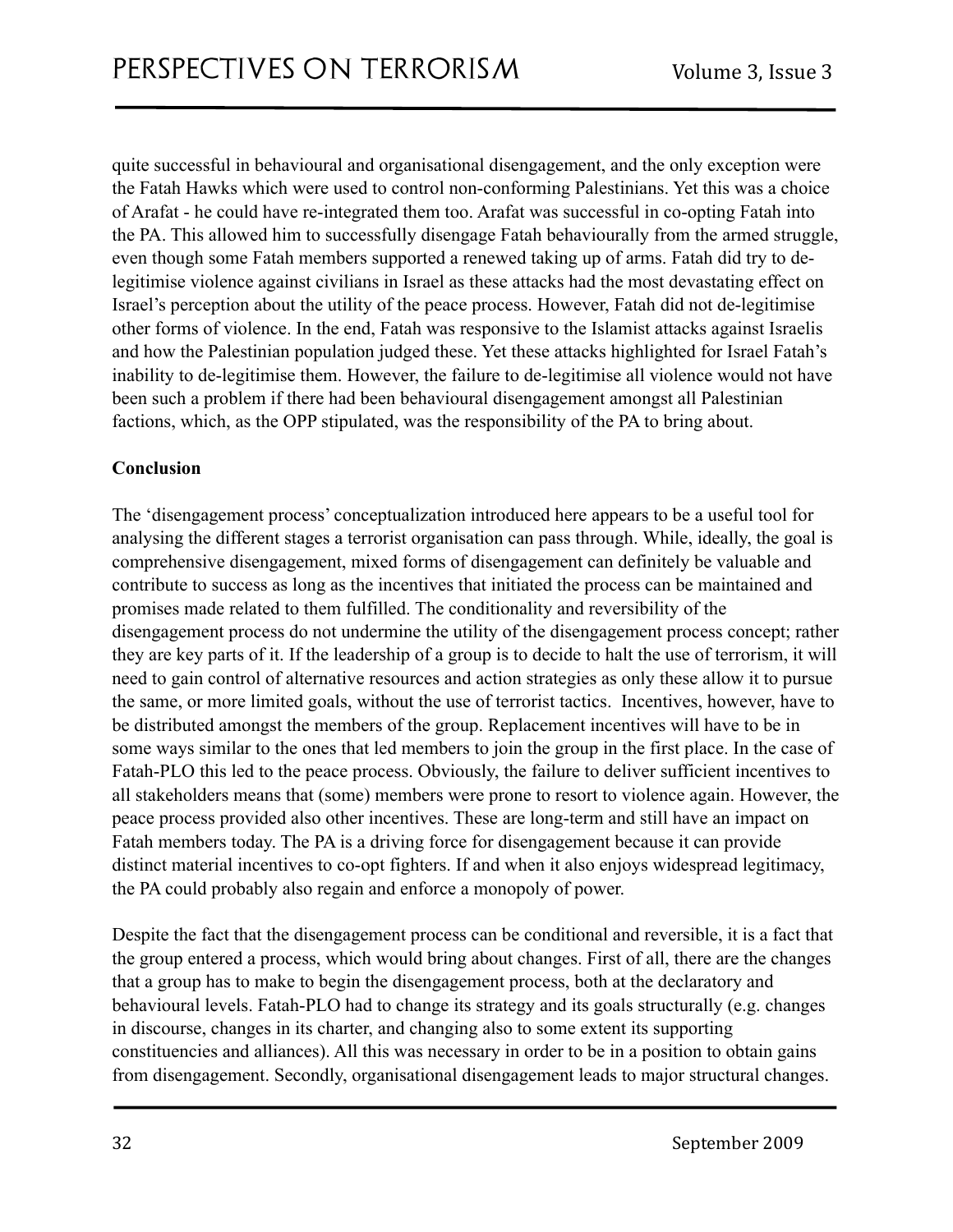Yet it depends on how this type of disengagement is brought about. Fatah's organisational disengagement only saw its members become PA security sector members. They could re-engage in armed struggle at an individual level quite easily. Nonetheless, they still remain mostly part of the PA. Thirdly, de-radicalisation changes the outlook of individuals regarding the use of violence. A reversal at this stage is less likely, especially if there has been comprehensive disengagement and if de-radicalisation is mirrored at the social level - thus diminishing the role of the complicit surround [32]. Fatah did behaviourally disengage from terrorism against Israel during the OPP. Although organisational disengagement was a mixed bag, integration into the PA's structures was essential for ensuring behavioural disengagement. Failure to de-radicalize was, however, understandable in the given context. Yet the leadership could have done a great deal more to prepare it members and the population for the major cognitive shifts required. Although the al-Aqsa Intifada saw Fatah pick up the gun against Israel again, this should in fact not have come as a surprise. The fact that Fatah has reverted to the position *during* the Oslo period and not to its position *before* the Oslo period, suggests that the disengagement process has had a long-term effect on the organisation, with armed struggle being replaced by diplomacy by its members for the first time in its history. Overall, Fatah's disengagement process has been partly successful; the likelihood it will commit itself to a terroristic form of struggle in the same way as it did in the 1970's is very small indeed.

*About the Author: Gordon Clubb holds a Masters degree from the University of St Andrews (Scotland). A former intern of St. Andrews' Centre for the Study of Terrorism and Political Violence (CSTPV), he has written a number of articles on the Israel-Palestine conflict. Currently he is preparing for his PhD.*

#### **Notes**

[2] Martha Crenshaw. *Terrorism, Legitimacy, and Power*. Connecticut, Wesleyan University Press, 1983, p. 1.

<sup>[1]</sup> John Horgan and Michael Boyle*.* ' A Case against 'Critical Terrorism Studies'. *Critical Studies on Terrorism*, Vol.1, No.1, 2008, p. 57. Political violence includes a wide variety of tactics, ranging from coordinated stone throwing and arson to violent demonstrations, destruction of property and sabotage on the lower end to macro-violence such as ethnic cleansing, mass deportation, large-scale massacres and genocide on the upper end.

<sup>[3]</sup> Ian S. Lustick. ' Terrorism in the Arab-Israeli Conflict: Targets and Audiences'. In: M. Crenshaw (Ed.) . *Terrorism in Context*, University Park, The Pennsylvania State University Press, 1995, p. 516.

<sup>[4]</sup> Steven Kull et al. *Public Opinion in the Islamic World on Terrorism, al--Qaeda, and US Policies*, *World Public Opinion*. College Park, University of Maryland, 2009.

<sup>[5]</sup> Horgan noted that disengagement can be voluntary, involuntary, or somewhere in between. This article recognises that there are certainly external forces that pushed Fatah into disengagement; in that sense it was not entirely voluntary.

<sup>[6]</sup> The 'disengagement process' is described as the 'de-radicalisation process' by Omar Ashour. However, as de-radicalisation suggests a process that is cognitive (Fink and Hearne; 2008, p. 3) or psychological (as Horgan labels it), in this article I prefer to use the term de-radicalisation to describe this part, whereas disengagement is referring to the overall process.

<sup>[7]</sup> Groups do not always begin a disengagement process knowingly; they might declare a temporary cease-fire, which they might not see as the beginning of a 'disengagement process'.

<sup>[8]</sup> Omar Ashour. T*he De-radicalisation of Jihadists.* London, Routledge, 2009, p. 6.

<sup>[9]</sup> Ibid, p. 30.

<sup>[10]</sup> Seth Jones and Martin Libicki. *How Terrorist Groups End*. Santa Monica: RAND Corporation, 2008, p. 5.

<sup>[11]</sup> M. Crenshaw, in D. Rapoport. *Terrorist Organisations*, London: Frank Cass, 2001, p. 78.

<sup>[12]</sup> Nigel Parsons. *The Politics of the Palestinian Authority*, Oxon: Taylor & Francis Group, 2005, p. 130.

<sup>[13]</sup> Ibid., 132.

<sup>[14]</sup> Ibid., 158.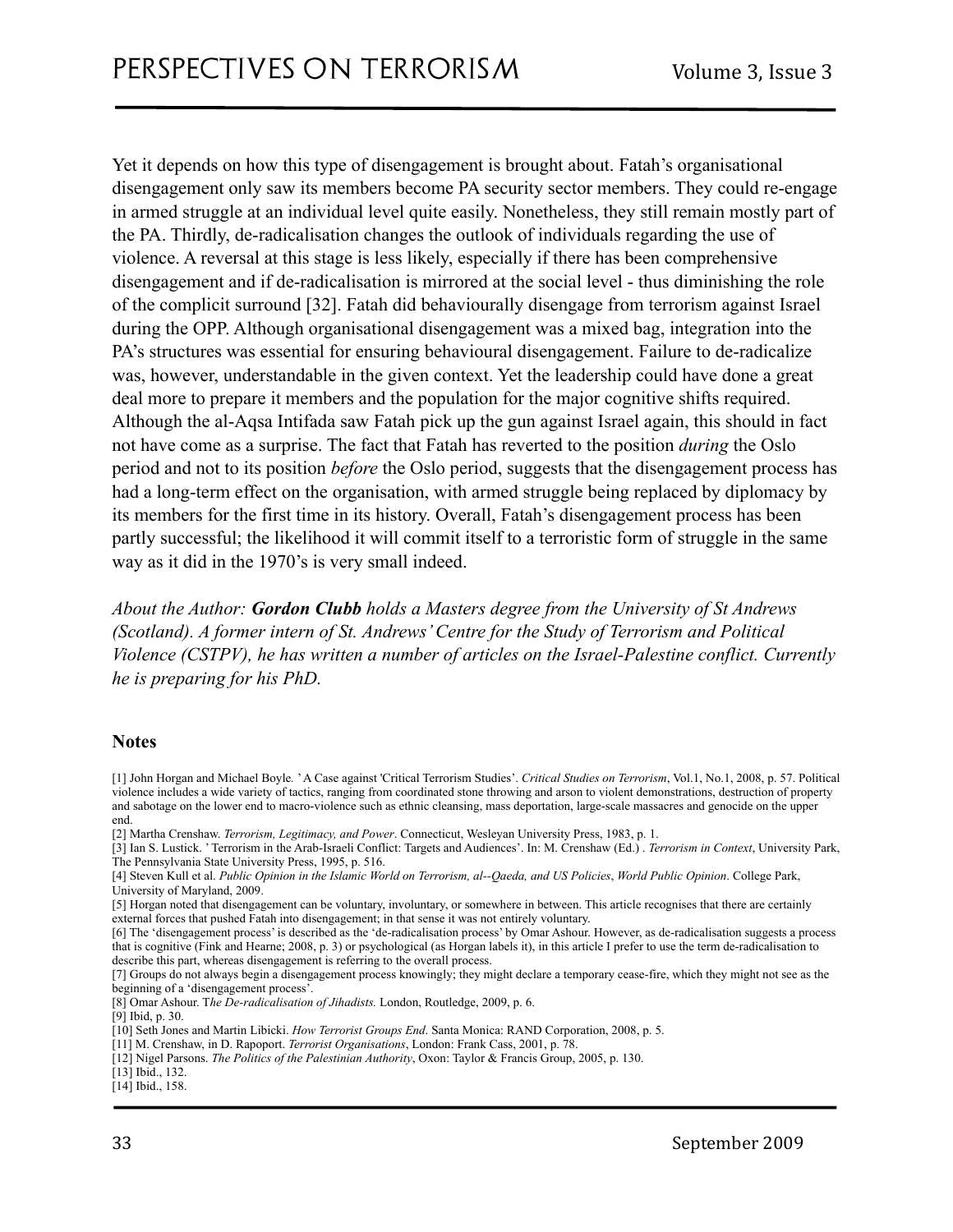[15] Ibid., 132.

- [16] Graham Usher. *Dispatches from Palestine*, London, Pluto Press, 1999, p.70; and *Journal of Palestine Studies*; Vol. 24, No. 3, 1995, p. 162.
- [17] Cherly Rubenberg. *The Palestinians: in Search of a Just Peace*. London, Lynne Rienner Publishers, 2003, p. 337; Zacharia MacIntyre.
- Zubeidi: The Marked Man. *The Independent*, May 2004.
- [18] Jerusalem Media Communication Centre (JMCC).
- [19] Abu Zayyad; Brand New Fatah?, *Jerusalem Post*, 2009.
- [20] Nigel Parsons, op. cit., p. 130.
- [21] Benny Morris. *Righteous Victims*. New York, Vintage Books, 2001, p. 642.
- [22] Global Terrorism Database, START (University of Maryland); accessed on 17th August 2009.
- [23] *Journal of Palestine Studies*. Vol. 23, No. 4, 1994, p. 164.
- [24] Israel Ministry of Foreign Affairs; August 1997; accessed on 17th August 2009.
- [25] G. Usher, op. cit., p. 137.
- [26] JMCC, 1995 and 1997.

[27] Menachem Klein, in: Bruce Weitzman and Efraim Inbar. *Religious Radicalism in the Greater Middle East*, London, Frank Cass, 1997, p. 123.

[28] Anders Strindberg. 'The Damascus-Based Alliance of Palestinian Forces: A Primer'. *Journal of Palestine Studies*, Vol. 29, No. 3 (Spring, 2000), p. 62.

[29] G. Usher, op. cit., p. 67.

[30] Ibid.

[31] Alan Dowty. *Israel/Palestine.* Cambridge, Polity Press, 2008, p.155.

[32] Louise Richardson. *What Terrorists Want*. London, John Murray Publishers, 2006.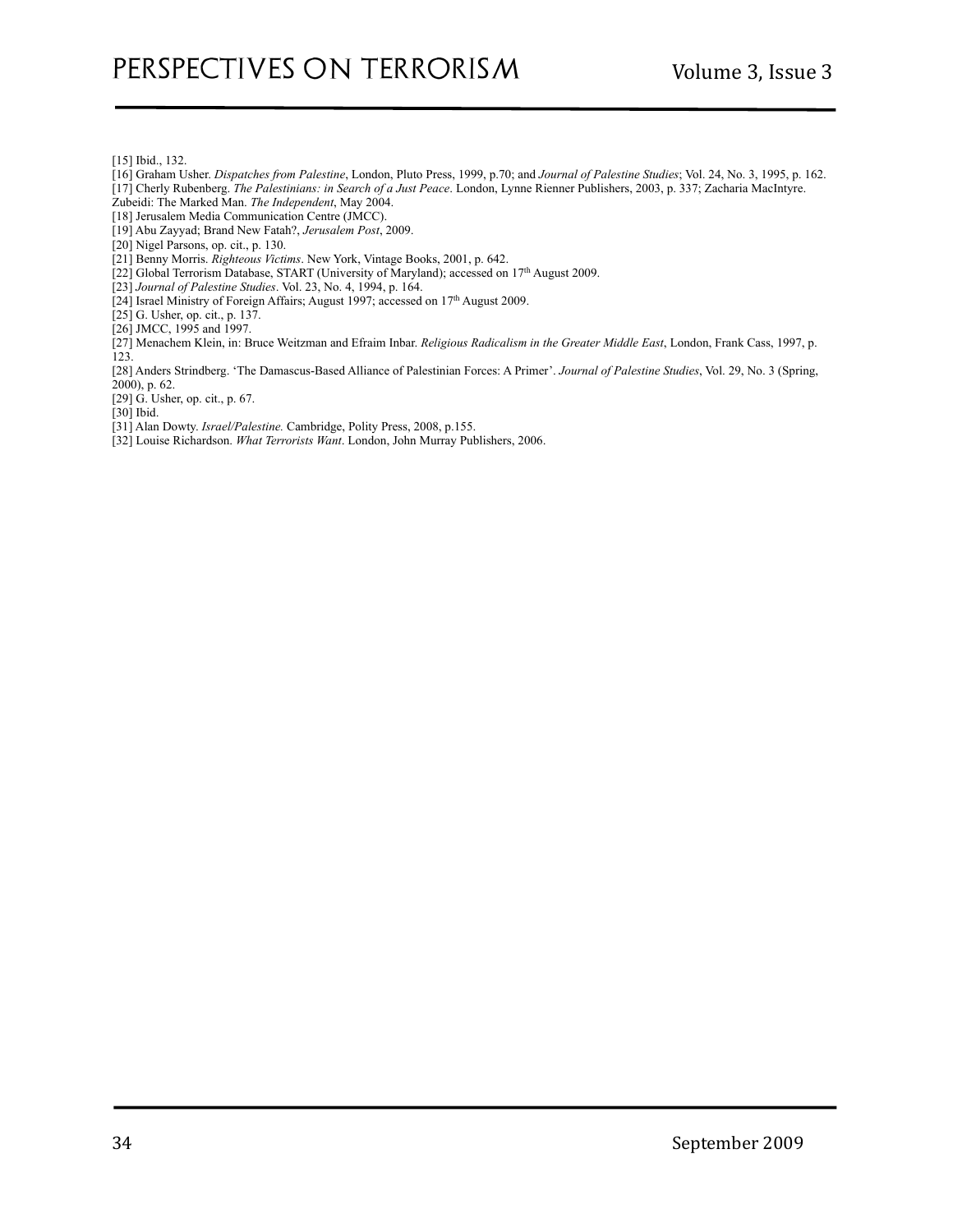# <span id="page-34-0"></span>**U.S. Muslims after 9/11: Poll Trends 2001-2007**

<span id="page-34-1"></span>**by Clark McCauley and Jennifer Stellar**

#### *Abstract*

*The terrorist attacks on September 11<sup>th</sup> 2001 brought increased attention to Muslims living in the United States. Results from four national polls of Muslim Americans conducted between 2001 and 2007 indicate that Muslim Americans feel increasingly negative about the direction in which America is heading and increasingly see the war on terrorism as a war on Islam.*

#### **Introduction**

Since the events of September 11<sup>th</sup>, 2001, substantial research has been devoted to the thoughts and feelings of Americans towards Muslims living in the United States. A recent analysis of polls conducted in the U.S. from 2000 to 2006 showed that a relatively tolerant atmosphere of American sentiment towards Muslim Americans immediately after September 11<sup>th</sup> gave way to increasing feelings of concern and distrust as time passed [1]. In this report we analyze polls of Muslims living in the United States in order to determine what changes have occurred since 9/11 in U.S. Muslims' views of America and Americans [For the methodology utilized, see Appendix].

#### **Results**

We searched the four polls described in the Appendix to find where the same or substantively similar questions were used in more than one survey. The Tables note where items or responses were not identically worded. We considered ten repeated items and divided them into four content areas.

#### *Political participation and satisfaction*

With the Global War on Terrorism coming to the forefront in domestic politics as well as foreign policy, Muslim voters are bringing their voices into the public arena. The Pew Center estimates the population of U.S. Muslims of voting age at 1.4 million. In areas of high concentration, Muslims have the potential to have significant impact on elections. Polls in 2001, 2004, and 2007 indicate that the majority of Muslims are registered to vote (79%, 82%, 67%).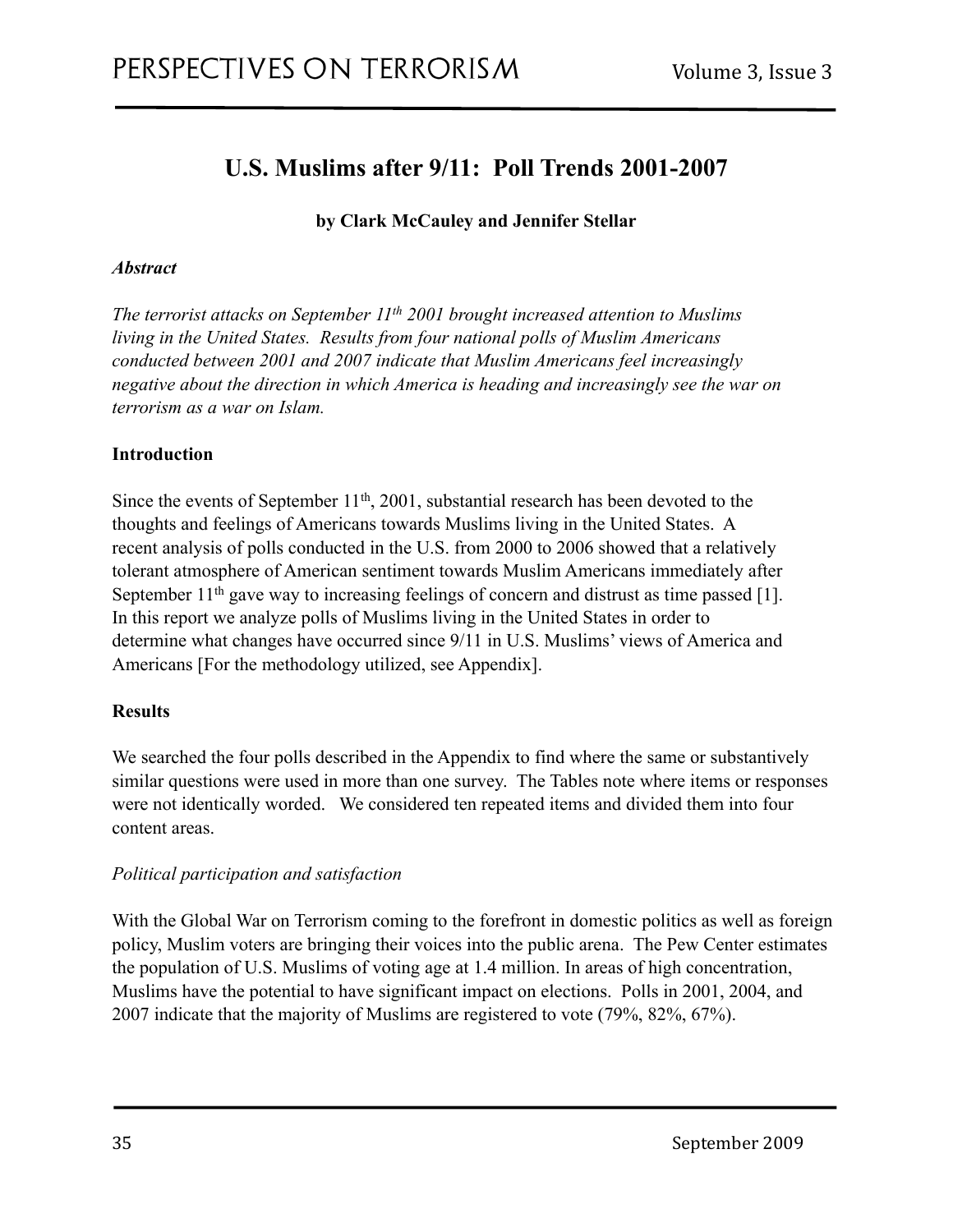| Table 1. Are you registered to vote? (percentages) |  |
|----------------------------------------------------|--|
|----------------------------------------------------|--|

|                 | Zogby      | Zogby    | Pew        |
|-----------------|------------|----------|------------|
|                 | 2001       | 2004     | 2007       |
|                 | $N = 1781$ | $N=1846$ | $N = 1050$ |
| Yes             | 79         | 82       | 67         |
| No              | 21         | 17       | 30         |
| NS, DK, Refused |            |          | 3          |

It appears that Republican registrations may have fallen (17%, 18%, 9%, 7%) as more Muslim Americans identified themselves as independents or in alignment with minor parties such as the Libertarians (21%, no data, 24%, 35%).

Table 2*. What is your political party?* (percentages)

|                                | Zogby    | Zogby     | Zogby    | Pew        |
|--------------------------------|----------|-----------|----------|------------|
|                                | 2001     | 2002      | 2004     | 2007       |
|                                | $N=1781$ | $N = 531$ | $N=1846$ | $N = 1050$ |
|                                |          |           |          |            |
| Democrat                       | 40       | 36        | 40       | 37         |
| Republican                     | 17       | 18        | 9        |            |
| <b>Independent/Minor Party</b> | 21       |           | 24       | 35         |
| NS, DK, Refused                | 33       | 46ª       | 28       | 21         |

*a Zogby reports Independent, Other, and Refused as 35%, No Response as 11%.*

 A disturbing trend is the growing Muslim dissatisfaction with "the way things are going in American society". Polls in 2001, 2004 and 2007 show that dissatisfaction grew sharply (38%, 61%, 55%).

Table 3*. How satisfied are you overall with the way things are going in American society today?* (percentages)

|                 | Zogby2001<br>$N = 1781$ | Zogby2004<br>$N=1846$ | Pew2007 <sup>a</sup><br>$N = 1050$ |
|-----------------|-------------------------|-----------------------|------------------------------------|
| Satisfied       | 52                      | 35                    | 37                                 |
| Unsatisfied     | 38                      | 61                    | 55                                 |
| NS, DK, Refused | 10                      | 4                     | 8                                  |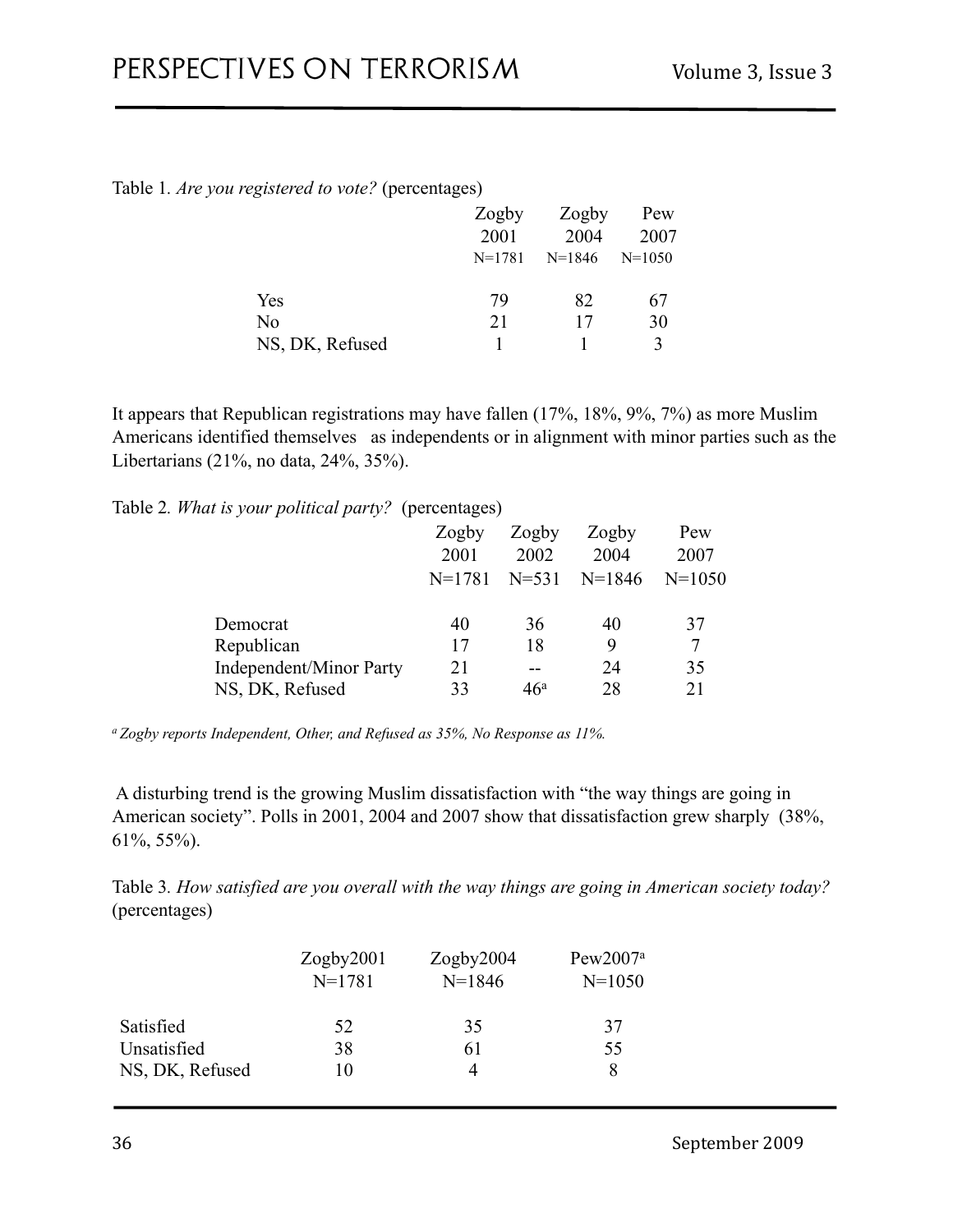<sup>a</sup>*Overall, are you satisfied or dissatisfied with the way things are going in this country today?*

#### *Importance of Islam*

Polls in 2001, 2002, 2004 and 2007 show that the importance of Islam in the lives of Muslim Americans has remained consistently high for the great majority of Muslims (79%, 81%, 82%, and 72% say "very important").

Table 4*. Would you say the role of Islam in your life is very important, somewhat important or not very important?* (percentages)

|                    | Zogby2001  | Zogby $2002^a$ | Zogby2004 | Pew2007 <sup>b</sup> |
|--------------------|------------|----------------|-----------|----------------------|
|                    | $N = 1781$ | $N = 531$      | $N=1846$  | $N = 1050$           |
| Very important     | 79         | 81             | 82        | 72                   |
| Somewhat important | 16         |                | 14        | 18                   |
| Not important      |            |                |           | Q                    |
| NS, DK, Refused    |            |                |           |                      |

<sup>a</sup> Original scale from  $1=$  not important to  $10=$  very important. Responses converted:  $1-3=$  Not important;  $4-6=$ *Somewhat important; 7-10 = Very important.* 

<sup>b</sup>*How important is religion in your life? Responses converted: not too important and not at all important = Not important.*

The same polls show that about half of Muslims (54%, 51%, 54%, 40%) attend mosque at least once a week. Note the stability of Zogby results (54-54%) in contrast to the lower report of weekly mosque attendance from **Pew2007** (40%); the lower percentage in the Pew poll is consistent with our suggestion in the Methods section that the Pew poll may have better represented Muslims who are less religious.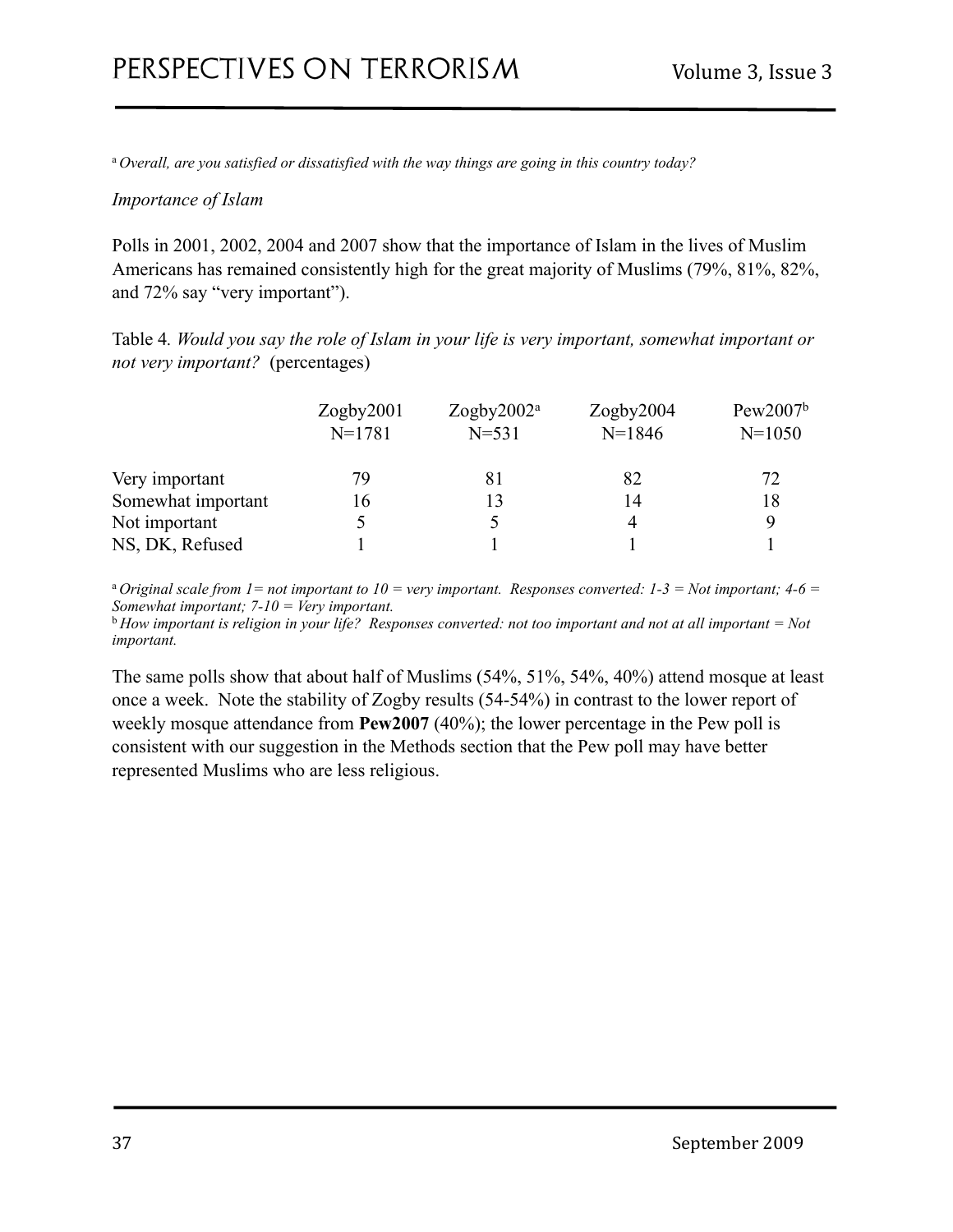Table 5*. On average, how often do you attend the mosque for' Salah' and 'Jum'ah' Prayer?*  (percentages)

|                                          | Zogby      |           |            | Pew               |  |
|------------------------------------------|------------|-----------|------------|-------------------|--|
|                                          | Zogby2001  | $2002^a$  | Zogby2004  | 2007 <sup>b</sup> |  |
|                                          | $N = 1781$ | $N = 531$ | $N = 1846$ | $N = 1050$        |  |
| More than once a week                    | 31         | 22        | 29         |                   |  |
| Once a week for <i>Jum'ah</i> prayer     | 24         | 29        | 25         | 23                |  |
| Once or twice a month                    | 10         | 11        | 10         | 8                 |  |
| A few times a year, especially for Salah | 14         | 16        | 16         | 18                |  |
| Seldom                                   | 9          | 11        | 9          | 16                |  |
| Never                                    |            |           | 10         | 18                |  |
| NS, DK, Refused                          |            |           |            | 0                 |  |

<sup>a</sup>*Approximately how often do you attend a mosque for prayer?*

<sup>b</sup>*On average, how often do you attend the mosque or Islamic center for Salah and Jum'ah prayer?*

It is also worth noting that the religiosity of Muslim Americans is only slightly higher than that reported in national surveys of all Americans. Polls taken between 1996 and 2004 show 59% - 64% of Americans saying that religion is very important in their lives, and 38% - 43% saying they attend religious services at least once a week. [2].

#### *Perception of Bias and Discrimination*

The belief that Islam and Muslims are unfairly portrayed in the media shows some indication of decline: 77% believed this in 2001, 76% in 2004, and 57% in 2007. Explanation of change toward a more positive view of the media between 2004 and 2007 is not obvious – perhaps due to growing media criticism of the war in Iraq as the presidential election approached -- but the important result is that consistently over the years more than half of U.S. Muslims feel the media are biased against them.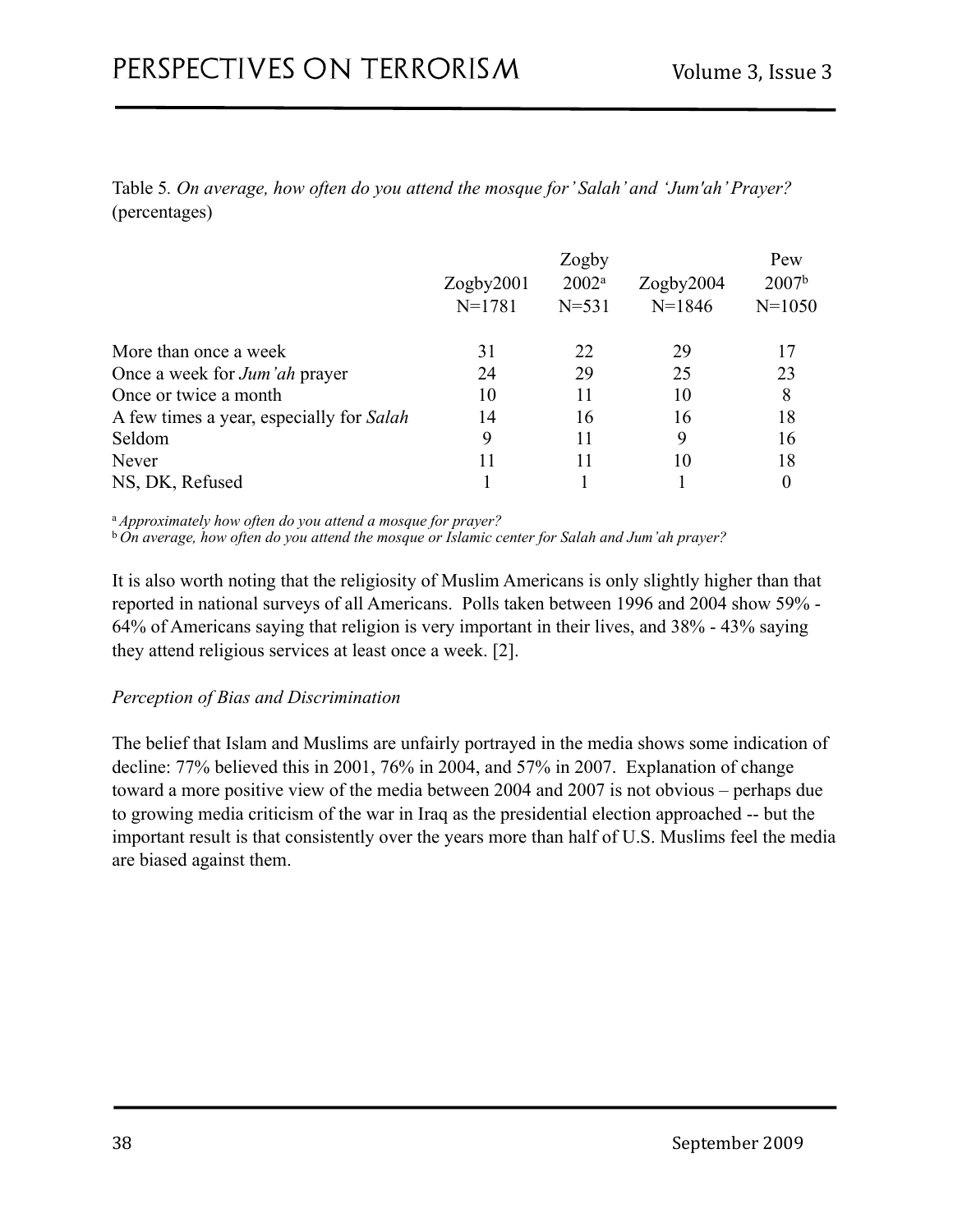|                          | Zogby2001  | Zogby2004 | Pew2007 <sup>a</sup> |  |
|--------------------------|------------|-----------|----------------------|--|
|                          | $N = 1781$ | $N=1846$  | $N = 1050$           |  |
| Yes fair                 | 13         | 17        | 26                   |  |
| No biased against        | 77         | 76        | 57                   |  |
| Biased in favour/Depends | --         |           | 6                    |  |
| NS, DK, Refused          | 10         |           |                      |  |

Table 6*. Do you think the media is fair in its portrayal of Muslims and Islam?* (percentages)

*aDo you think that coverage of Islam and Muslims by American news organizations is generally fair or unfair? Response converted: Unfair = Biased against.*

In contrast, report of personal experience of discrimination shows some indication of a peak in 2004: 26% reported discrimination in 2002, 40% in 2004 and 27% in 2007. Again, explanation of this variation is not obvious. Increase from 2002 to 2004 may be a function of the phrasing of the Zogby items, which asked about discrimination experienced since 9/11.

Table 7*. Aside from restrictions on religious expression at work, have you yourself suffered anti-Muslim discrimination, harassment, verbal abuse, or physical attack since Sept. 11?*

|                 | Zogby $2002$ | Zogby<br>$2004^a$ | Pew<br>2007 <sup>b</sup> |
|-----------------|--------------|-------------------|--------------------------|
|                 | $N = 531$    | $N=1846$          | $N = 1050$               |
| Yes             | 26           | 40                | 27                       |
| N <sub>0</sub>  | 74           | 59                | 71                       |
| NS, DK, Refused | 0            |                   |                          |

<sup>a</sup>*Have you personally experienced discrimination since September 11th?*

<sup>b</sup>*And thinking more generally - NOT just about the past 12 months - have you ever been the victim of discrimination as a Muslim living in the United States?*

Any experiences of discrimination between 2002 and 2004 would contribute to an increased reporting of discrimination. However, this interpretation contributes nothing to understanding the drop from 40 to 27 percent reporting discrimination in 2007; indeed the **Pew 2007** item asks about "ever" being a victim of discrimination in the U.S., suggesting that, if anything, the **Pew2007** percentage should be higher than the **Zogby2004** percentage.

Despite this uncertainty about variation over time, there is an important consistency in finding that at least a quarter of U.S. Muslims report personal experience of anti-Muslim discrimination.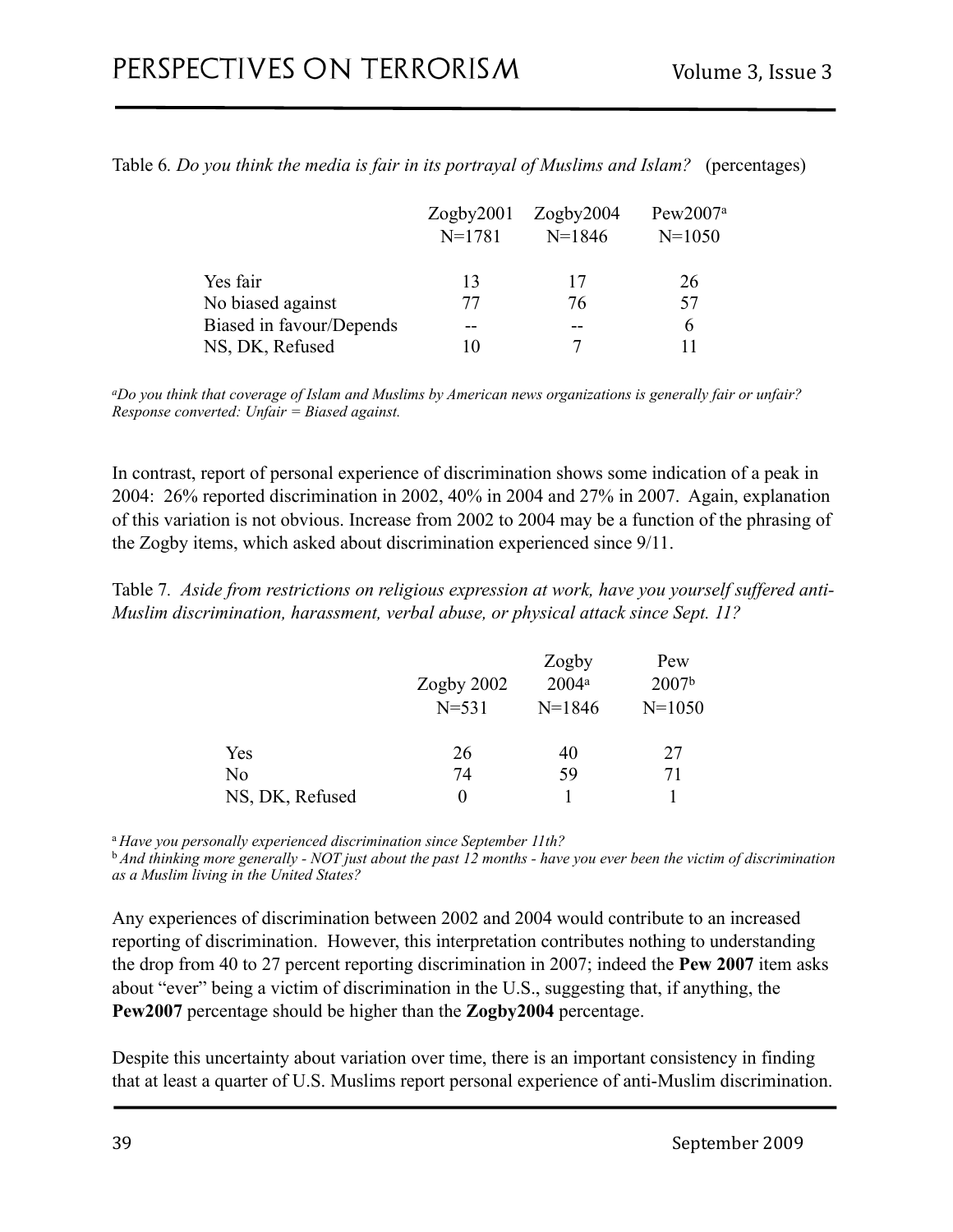It is worth noting that the percentages of Muslims reporting experience of discrimination (26%-40%) are below the 46% of African-Americans who reported in 2007 that they were victims of discrimination [3]. Nevertheless, Muslims in the U.S. report significant levels of discrimination.

#### *War on Terrorism*

Polls in 2001, 2002, 2004, and 2007 show that Muslim American for U.S. military action in Afghanistan decreased (52%, 53%, 35%, 35%).

Table 8*. Do you strongly support, somewhat support, somewhat oppose or strongly oppose the U.S. military action against Afghanistan?* (percentages)

|                 | Zogby<br>$2001^a$<br>$N = 1781$ | Zogby<br>2002 <sup>b</sup><br>$N = 531$ | Zogby<br>$2004^a$<br>$N=1846$ | Pew<br>2007c<br>$N = 1050$ |
|-----------------|---------------------------------|-----------------------------------------|-------------------------------|----------------------------|
| Support         | 52                              | 53                                      | 35                            | 35                         |
| Oppose          | 43                              | 42                                      | 53                            | 48                         |
| NS, DK, Refused | b                               | 6                                       |                               | 17                         |

*a Responses converted: support and somewhat support = Support; somewhat oppose and oppose = Oppose. b U.S. military action in Afghanistan after Sept 11 was justified under the circumstances. Do you strongly agree, somewhat agree, somewhat disagree, or strongly disagree? Responses converted: strongly agree and somewhat agree = Support; somewhat disagree and strongly disagree = Oppose.*

<sup>c</sup>*Do you think the U.S. made the right decision or the wrong decision in using military force in Afghanistan? Responses converted: right decision = Support; wrong decision = Oppose.*

 Events between 2002 and 2004 may explain the shift in sentiment. The entrance of the opposition forces into Kandahar and the end of the Taliban authority in that region in December of 2001 appeared to open an opportunity for democracy and stability in Afghanistan. However, Taliban resurgence in Afghanistan and stagnation in the war in Iraq may have contributed to increasing doubts about U.S. military operations in Afghanistan.

In Gallup polls conducted in 2001, 2002, 2004 and 2007, national samples of Americans were asked whether the "U.S. had made a mistake in sending military forces to Afghanistan." The percentage saying it was a mistake increased (9%, 6%, 25%, 25%) [4]. Thus opposition to the war in Afghanistan is consistently at least 25 percentage points higher for Muslim Americans than for other Americans.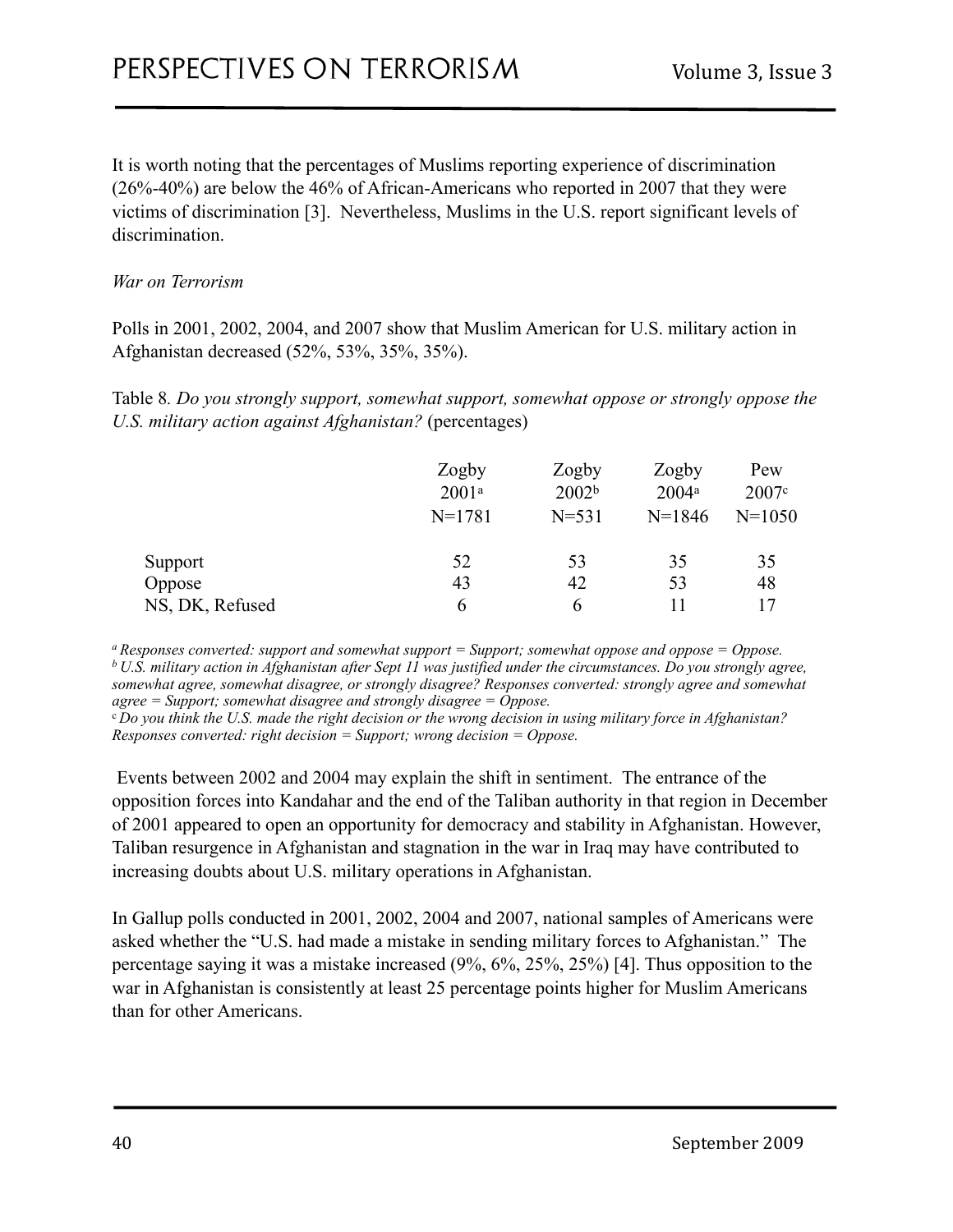Table 9*. Do you strongly support, somewhat support, somewhat oppose, or strongly oppose the war in Iraq?* (percentages)

|                 | Zogby      | Pew               |
|-----------------|------------|-------------------|
|                 | $2004^a$   | 2007 <sup>b</sup> |
|                 | $N = 1846$ | $N = 1050$        |
| Support         | 13         | 12                |
| Oppose          | 88         | 75                |
| NS, DK, Refused | 6          | 13                |

*a Responses converted: strongly support and somewhat support = Support; somewhat oppose and strongly oppose = Oppose.*

<sup>b</sup>*Do you think the U.S. made the right decision or the wrong decision in using military force against Iraq? Responses converted: right decision = Support; wrong decision = Oppose.*

Only **Zogby2004** and **Pew2007** inquired about Muslim opinions toward the war in Iraq, but the great majority of respondents (88% and 75%) opposed this war and few supported it (13%, 12%). In contrast, *USA Today*/Gallup polls ([http://www.gallup.com/poll/106783/opposition-iraq](http://www.gallup.com/poll/106783/opposition-iraq-war-reaches-new-high.aspx)[war-reaches-new-high.aspx](http://www.gallup.com/poll/106783/opposition-iraq-war-reaches-new-high.aspx)) show that the percentage of Americans saying that the U.S. "made a mistake in sending troops to Iraq" ranged between 40% and 50% in 2004, rising to about 60% in 2007 [5]. As for the war in Afghanistan, Muslim opposition to the war in Iraq is consistently higher than for other Americans, at least 15 percentage points higher.

A central question for U.S. Muslims is whether the US is fighting a war against terrorism, or whether the Global War on Terrorism is a war on Islam. Muslim Americans show a striking decrease in belief that the US war is against terrorism (from 67% in 2001 to 26% in 2007), and a parallel increase in the belief that the war is actually about Islam (from 18% in 2001 to 55% in 2007).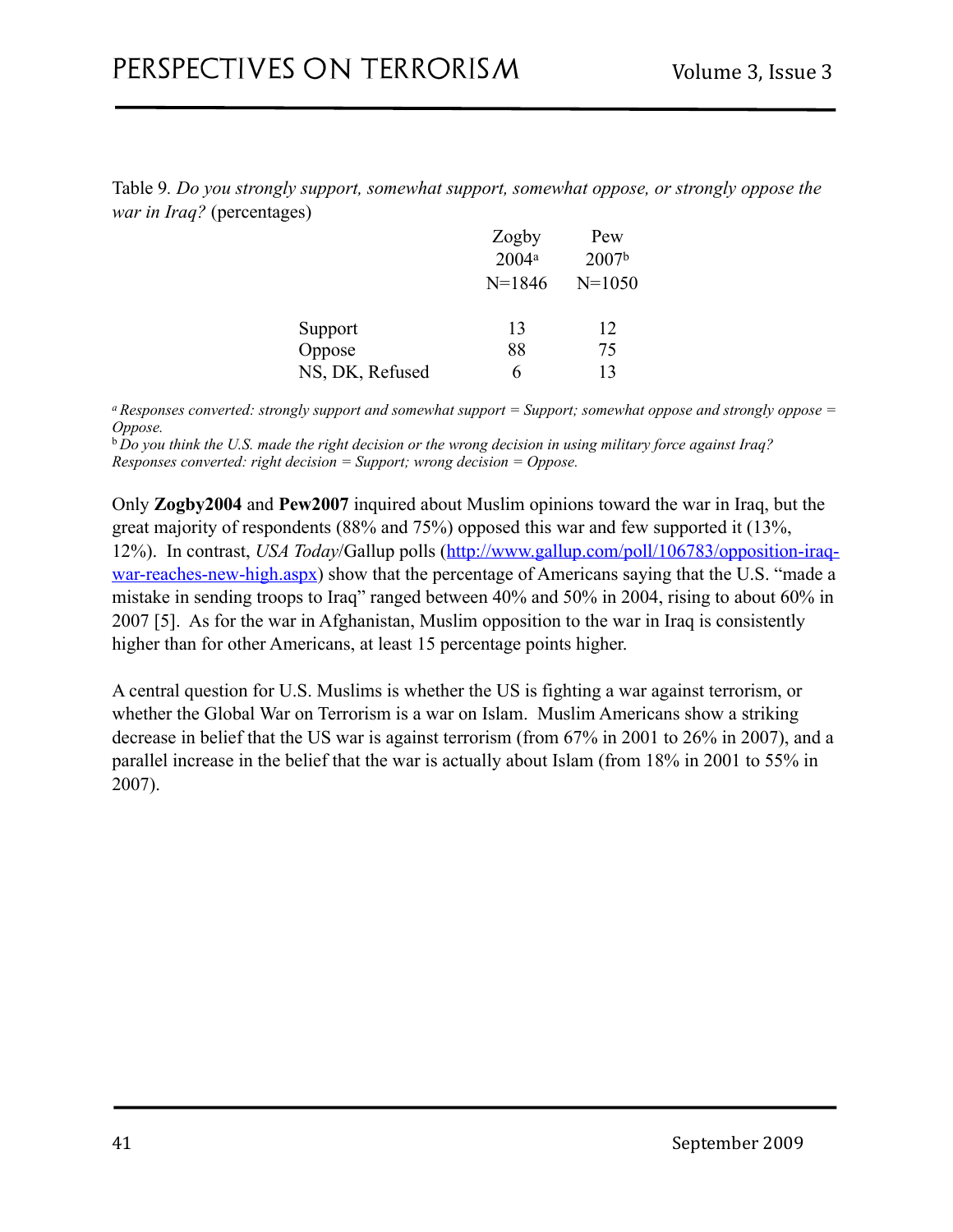Table 10*. In the aftermath of the September 11 attacks, do you feel the U.S. is fighting a war on terrorism or a war against Islam?* (percentages)

|                 | Zogby      | Zogby     | Zogby             | Pew        |
|-----------------|------------|-----------|-------------------|------------|
|                 | 2001       | $2002^a$  | 2004 <sup>b</sup> | 2007c      |
|                 | $N = 1781$ | $N = 531$ | $N=1846$          | $N = 1050$ |
| Terrorism       | 67         | 41        | 33                | 26         |
| Islam           | 18         | 31        | 38                | 55         |
| Neither/Both    |            | 20        |                   | 2          |
| NS, DK, Refused | 16         |           | 29                |            |

<sup>a</sup>*Some describe the U.S. worldwide response to the Sept. 11 attacks as a war on terrorism. Others say it is a war on Islam. Which do you think is more accurate?*

<sup>b</sup>*Do you feel the U.S. is fighting a war on terrorism or a war against Islam?*

<sup>c</sup>*Do you think the U.S.-led war on terrorism is a sincere effort to reduce international terrorism or don't you believe that?* 

 *Responses converted: sincere effort = Terrorism; don't believe that = Islam*.

#### *Conclusion*

Polls of minority groups are made difficult and expensive by the need to screen out majority members from random sampling of respondents. Muslims make up about one half of one percent of the U.S. population, a very small minority for which ordinary sampling methods are prohibitively expensive. Nevertheless we found four national polls of U.S. Muslims conducted between 2001 and 2007, and looked for trends over time for items that were repeated or substantially the same across polls.

The four polls show both stability and change in U.S. Muslims. Results stable over time include large majorities registered to vote, large majorities saying that Islam is very important in their lives, large majorities opposing the war in Iraq, and a simple majority reporting attendance at mosque at least once a week. Indications of small changes included switching from Republican to Independent parties, a possible peak in personal experience of discrimination around 2004, and a possible decrease in perceived media bias against Muslims between 2004 and 2007.

Large and consistent changes over time – too large in our judgment to be attributed to any kind of sample variations – were found for three issues. Satisfaction with the way things are going in the U.S. declined from 52% in 2001 to 35% in 2004 to 12% in 2006. Support for U.S. military action in Afghanistan declined from 52% - 53% in 2001 and 2002 to 35% in 2004 and 2007. Perception of the war on terrorism as a war on Islam increased from 18% in 2001, to 31% in 2002, to 38% in 2004, and to 55% in 2007.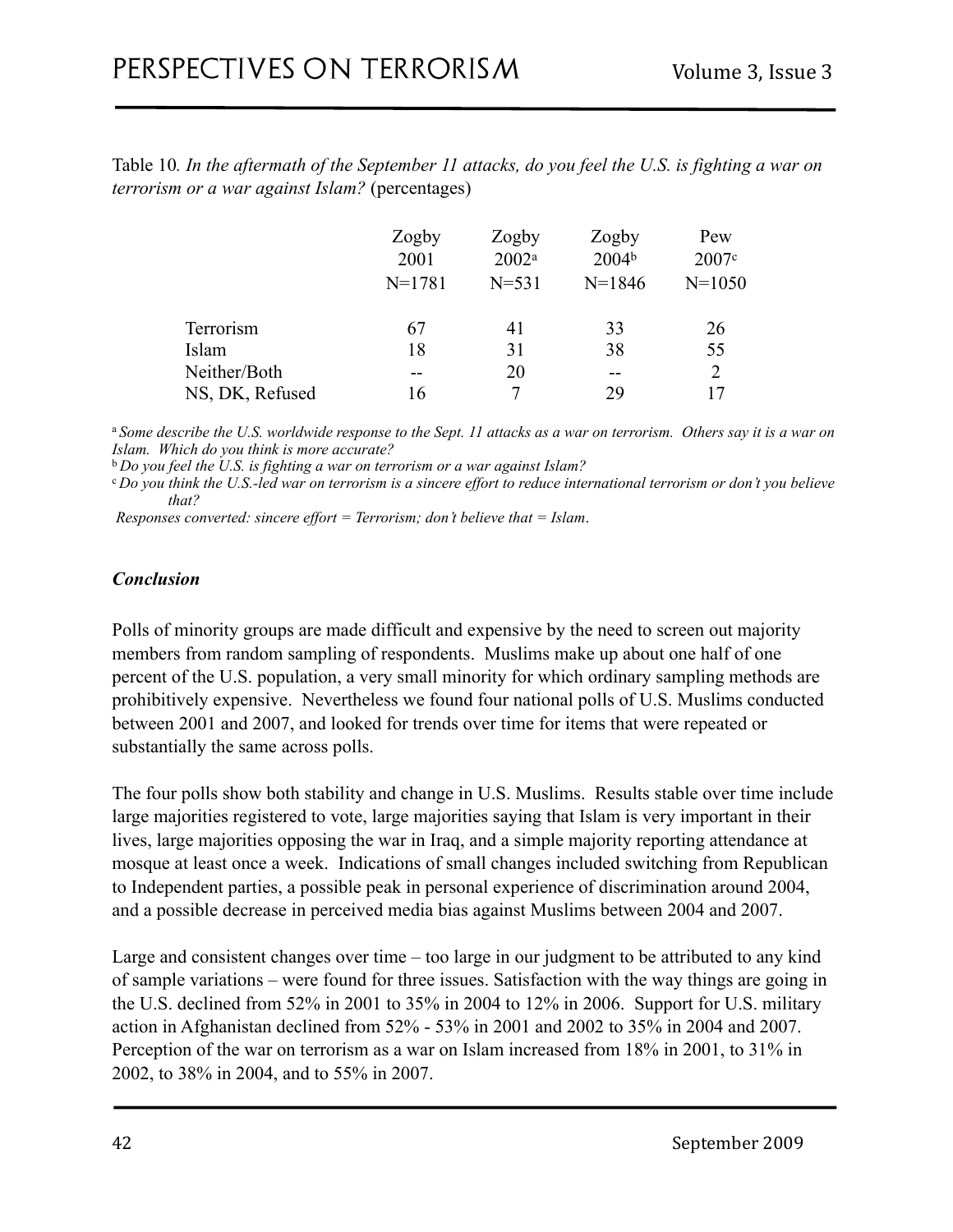Interpretation of these changes cannot be made with confidence, but tentatively we suggest that all three of the large changes can be linked with the Global War on Terrorism. GWOT was the most salient U.S. government policy between the attacks of September 11, 2001, and the Pew poll in 2007. Increasing dissatisfaction with the way things are going in the U.S. was likely linked with increasing opposition to the war on terrorism. In turn, a major element of GWOT in these years was the continuing U.S. military action in Afghanistan; Muslim Americans moved toward increasing opposition to this intervention. In the context of very high and stable Muslim opposition to the war in Iraq, the major shifts in the opinions of Muslim Americans reported here may signal reduced willingness of Muslim Americans to cooperate in the war against terrorism.

We began by noting that polls assessing American opinions about Muslims since 9/11 indicate a lack of understanding coupled with growing distrust of Muslim Americans (*1*). The polls we have reviewed indicate that at least half of Muslim Americans feel the media are biased against Islam and at least a quarter feel victimized by anti-Muslim discrimination. Those seeing the war on terrorism as a war on Islam have increased and included about half of U.S. Muslims by 2007. Taken together, the polls of American opinions about Muslims and the polls of Muslim Americans suggest that there may be difficult times ahead for Muslims in America. Perhaps President Obama, himself the son of an African Muslim, can halt or reverse these unhappy trends.

Interpretation of these changes cannot be made with confidence, but tentatively we suggest that all three of the large changes documented here can be linked with the Global War on Terrorism. GWOT was the most salient U.S. government policy between the attacks of September 11, 2001, and the Pew poll in 2007, and increasing dissatisfaction with the way things are going in the U.S. was likely linked with increasing opposition to the war on terrorism. Specifically, the most salient elements of GWOT in these years were the continuing U.S. military action in Afghanistan that began in 2001, and the invasion of Iraq in 2003. In addition to high and stable opposition to U.S. military forces in Iraq, U.S. Muslims show increasing opposition to U.S. forces in Afghanistan and increasing perception of the war on terrorism as a war on Islam. Thus it seems likely that increasing dissatisfaction with the way things are going in the country and increasing doubts about the war on terrorism are both reflecting opposition to U.S. forces in Muslim countries. Consistent with this interpretation, analyses not reported here show significant correlations between opposition to the Iraq war and seeing the war on terrorism as a war on Islam. In other words, individuals opposed to U.S. forces in Iraq are more likely than other U.S. Muslims to see a war on Islam.

Finally, we note that increasing doubts about the war on terrorism cannot easily be attributed to the actions of Al Qaeda. In our results, it is increasing disagreement with U.S. actions in Afghanistan that most obviously parallels increasing percentages seeing the war on terrorism as a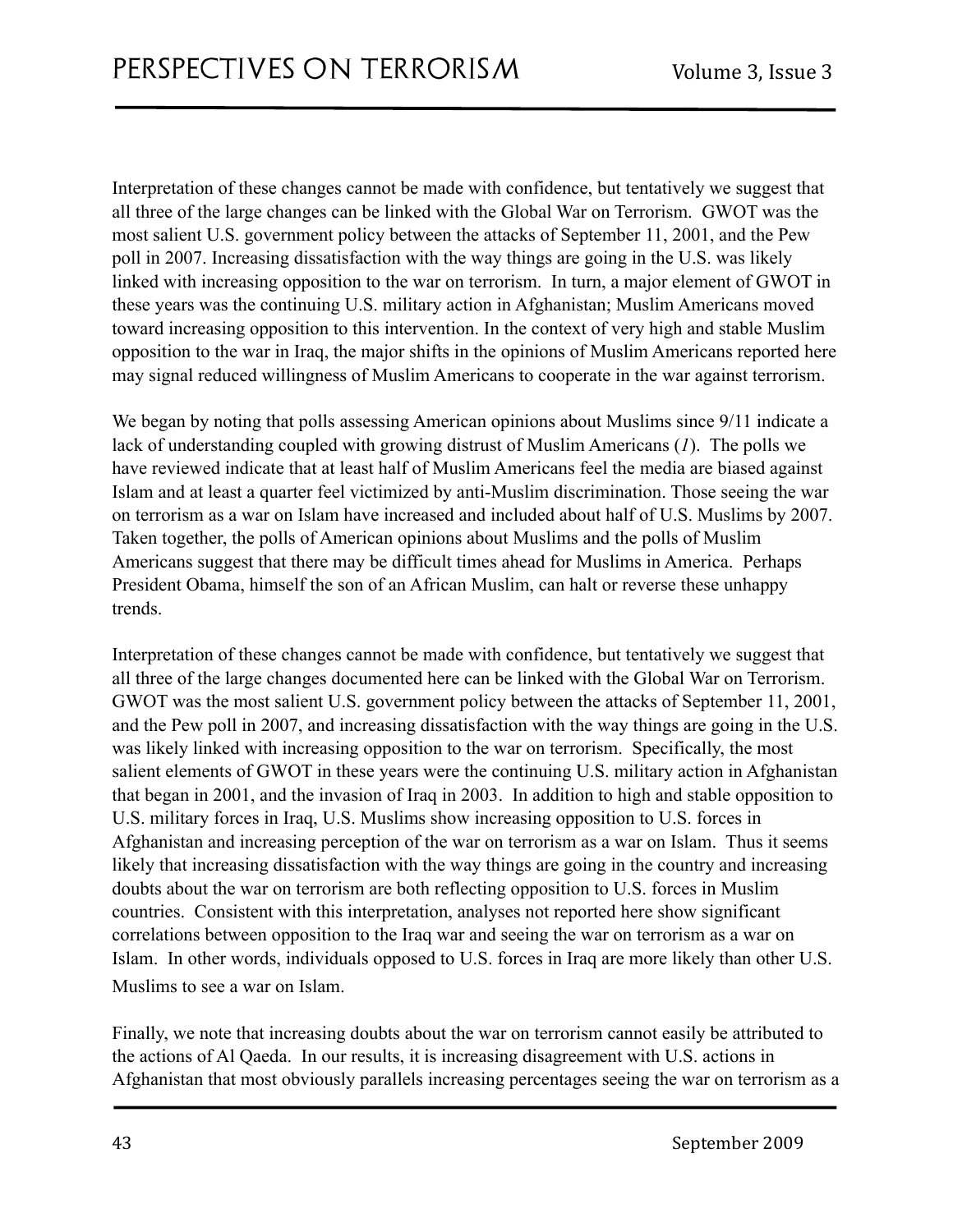war on Islam. But there is little doubt that framing the war on terrorism as war on Islam is useful for AQ, as this framing represents sympathy for AQ's professed goals of defending Islam even if sympathizers do not agree with AQ's attacks on civilians and martyrdom missions. A war on Islam is the "simple populist message" identified by Brynjar Lia as an AQ 'selling point" for Muslims in many countries [6]. From this perspective, the appeal of AQ is in part a function of Muslim perceptions of U.S. actions. This is a dynamic perspective in which AQ's brand or image depends as much on U.S. actions as on AQ's actions.

#### **APPENDIX on Methodology Utilized**

We reviewed four national polls of U.S. Muslims conducted between 2001 and 2007, including brief description of their sampling methods, then discussed some of the issues raised in comparing results across these polls. Three narrower polls of U.S. Muslims were not included in our analyses: Zogby International's 2003 Detroit Arab American Survey ([http://](http://www.icpsr.umich.edu/cocoon/ICPSR/STUDY/04413.xml) [www.icpsr.umich.edu/cocoon/ICPSR/STUDY/04413.xml](http://www.icpsr.umich.edu/cocoon/ICPSR/STUDY/04413.xml)), Zogby's 2006 Four-State Arab-American Survey [\(http://www.truthout.org/article/how-arab-americans-will-vote-2006](http://www.truthout.org/article/how-arab-americans-will-vote-2006) ), and Zogby's 2007 Arab-American Identity Survey [\(http://www.aaiusa.org/page/-/Polls/](http://www.aaiusa.org/page/-/Polls/AAIIdentity2007Final%20Report.pdf) [AAIIdentity2007Final%20Report.pdf](http://www.aaiusa.org/page/-/Polls/AAIIdentity2007Final%20Report.pdf) ). These three polls did not aim for national surveys of U.S. Muslims.

#### *Four Polls of U.S. Muslims 2001-2007*

**Zogby2001:** The American Muslim Poll (n=1781) was conducted in November and December 2001 by the Muslims in American Public Square (MAPS), supported by the Pew Research Center [\(http://](http://www.zogby.com/)pewresearch.org/about/) in collaboration with Zogby International (http:// [www.zogby.com/](http://www.zogby.com/) ). In this and other polls considered here, all respondents were 18 years of age or older. A telephone list was created by matching the zip codes for 300 Islamic centers nationwide against their respective local telephone exchanges; listings of common Muslim surnames were then identified from the local telephone exchanges and a random sample of names were called using Random Digit Dialing (RDD). This approach under-represents African-American Muslims, many of whom to do not have Muslim names. Thus, an additional sample of African American Muslims was obtained in face-to-face interviews conducted 7 - 9 December 2001 at locations in New York, Washington, D.C., Atlanta, GA, and Detroit, MI. The percentage of African-American respondents was weighted to reflect 20% of the American Muslim population.

**Zogby2002:** The Hamilton College Muslim American Poll (n=521) was designed by Sociology Professor Dennis Gilbert and a team of Hamilton students and supported by the Arthur Levitt Public Affairs Center. It was conducted in April 2002 in collaboration with Zogby International. A national call list was created by software that identifies common Muslim names in telephone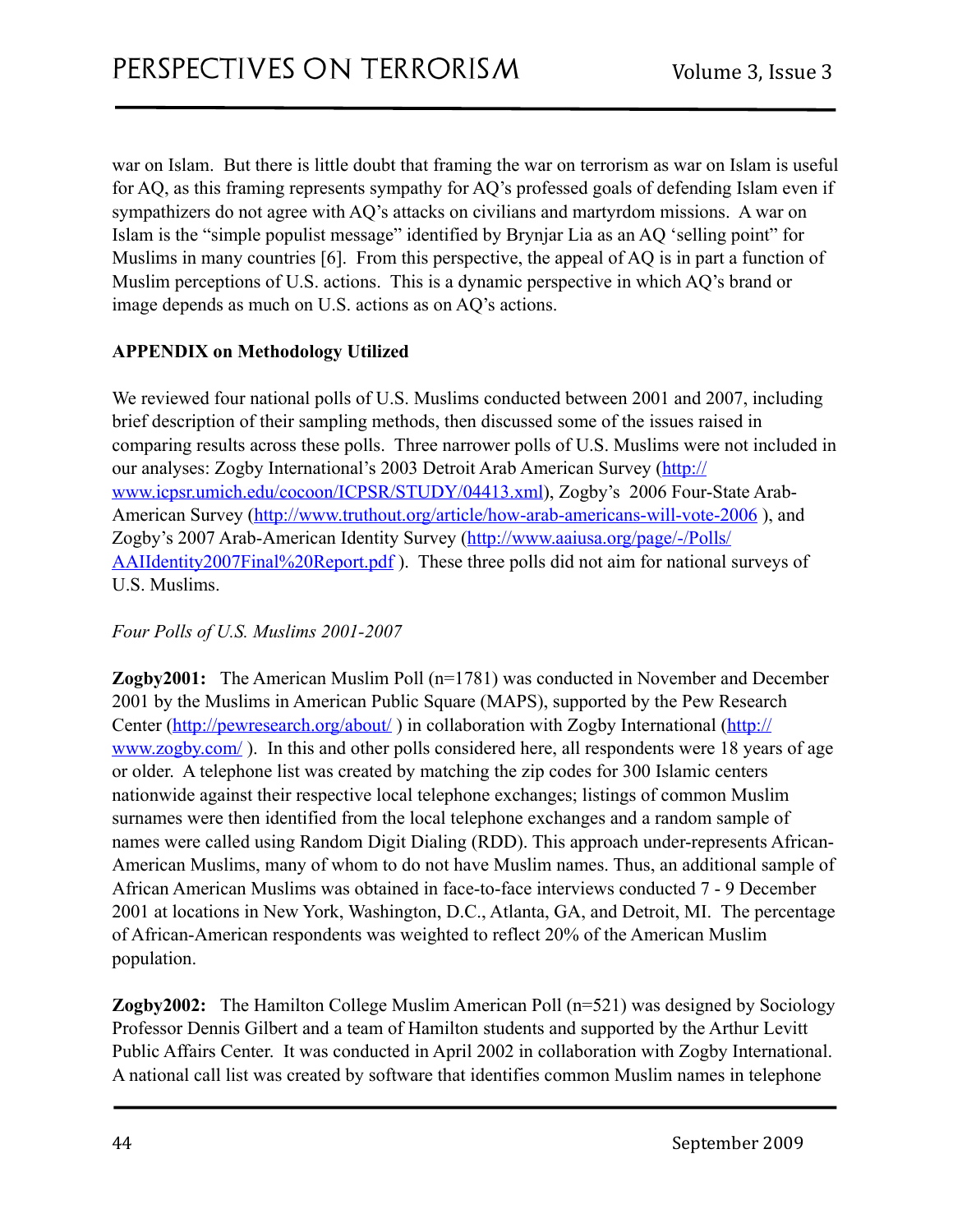listings, an approach that, as already noted, probably underweights African-American Muslims (<http://www.hamilton.edu/news/MuslimAmerica/MuslimAmerica.pdf>). Published results were gender-weighted to correct for 60/40 representation of men and women, but results presented in this paper are unweighted.

**Zogby2004:** The American Muslim Poll (n=1846) was conducted in August and September 2004 by Muslims in the American Public Square (MAPS) supported by the Pew Charitable Trusts in conjunction with Zogby International. Telephone interviews were carried out with a nationwide sample of American Muslims using the same methods as for Zogby2001 - except that no additional face-to-face sample was included.

**Pew2007:** The Muslim Americans Survey (n=1050) was conducted by Schulman, Ronca, and Bucuvalas Incorporated (SRBI) between January and April of 2007, according to the specifications of the Pew Research Center. Telephone interviews were conducted in English (83%), Arabic (11%), Urdu (3%), and Farsi (3%). The sampling frame had three parts: two RDD samples and one re-contact sample. The first sample came from a sample frame that ranked U.S. counties by percentage Muslims (using data from government surveys, commercial lists of Muslim names, and self-identified Muslims in previous Pew RDD national polls). RDD within the top three quartiles of counties produced 354 completed interviews. The second sample began with a list of 450,000 households thought to contain at least one Muslim, purchased from Experian, a commercial credit and market research firm. Analysis of names by Ethnic Technologies, another commercial firm, produced a sampling frame from which RDD produced 533 completed interviews. The third sample re-contacted all Muslims identified in previous Pew national surveys 2000-2006, producing 163 completed interviews. The complexities and advantages of this multiple-strata polling are detailed in pages 57-71 of the Pew Research Center report, *Muslim Americans: Middle class and mostly mainstream.* (2)

#### *Comparability of Surveys*

Although there have been other polls of U.S. Muslims since 9/11 (see for instance Council of American-Islamic Relations poll, [http://www.cair.com/Portals/0/pdf/](http://www.cair.com/Portals/0/pdf/American_Muslim_Voter_Survey_2006.pdf) American Muslim Voter Survey 2006.pdf), we believe that the four polls reviewed here provide the best available foundation for comparisons over time. The ideal of comparison over time would be repeated random samples from the same sampling frame, with the same poll items used by the same polling organization for the same sponsor. Frame and organization are linked because the polling organization produces the sampling frame, and two organizations will seldom produce the same frame, even for the same target population of interest. Similarly, sponsorship is important because the preferences of those supporting a survey can make a difference in the sampling frame and the items used. Thus it is important to note that the four surveys examined here all involved either Zogby International or the Pew Research Center, who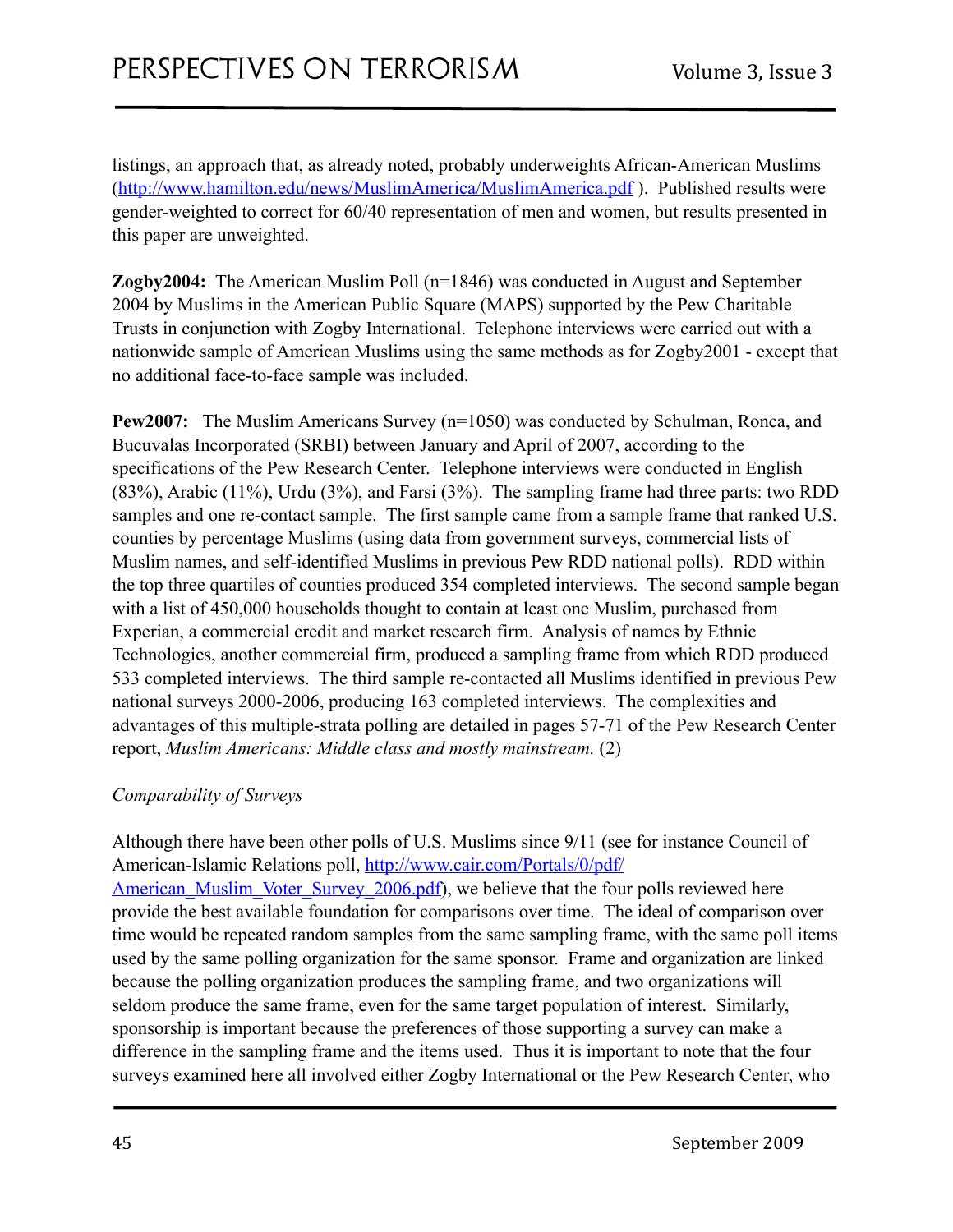together produced the first survey of interest, *Zogby2001*.

The two polls that come closest to an ideal comparison over time are **Zogby2001** and **Zogby2004**. Both were conducted by telephone by Zogby International in association with Muslims in the American Public Square (MAPS) and the Pew Foundation. Both aimed at a national sample and used a sample frame based on Muslim names. The only difference was the addition of face-to-face African-American interviews to **Zogby2001** but not **Zogby2004**. Similarly, **Zogby2002** was a national Muslim survey using name identification to create the sample frame, although it was sponsored by Hamilton College rather than the Pew Center.

Finally, **Pew2007** was a national poll that differed from all the Zogby polls in joining three different sample frames, interviewing in four languages, and developing a painstaking approach to estimating the population and distribution of U.S. Muslims (1.4 million Muslims 18 years old or older). This 'gold standard' of Muslim surveys cost over one million dollars. It may have reached less religious Muslims than the Zogby surveys, which began in 2001, as already noted, with the zip codes of 300 Islamic Centers.

#### *Statistical and Substantive Significance of Differences over Time*

Statistically, the standard error for a percentage in a sample of 1000 is about two percentage points, and responses to the same item in two independent random samples of n=1000 are significantly different ( $p<0.05$ ) if the percentages differ by more than about five percentage points. The complex sampling frames used in Muslim polls suggest larger standard errors for percentages; for instance the Pew Research Center (2007, p. 57) estimates a standard error of 2.5 percentage points for **Pew2007** percentages. Using this estimate, percentages from two samples of 1000 differ significantly if the difference exceeds about 7 percentage points. Using a more conservative criterion of substantive significance, we ignored in this article differences between surveys of less than ten percentage points, and focus especially on consistent trends over time that amount to change of 15 percentage points or more.

*The authors thank Dennis Gilbert for generously sharing the data of the Hamilton College Muslim American poll; they also thank Gary LaFree and Susan Brandon for suggestions towards improving the report. This research was supported by the United States' Department of Homeland Security through the National Consortium for the Study of Terrorism and Responses to Terrorism (START), grant number N00140510629. However, any opinions, findings, and conclusions or recommendations in this document are those of the authors and do not necessarily reflect views of the U.S. Department of Homeland Security.* 

About the Authors*: Clark McCauley is Rachael C. Hale Professor of Mathematics and the Sciences at the Psychology Department, Bryn Mawr College; he is also Editor of 'Dynamics of Asymmetric Conflict'; Jennifer Stellar is at the University of California at Berkeley where she is specializing in pro-social emotions and cross-cultural foundations of morality.* 

**Notes**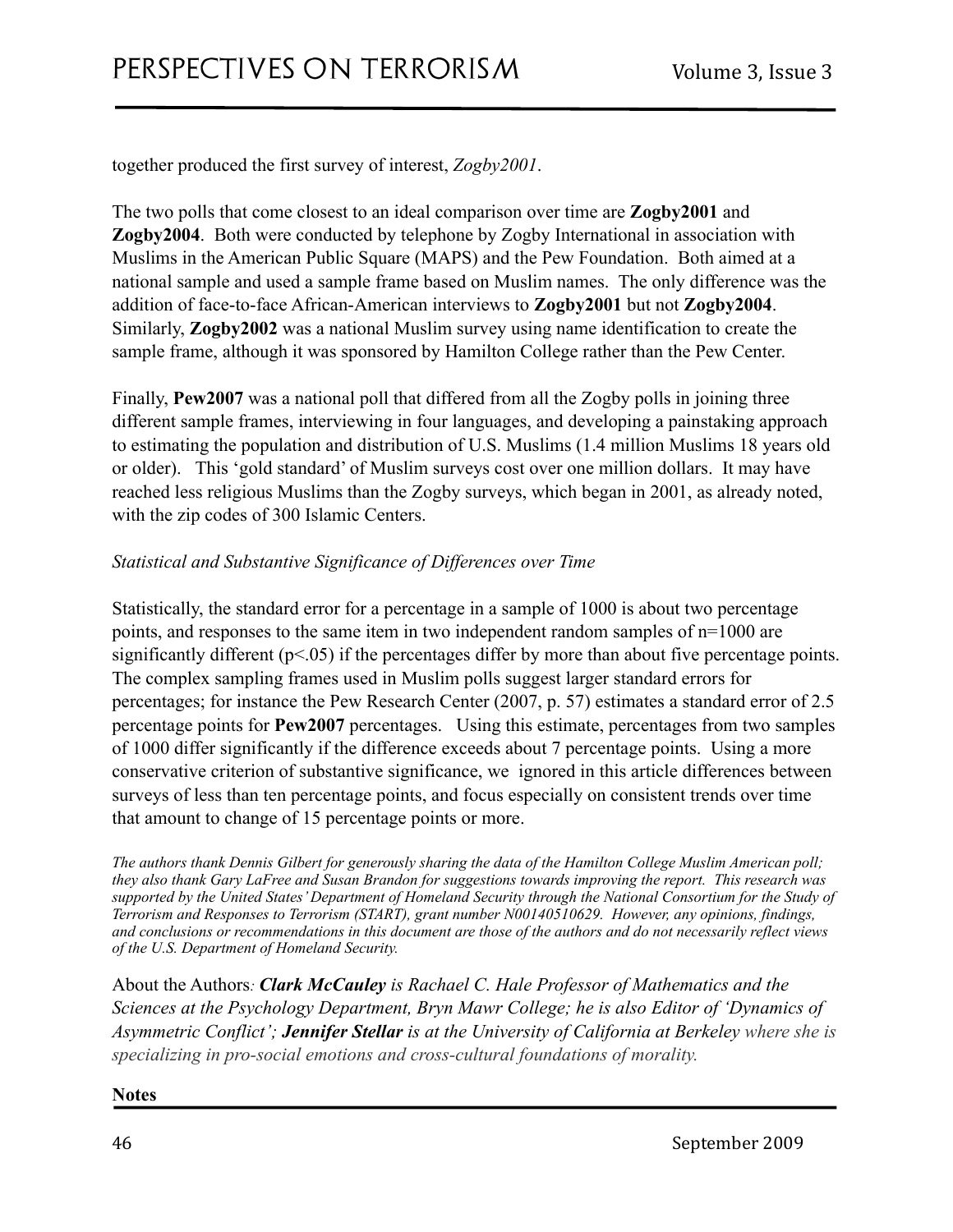- [1] C. Panagopoulos, *Public Opinion Quarterly* 70, 608 (2006).
- [2] Pew Research Center, (2007; http://pewresearch.org/assets/pdf/muslim-americans.pdf).
- [3] Pew Research Center, (2005;<http://pewforum.org/publications/surveys/religion-politics-05.pdf>).
- [4] Gallup.com, (http://www.gallup.com/poll/116233/afghanistan.aspx).
- [5] J. M. Jones*, (2008; [http://www.gallup.com/poll/106783/opposition-iraq-war-reaches-new-high.aspx\)](http://www.gallup.com/poll/106783/opposition-iraq-war-reaches-new-high.aspx),Opposition to Iraq War Reaches New High,* April 24.
- [6] B. Lia*. Perspectives on Terrorism,* II (8), (2008).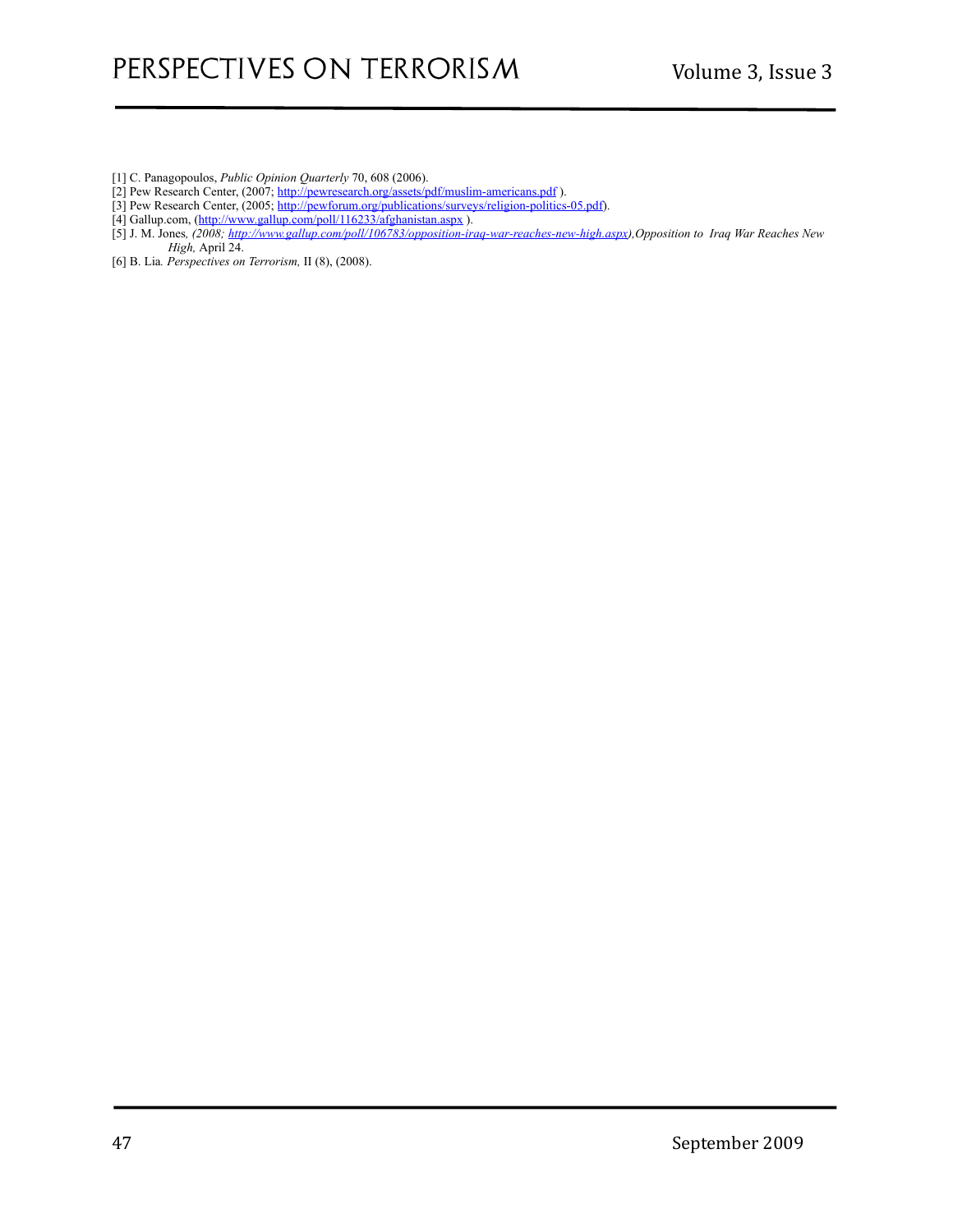# <span id="page-47-0"></span>**BOOK REVIEW**

<span id="page-47-1"></span>Peter Waldmann. *Radikalisierung in der Diaspora. Wie Islamisten im Westen zu Terroristen werden [Radicalization in the Diaspora*. *How Islamists become Terrorists in the West]* Hamburg, Murmann Verlag, 2009. 248 pp. ISBN 978-3-86774-052-4.

<span id="page-47-2"></span>Reviewed by Alex P. Schmid

Terrorism research tends to concentrate heavily on certain groups (like al-Qaeda), certain techniques (like suicide bombings) or certain themes themes (like radicalization). With so many researchers covering the same narrow grounds and using similar data, many new monographs tend to have less and less added value. There are exceptions and Peter Waldmann's new book is one of them. *Die Zeit,* Germany's quality paper, has noted what insiders knew for some time, namely, that his analyses belong to the very best writings on the subject of terrorism. However, he publishes mainly in German and Spanish and therefore he is less well known in the Englishspeaking world. His latest book on terrorism, his fifth, tries to answer the question why Muslim migrants who came to the West to improve their standards of living turn against their host societies and why some of them even attack their hosts with terrorist tactics. He attempts to interpret religious radicalism on the basis of the dilemmas arising from migrants 'experiences in diaspora situations. His focus is, on the one hand, on the countries of origin of those migrants who turned violent and, on the other hand, on the specific migration policies of the host countries, especially the United Kingdom, France, Spain and Germany. That is a novel angle in the literature; so far the type of national integration policies vis-à-vis immigrants and the "style" with which immigrants have been dealt with by the governments of host countries have hardly been objects of investigation in the search for root causes. As a sociologist (Waldmann is emeritus professor at the University of Augsburg), he looks at the phenomenon of diasporas from the micro-, meso- and marco-levels. Interpreting the migrants' situation as a *challenge* (in the sense of Arnold Toynbee) he discusses three basic *responses* of migrants vis-à-vis host societies: full assimilation, conditional integration or rejection of the 'decadent' West, coupled with an exaggerated idealisation of the home country's traditions.

Radicalisation is, then, one possible response to the psychic dilemma produced by life in the diaspora situation, an answer to the problem of a split identity and lack of recognition by the host society. Only about 10 percent of the migrants show radical tendencies; far fewer become violent extremists. The latter, however, tend to gravitate towards the formation of "ideological groups" similar to the late 19<sup>th</sup> century Anarchists. Waldmann shows that four characteristics of such groups (identified first by Vladimir Nahirny in the 1950s for Russian Anarchists), also apply to contemporary *salafist* extremists in the diaspora: (i) total devotion to common ideas or a common faith, (ii) a dichotomous world view that sees "them" and "us in black-and-white terms, (iii) a de-individualisation of group members due to the commitment to the cause, and (iv) a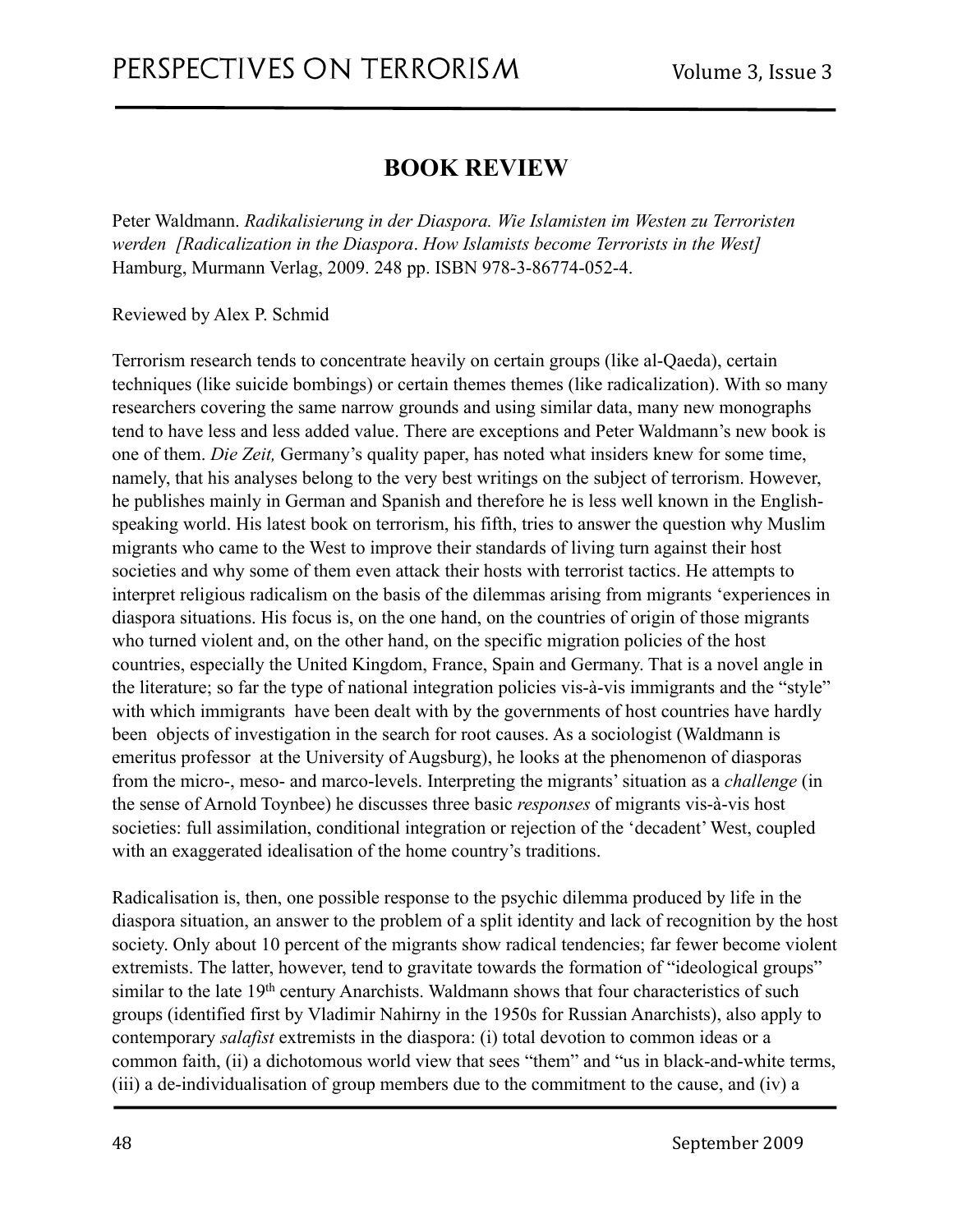renunciation and systematic suppression of all spontaneous feelings of affection in favour of ideologically predetermined stereotypes (p.64). Waldmann then links the situation of violent radical Muslims in Western diaspora situations to the historical role of migration in the Muslim world, beginning with the Prophet's migration from Mecca to Medina and his victorious return to his root society. With this historical analogy in mind, Western countries hosting Muslims are seen by jihadists chiefly as a convenient launch pad for the reconquest of the lost homeland (p.76). For Bin Laden this is primarily Saudi Arabia, for Ayman Al Zawahiri this is Egypt while Afghanistan or 'Londonistan' were staging grounds for engineering a revolution at home. Assimilation or integration are not the goal of Muslim immigrants in the diaspora who turned radical. Waldmann then differentiates and qualifies this general picture by discussing the experiences of different generations and classes of migrants and their children, synthesizing a broad array of recent sociological research on various levels of analysis.

While Waldmann's volume is not based on new case study work of his own, he offers perceptive comparisons between state responses, a broad, sociologically and historically informed, perspective of diasporas, and a critical but nuanced questioning of existing dominant interpretations of radicalism. Together, these provide depth and richness to this remarkable volume. *(Reviewed by Alex P. Schmid*)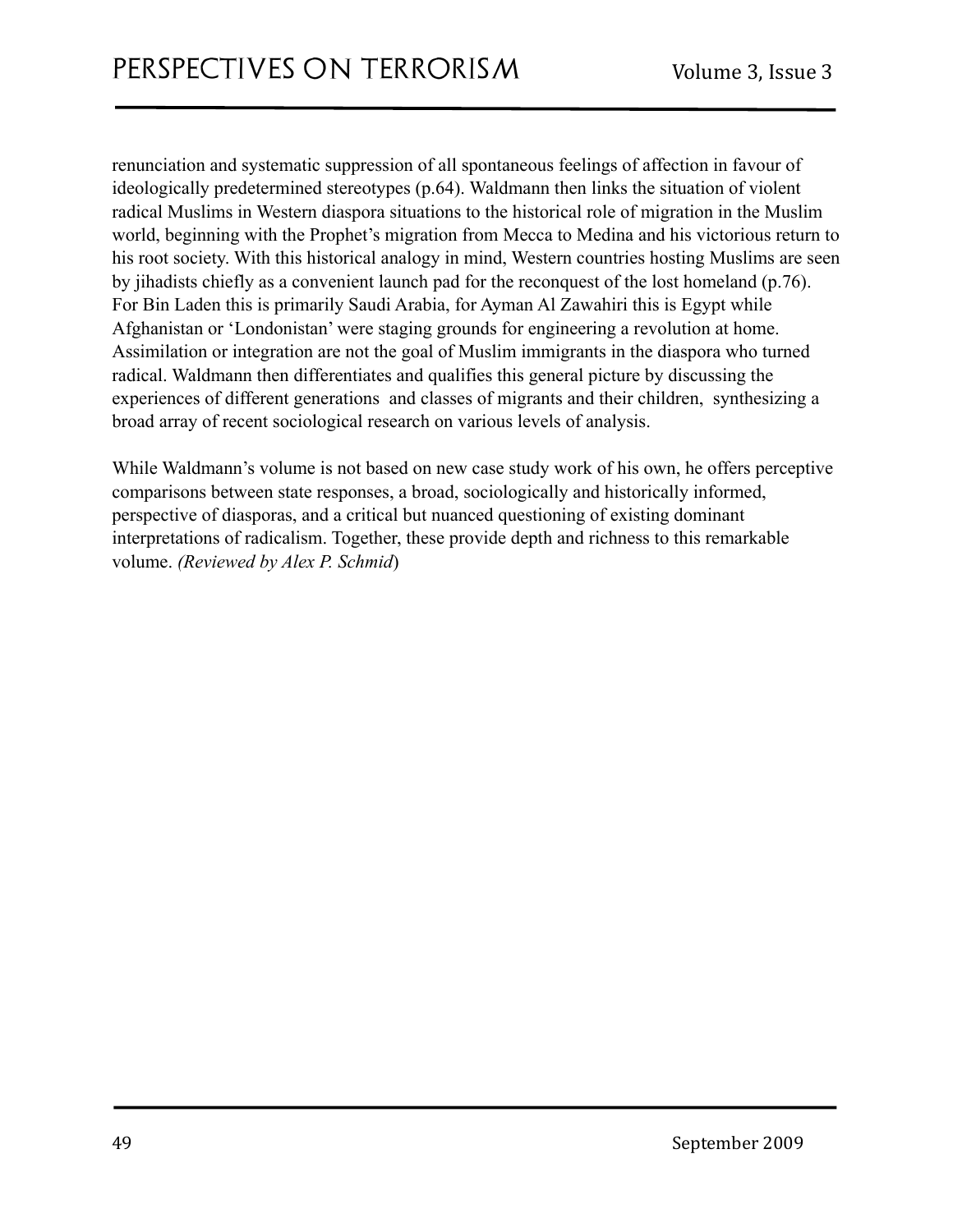### <span id="page-49-0"></span>**New Literature on Terrorism and Political Violence:**

<span id="page-49-1"></span>*Monographs and Edited Volumes published in 2009, selected* **by Gillian Duncan** (CSTPV, University of St. Andrews)

Abuza, Z. (2009). *Conspiracy of silence: the insurgency in Southern Thailand*. Washington, DC., United States Institute of Peace Press.

Addicott, J. F. (2009). *Terrorism law: materials, cases, comments*. Tucson, Ariz., Lawyers & Judges Pub. Co.

Ahmed, I. (2009). *Terrorism in the 21st century : perspectives from Bangladesh*. Dhaka, University Press.

Alaolmolki, N. (2009). *Militant Islamists: terrorists without frontiers.* Westport, Conn., Praeger Security International.

Alexander, K. (2009). *Terrorism and global insecurity: a multidisciplinary perspective*. Urbana, IL, Linton Atlantic Books, Ltd.

Baarda, T. v. and D. Verweij (2009). *The moral dimension of asymmetrical warfare: counterterrorism, democratic values, and military ethics.* Leiden, Martinus Nijhoff.

Bailey, S. H., N. W. Taylor, et al. (2009*). Civil liberties: cases, materials, and commentary*. Oxford, University Press.

Becker, G. S. and R. A. Posner (2009). *Uncommon sense: economic insights, from marriage to terrorism.* Chicago, The University of Chicago Press.

Bey, J. S., *Terrorism, A Selected Bibliography*. US Army War College Library. 2009. Bhat, A. and Centre for Land Warfare Studies (New Delhi, India) (2009). *Assam terrorism and the demographic challenge.* New Delhi, KW Publishers in association with Centre for Land Welfare Studies.

Bielsa, E. and C. W. Hughes (2009). *Globalization, political violence and translation*. New York, Palgrave Macmillan.

Blain, M. (2009). *The sociology of terrorism: studies in power, subjection, and victimage ritual*. Boca Raton, Fla., Universal Publishers.

Bland, W. D. (2009). *Terrorism and homeland security*. Tarentum, PA, Word Association Publishers.

Bremmer, I. and P. Keat (2009). *The fat tail: the power of political knowledge for strategic investing*. Oxford, University Press.

Cain, F. (2008*). Terrorism & intelligence in Australia: a history of ASIO and national surveillance*. North Melbourne, Vic, Australian Scholarly Pub.

Canter, D. V. (2009). *The faces of terrorism : multidisciplinary perspectives*. Chichester, West Sussex ; Malden, MA, Wiley-Blackwell.

Castagnera, J. (2009). *Al-Qaeda goes to college: impact of the war on terror on American higher education*. Westport, Conn., Praeger Publishers.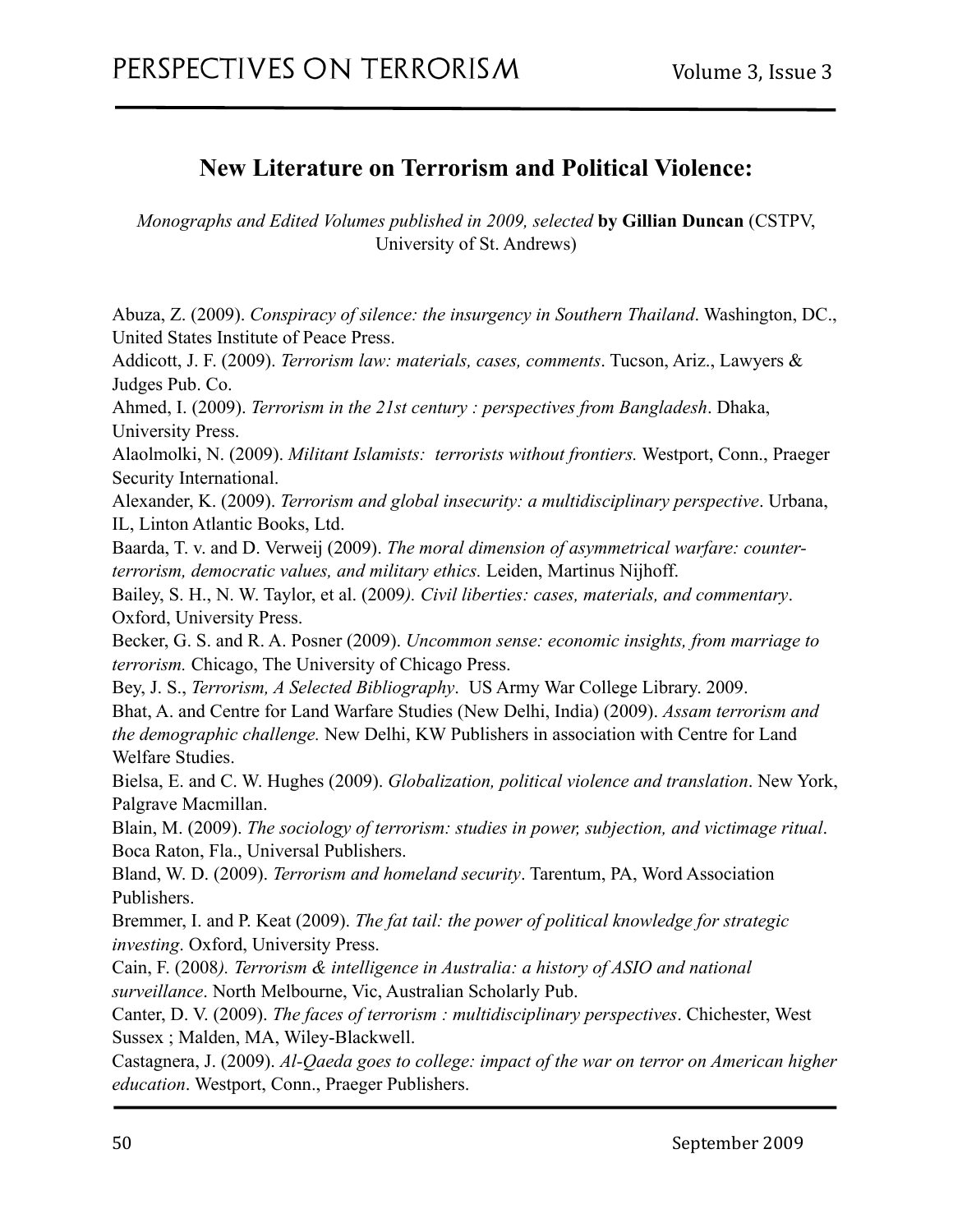Cettl, R. (2009). *Terrorism in American cinema: an analytical filmography, 1960-2008*. Jefferson, N.C., McFarland & Company, Inc., Publishers.

Chafe, W. H. (2009). *The rise and fall of the American century: United States from 1890-2009.* Oxford, University Press.

Cloughley, B. (2009). *War, coups, and terror: Pakistan's army in years of turmoil*. New York, Skyhorse Pub.

Crouch, C. I. (2009*). Managing terrorism and insurgency: regeneration, recruitment, and attrition*. New York, Routledge.

De Silva, K. M. and International Centre for Ethnic Studies. (2009). *Violent conflict, terrorism, and nation-building :national and international responses in Sri Lanka and other South Asian countries*. Kandy, International Centre for Ethnic Studies. Contributed articles presented in a workshop, organized by ICES, held during Aug. 3-4, 2007, in Kandy, Sri Lanka.

Dishovsky, C. (2009*). Counteraction to chemical and biological terrorism in east European countries.* New York, Springer.

Edwards, A. and C. Ferstman (2009). *Human security and non-citizens : law, policy, and international affairs.* Cambridge, University Press.

English, R. (2009). *Terrorism: how to respond.* Oxford; New York, Oxford University Press. Forst, B. (2009). *Terrorism, crime, and public policy*. Cambridge, University Press.

Fuller, F. (2009). *Studies in criminal justice, terrorism, and international political conflicts*. Boca Raton, Universal-Publishers.

Geltzer, J. A. (2009*). US counter-terrorism strategy and Al-Qaeda: signalling and the terrorist world-view.* New York, Routledge.

Gilly, T. A., Y. Gilinskiy, et al. (2009*). The ethics of terrorism: innovative approaches from an international perspective (17 lectures).* Springfield, Ill., Charles C, Thomas.

Haberfeld, M. R. (2009*). A new understanding of terrorism: case studies, trajectories and lessons learned*. New York, Springer.

Haberfeld, M. R. (2009). *Terrorism within comparative international context: the counterterrorism response and preparedness.* New York, Springer.

Harrison, J. (2009). *International aviation and terrorism: evolving threat, evolving security*. New York, Routledge.

Horgan, J. (2009*). Walking away from terrorism: accounts of disengagement from radical and extremist movements.* New York, Routledge.

Husabø, E. J. and I. Bruce (2009). *Fighting terrorism through multilevel criminal legislation: Security Council Resolution 1373, the EU framework decision on combating terrorism and their implementation in Nordic, Dutch and German criminal law*. Leiden, Martinus Nijhoff.

Jackson, R., M.B. Smith and J. Gunning (Eds.).(2009*). Critical Terrorism Studies. A new research agenda.* London, Routledge.

Jackson, R., E. Murphy, et al. (2009). *Contemporary state terrorism: theory and practice*. New York, Routledge.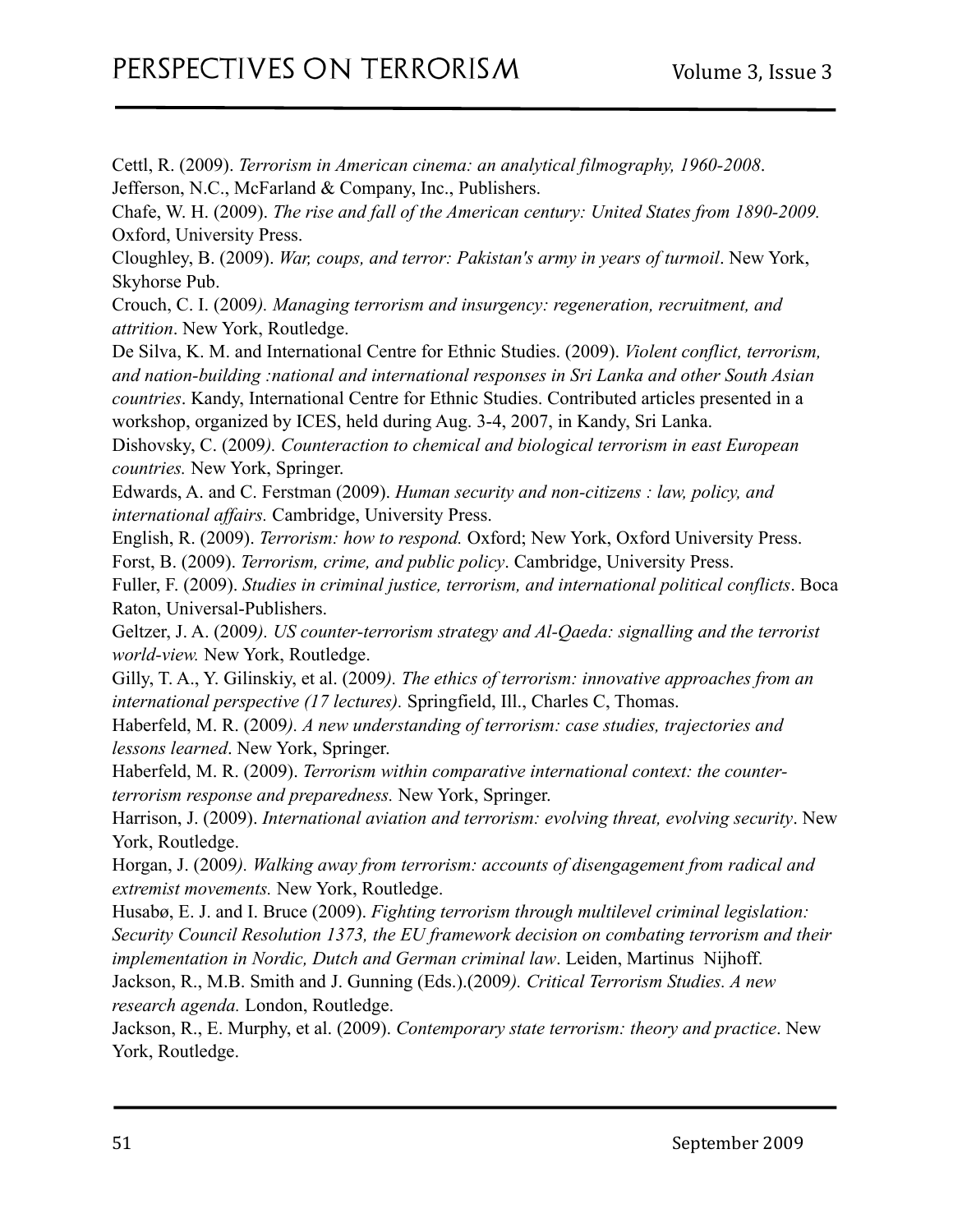Jordan, R. T. and D. Philpott (2009). *Is America safe?: terrorism, homeland security, and emergency preparedness.* Lanham, Md., Scarecrow Press.

Kilcullen, D. (2009). *The accidental guerrilla fighting small wars in the midst of a big one*. Oxford, University Press.

Koufa, K., A. Constantinides, et al. (2009). *The diversity of international law: essays in honour of professor Kalliopi K. Koufa.* Leiden, Martinus Nijhoff .

Ku, C. and P. F. Diehl (2009). *International law: classic and contemporary readings*. Boulder, Colorado, Lynne Rienner Publishers.

Kumaraswamy, P. R. and I. Copland (2009). *South Asia, the spectre of terrorism*. New Delhi, Routledge.

Kushner, H. S. (2009). *Conquering fear: living boldly in an uncertain world*. New York, Alfred A. Knopf.

Letschert, R. (Ed.) (2009). *Assisting victims of terrorism*. New York, Springer.

Majumdar, N. (2009). *The other side of terror: an anthology of writings on terrorism in South Asia*. New Delhi, Oxford University Press.

McDonnell, T. E. (2009). *The United States, international law, and the struggle against terrorism*. New York, Routledge.

McGregor, L. et al. (2009). *Kenya and counter terrorism: a time for change*. London, Redress, Reprieve.

Mendelsohn, B. (2009). *Combating jihadism: American hegemony and interstate cooperation in the War on Terrorism.* Chicago, The University of Chicago Press.

Merolla, J. L. and E. J. Zechmeister (2009). *Democracy at risk: how terrorist threats affect the public*. Chicago, The University of Chicago Press.

Miller, S. (2009). *Terrorism and counter-terrorism: ethics and liberal democracy*. Malden, MA; Oxford, Blackwell Pub.

Moeller, S. D. (2009). *Packaging terrorism: co-opting the news for politics and profit*. Malden, MA, Wiley-Blackwell.

Neal, A. W. (2009*). Exceptionalism and the politics of counter-terrorism: liberty, security, and the War on Terror.* New York, Routledge.

Oates, S., L. L. Kaid, et al. (2009). *Terrorism, elections, and democracy: political campaigns in the United States, Great Britian, and Russia.* New York, Palgrave Macmillan.

Palacios, M. H. (2009). *Terrorism insurance*. Hauppauge, N.Y., Nova Science Publishers.

Pastor, J. F. (2009). *Terrorism and public safety policing implications for the Obama presidency*. Boca Raton, FL, CRC Press.

Pelly, G., Independent People's Tribunal on Torture Extra-Judicial Killings and Forced Disappearance., et al. (2009*). State terrorism: torture, extra-judicial killings, and forced disappearances in India : report of the Independent People's Tribunal*, 9-10 February 2008. New Delhi, India, Human Rights Law Network.

Police National Legal Database (England), A. Staniforth, et al. (2009). *Blackstone's counterterrorism handbook.* Oxford, University Press.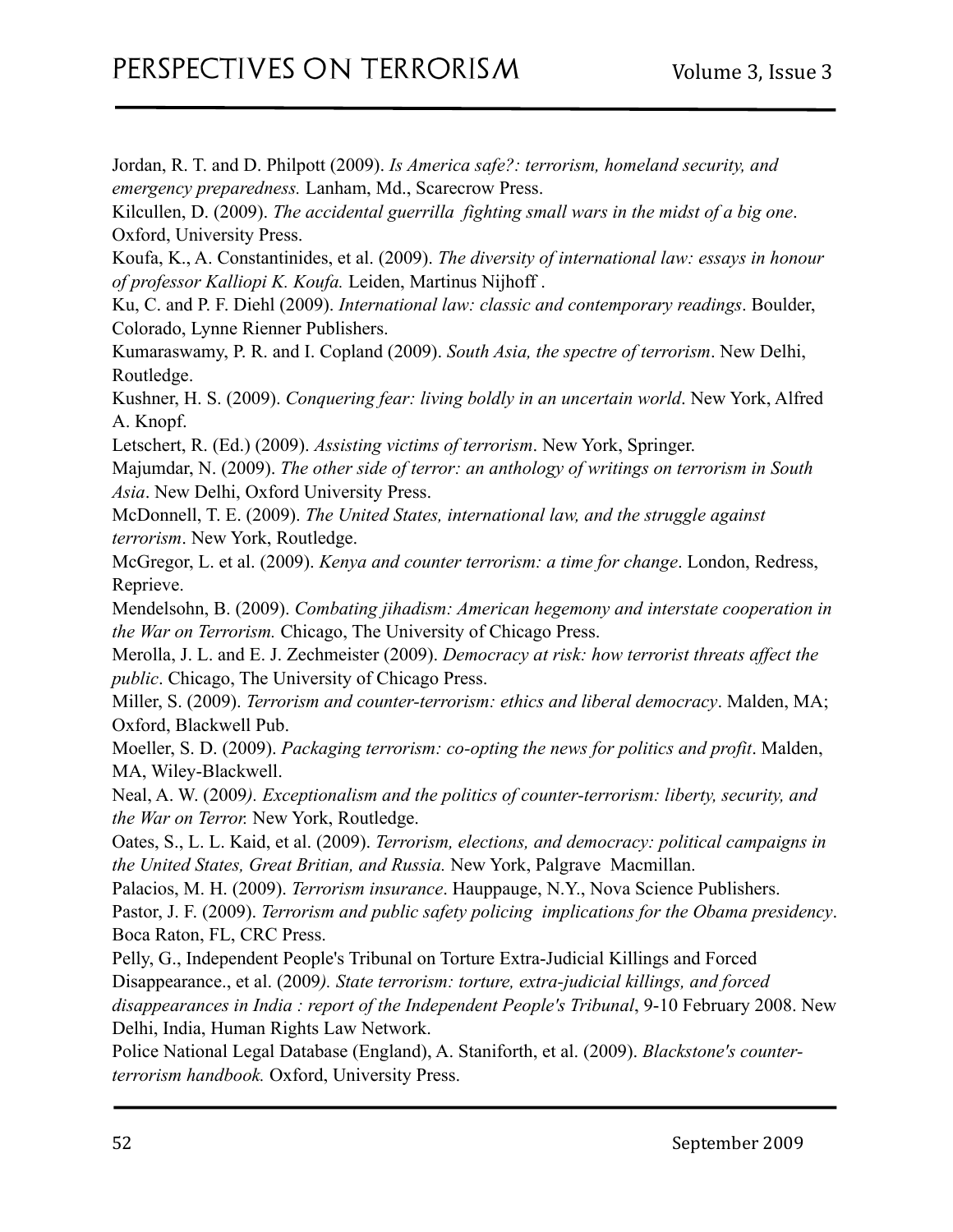Prince, S. (2009). *Firestorm: American film in the age of terrorism.* New York, Columbia University Press.

Rabasa, A. (2009). *Radical Islam in East Africa*. Santa Monica, RAND Corporation.

Ranatunga, C. (2009). *Adventurous journey from peace to war, insurgency to terrorism*. Colombo, Vijitha Yapa Publications.

Ridge, T. J. and L. Bloom (2009). *The test of our times: America under siege-- and how we can be safe again.* New York, Thomas Dunne Books.

Romaniuk, P., *Global Counterterrorism,* London, Routledge, 2009.

Saikia, J. and E. Stepanova (2009). *Terrorism: patterns of internationalization*. Thousand Oaks, Calif., Sage.

Sambei, A., A. Du Plessis, et al. (2009). *Counter-terrorism law and practice: an international handbook*. Oxford, University Press.

Simons, G. (2009). *Mass media and modern warfare: reporting on the Russian war on terrorism*. Burlington, VT, Ashgate.

Singh, D. and Institute of Southeast Asian Studies. (2009). *Terrorism in South and Southeast Asia in the coming decade*. New Delhi, Institute of Southeast Asian Studies.

Sinh'a, R. a. s. and India Policy Foundation. (2009). *Terrorism and the Indian media : a comparative study of the approach of English, Hindi, and Urdu newspapers towards terrorism*. New Delhi, India Policy Foundation.

Sriram, Chandra Lekha, O. Martin-Ortega and Johanna Herman.(2009). War, Conflict and Human Rights. Theory and Practice. London, Routledge.

Skelly, J. M. (2009). *Political Islam from Muhammad to Ahmadinejad : defenders, detractors, and definitions*. Santa Barbara, Calif., Praeger Security International.

Sookhdeo, P. (2009). *Understanding Islamist terrorism: the Islamic doctrine of war*. McLean, VA, Isaac Pub.

Stritzke, W. G. K. (2009). *Terrorism and torture: an interdisciplinary perspective.* Cambridge, University Press.

Tan, A. T. H. (2009*). US strategy against global terrorism: how it evolved, why it failed, and where it is headed*. New York, Palgrave Macmillan.

Trappler, B. (2009). *Identifying and recovering from psychological trauma: a psychiatrist's guide for victims of childhood abuse, spousal battery and political terrorism.* New York, Gordian Knot Books.

Treverton, G. F. (2009). *Film piracy, organized crime, and terrorism*. Santa Monica, RAND. Trim, P. R. J. and J. Caravelli (2009). *Strategizing resilience and reducing vulnerability*. Hauppauge NY, Nova Science Publishers.

Verhoeven, C. (2009). *The odd man Karakozov: Imperial Russia, modernity, and the birth of terrorism*. Ithaca, Cornell University Press.

Walker, C. (2009). *Blackstone's guide to the anti-terrorism legislation*. Oxford, University Press. Whittaker, D. J. (2009). *Counter-terrorism and human rights*. Harlow, England, Longman.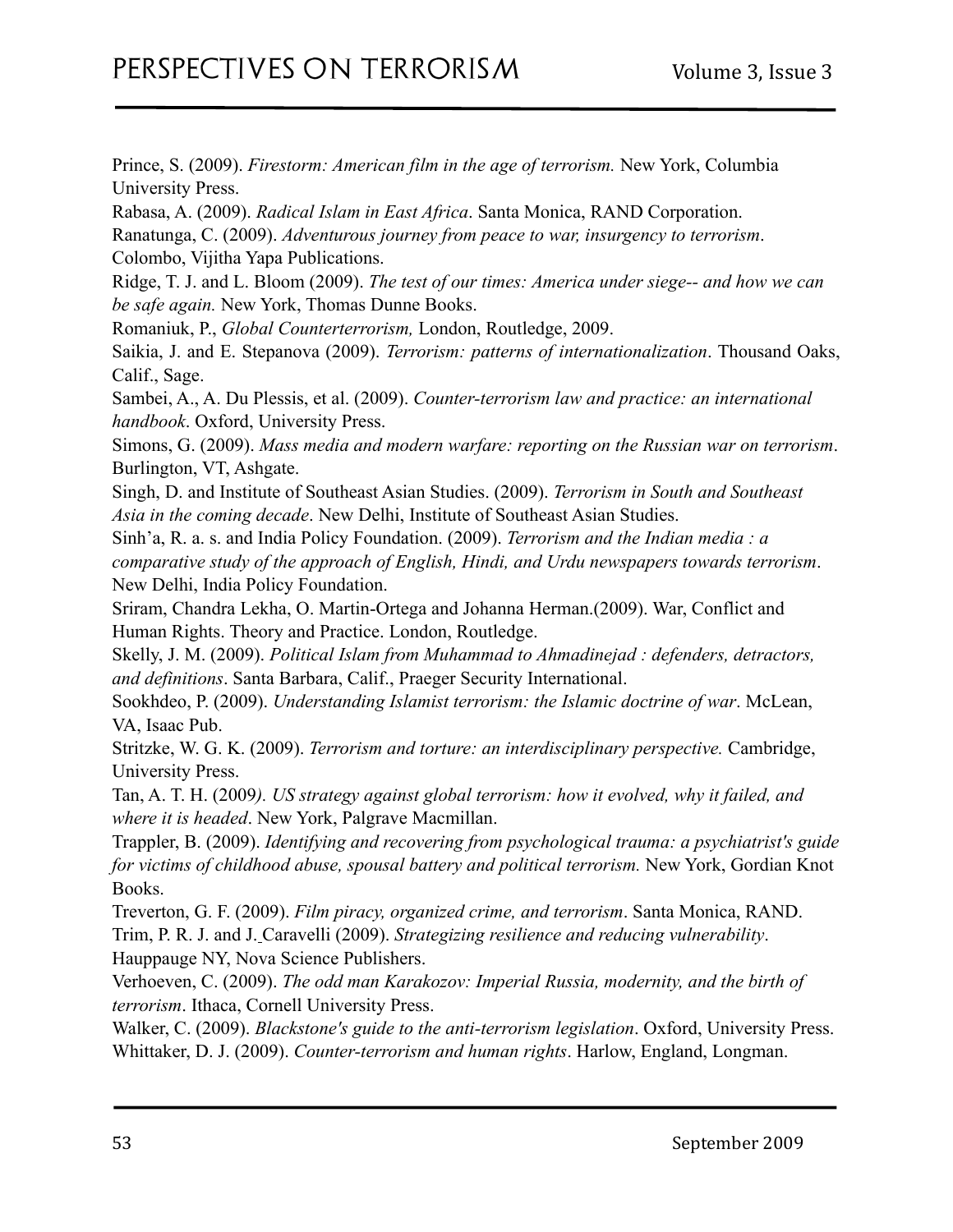World Bank. (2009). *Combating money laundering and the financing of terrorism: a comprehensive training guide.* Washington DC, World Bank. Zelizer, J. E. (2009). *Arsenal of democracy : the politics of national security in America from World War II to the War on Terrorism.* New York, Basic Books.